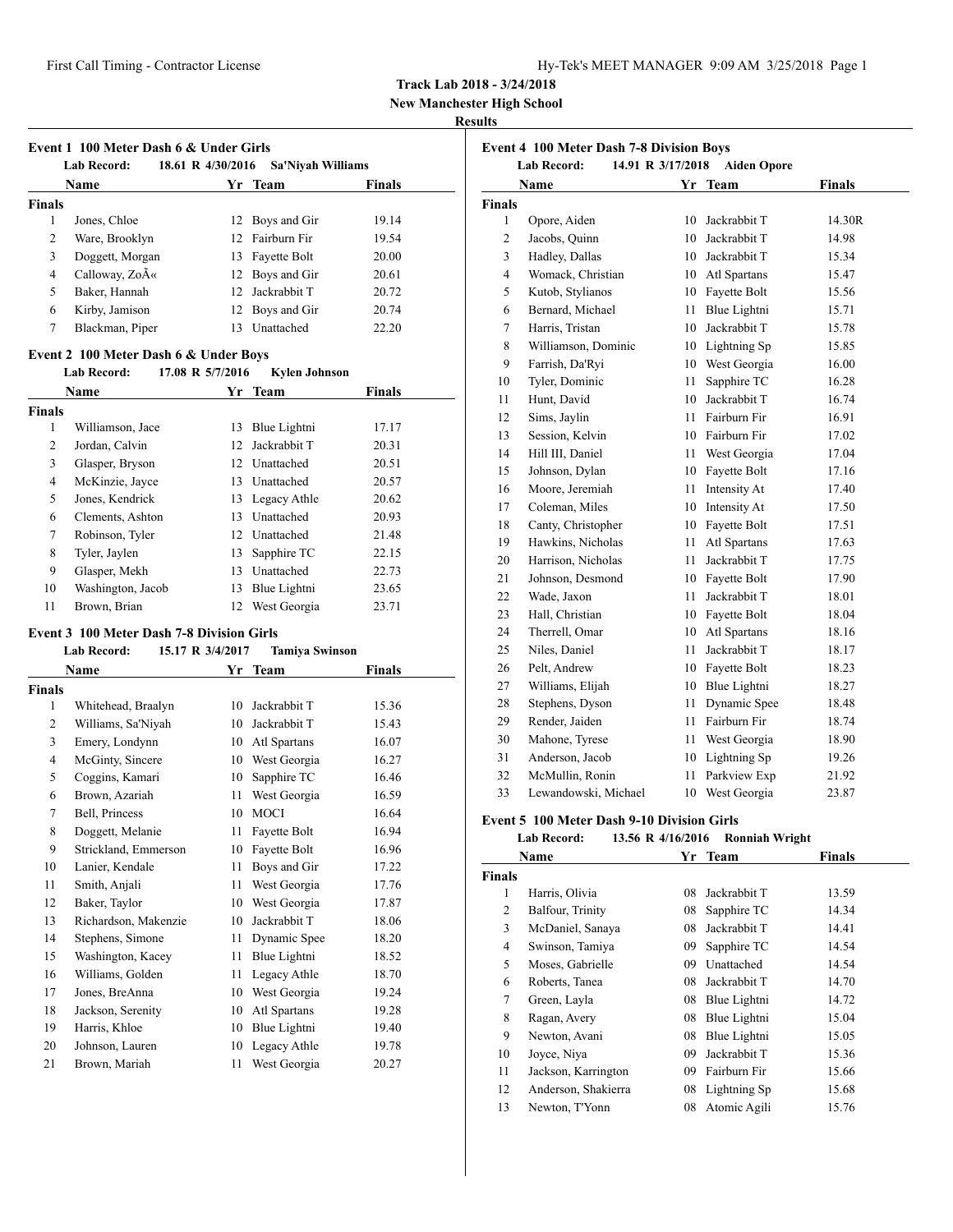**New Manchester High School Results**

| Finals  (Event 5 100 Meter Dash 9-10 Division Girls) |                       |    |                 |               |  |  |
|------------------------------------------------------|-----------------------|----|-----------------|---------------|--|--|
|                                                      | <b>Name</b>           |    | Yr Team         | <b>Finals</b> |  |  |
| 14                                                   | Johnson, Dalilah      | 08 | Fayette Bolt    | 15.99         |  |  |
| 15                                                   | Powell, Nyla          | 08 | Jackrabbit T    | 16.00         |  |  |
| 16                                                   | Fairchild, Charyle    | 09 | Fairburn Fir    | 16.12         |  |  |
| 17                                                   | Green, Aubrihanna     |    | 08 Lane 4 Track | 16.33         |  |  |
| 18                                                   | Carter, Londyn        | 08 | Sapphire TC     | 16.35         |  |  |
| 19                                                   | Brewer, Naysa         | 09 | Jackrabbit T    | 16.51         |  |  |
| 20                                                   | Wilber, Katheryn      |    | 08 Blue Lightni | 16.61         |  |  |
| 21                                                   | Mahone, Keyana        | 08 | West Georgia    | 16.62         |  |  |
| 22                                                   | Langford, Kynnedi     | 08 | Atl Spartans    | 16.66         |  |  |
| 23                                                   | Lubin, Jada           |    | 08 Unattached   | 16.71         |  |  |
| 24                                                   | O'Connor, Alexandria  | 09 | Jackrabbit T    | 16.89         |  |  |
| 25                                                   | Williams, Makenzie    | 09 | Atl Spartans    | 17.00         |  |  |
| 26                                                   | Page, Moriah          |    | 08 Parkview Exp | 17.16         |  |  |
| 27                                                   | Philips, Shanyia      | 09 | Boys and Gir    | 17.21         |  |  |
| 28                                                   | Mickens, Jada         | 09 | Jackrabbit T    | 17.34         |  |  |
| 29                                                   | Page, Baleigh         | 09 | Parkview Exp    | 17.57         |  |  |
| 30                                                   | Hill, Ta'niyah        |    | 09 Fairburn Fir | 17.66         |  |  |
| 31                                                   | Ned-Skinner, Saniyah  | 08 | Fast Track E    | 17.69         |  |  |
| 32                                                   | Harper, Sanai         |    | 08 Atl Spartans | 17.72         |  |  |
| 33                                                   | Thompson, Carmen      | 08 | Fayette Bolt    | 18.07         |  |  |
| 34                                                   | wright-thomas, daejah | 08 | Unattached      | 18.21         |  |  |
| 35                                                   | Burchfield, Ragan     | 08 | Carroll Coun    | 18.54         |  |  |
| 36                                                   | Boyer, Zara           | 08 | Parkview Exp    | 18.99         |  |  |
| 37                                                   | Carden, Addison       | 08 | Fayette Bolt    | 19.23         |  |  |
| 38                                                   | Benton, Kerrington    | 09 | Atl Spartans    | 19.86         |  |  |
| 39                                                   | Jones, Tylajah        | 09 | Jackrabbit T    | 20.47         |  |  |
| 40                                                   | Taylor, Kennedy       | 09 | Fairburn Fir    | 20.50         |  |  |
| 41                                                   | Ridley, Brianna       |    | 09 Fairburn Fir | 20.68         |  |  |
| 42                                                   | Brown, Myles          | 09 | Jackrabbit T    | 20.99         |  |  |
| 43                                                   | Denir, Eiliyah        | 08 | Lightning Sp    | 21.15         |  |  |

# **Event 6 100 Meter Dash 9-10 Division Boys**

|               | <b>Lab Record:</b>   | 13.50 R 4/16/2016 | <b>Devin Williams</b> |        |
|---------------|----------------------|-------------------|-----------------------|--------|
|               | Name                 |                   | Yr Team               | Finals |
| <b>Finals</b> |                      |                   |                       |        |
| 1             | Sanford, Tyson       | 08                | AtL ZooM Ath          | 13.41R |
| 2             | Mcshan, Mckinley     | 08                | Lightning Sp          | 13.90  |
| 3             | Maxwell, Larry       | 09                | Fairburn Fir          | 13.98  |
| 4             | Long, Kingsley       | 08                | West Georgia          | 14.04  |
| 5             | Bailey, Kennedi      | 08                | Atl Spartans          | 14.06  |
| 6             | Braker, Jaleel       | 09                | AtL ZooM Ath          | 14.20  |
| 7             | Long, Kingston       | 08                | West Georgia          | 14.22  |
| 8             | Green, Zalen         | 08                | Fayette Bolt          | 14.24  |
| 9             | Farrish, Daryian     | 08                | West Georgia          | 14.25  |
| 10            | Walton, Jonaz        | 08                | Carroll Coun          | 14.37  |
| 11            | Hill, Tristen        | 09                | AtL ZooM Ath          | 14.44  |
| 12            | Kelly Jr., Vernorris | 08                | Fayette Bolt          | 14.54  |
| 13            | Bethea, Kameron      | 09                | Jackrabbit T          | 14.62  |
| 14            | Copeland, Kason      | 09                | Carroll Coun          | 14.65  |
| 15            | Gardner, Noah        | 09                | Drive Phase,          | 14.77  |
| 16            | Cross, Makyree       | 09                | Jackrabbit T          | 14.87  |
| 17            | Tolbert, Kentrell    | 09                | Alabama Heat          | 15.01  |
| 18            | Coggins, Jamon       | 08                | Sapphire TC           | 15.02  |
| 19            | Fason II, James      | 08                | Fayette Bolt          | 15.05  |

| 20 | Smart, Jerold       | 08 | Parkview Exp | 15.06 |
|----|---------------------|----|--------------|-------|
| 21 | Buchanan, Landyn    | 09 | Legacy Athle | 15.13 |
| 22 | Newton Jr., Patrick | 09 | West Georgia | 15.15 |
| 23 | Elibert, Elijah     | 09 | Fayette Bolt | 15.24 |
| 24 | Leach, Marcus       | 08 | West Georgia | 15.31 |
| 25 | Green, Braddock     | 09 | Jackrabbit T | 15.34 |
| 26 | Lowe, david         | 09 | AtL ZooM Ath | 15.53 |
| 27 | Jones Jr., Steven   | 08 | Legacy Athle | 15.61 |
| 28 | Worrell, Elijah     | 09 | Parkview Exp | 15.65 |
| 29 | Williams, Chase     | 08 | Lightning Sp | 15.68 |
| 30 | Bell, Thaddeus      | 08 | <b>MOCI</b>  | 15.75 |
| 31 | Alexander, Bryce    | 09 | Fayette Bolt | 15.75 |
| 32 | Howard, AJ          | 09 | Jackrabbit T | 15.96 |
| 33 | Jefferson, Carson   | 08 | Atl Spartans | 15.98 |
| 34 | Brown, Mar'Kel      | 08 | West Georgia | 16.01 |
| 35 | Rainey, Bobby       | 09 | Fairburn Fir | 16.02 |
| 36 | Stroman, Isaiah     | 08 | Sapphire TC  | 16.05 |
| 37 | Edwards, Christian  | 09 | Jackrabbit T | 16.05 |
| 38 | Smith, Jayce        | 09 | Fairburn Fir | 16.07 |
| 39 | Lewis, Drew         | 08 | Legacy Athle | 16.16 |
| 40 | Cordell, Cadin      | 09 | Fayette Bolt | 16.19 |
| 41 | Schreane, Keshawn   | 08 | West Georgia | 16.28 |
| 42 | Perkins, Dorian     | 09 | Legacy Athle | 16.33 |
| 43 | Reno, Jariel        | 09 | Intensity At | 16.41 |
| 44 | Sylvestre, Kayden   | 09 | Lightning Sp | 16.42 |
| 44 | Williams, Gavin     | 09 | Fayette Bolt | 16.42 |
| 46 | Dudley, Leon        | 09 | Jackrabbit T | 16.43 |
| 47 | Mitchell, Caleb     | 08 | Lightning Sp | 16.49 |
| 48 | Burns, Carter       | 08 | Jackrabbit T | 16.56 |
| 49 | Reshaw, Dyami       | 08 | Fayette Bolt | 16.63 |
| 50 | Gregg, Tavaris      | 09 | Jackrabbit T | 16.68 |
| 51 | Battle II, Trumaine | 08 | Fayette Bolt | 16.70 |
| 52 | Harris, Camari      | 09 | Intensity At | 16.75 |
| 53 | Long, Jarell        | 08 | Carroll Coun | 16.78 |
| 54 | High, Colton        | 09 | Jackrabbit T | 16.84 |
| 55 | Brown, Chris        | 08 | Jackrabbit T | 17.06 |
| 56 | Sears, James        | 09 | Parkview Exp | 17.29 |
| 57 | Rife, Davis         | 09 | Fayette Bolt | 17.36 |
| 58 | Ogwin, Torrie       | 08 | On Your Mark | 17.43 |
| 59 | Pruitt, Jude        | 08 | AtL ZooM Ath | 17.81 |
| 60 | Washington, Sire    | 09 | Boys and Gir | 17.94 |
| 61 | Cruz, Sixto         | 08 | Parkview Exp | 18.16 |
| 62 | Randle Jr., Walter  | 08 | Fayette Bolt | 19.71 |
| 63 | Steele, Sean        | 08 | Parkview Exp | 19.86 |
| 64 | Patrick, Cedeno     | 09 | Jackrabbit T | 20.61 |
|    |                     |    |              |       |

#### **Event 7 100 Meter Dash 11-12 Division Girls Lab Record: 12.93 R 3/4/2017 Faith Evans**

|               | Lab Record:        | 12.93 K 3/4/2017 | <b>Faith Evans</b> |               |
|---------------|--------------------|------------------|--------------------|---------------|
|               | <b>Name</b>        | Yr               | Team               | <b>Finals</b> |
| <b>Finals</b> |                    |                  |                    |               |
|               | Jones, Janai       |                  | 06 Jackrabbit T    | 12.78R        |
| 2             | Bryant, Jada       |                  | 06 Alabama Heat    | 12.89R        |
| 3             | Carter, Naia       |                  | 07 AtL ZooM Ath    | 12.90R        |
| 4             | Jefferson, Caylie  |                  | 06 Atl Spartans    | 12.97         |
| 5             | Christian, Kyndell |                  | 06 Alabama Heat    | 13.13         |
| 6             | Bray, Jordon       |                  | 06 Unattached      | 13.23         |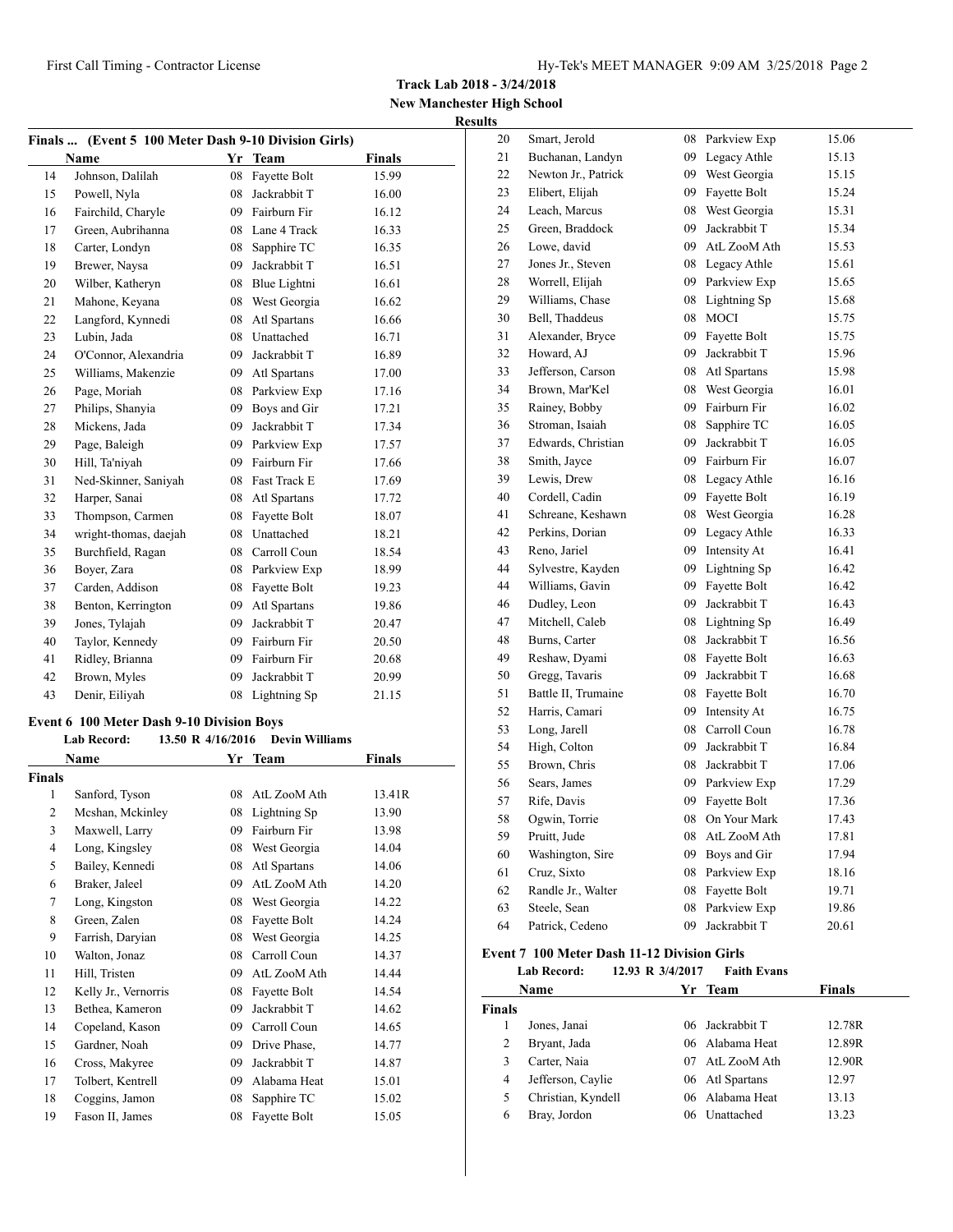**New Manchester High School Results**

|        | Finals  (Event 7 100 Meter Dash 11-12 Division Girls) |    |                         |               |
|--------|-------------------------------------------------------|----|-------------------------|---------------|
|        | <b>Name</b>                                           |    | Yr Team                 | <b>Finals</b> |
| 7      | Olive, Bobbi                                          | 06 | Fayette Bolt            | 13.42         |
| 8      | Mcfadden, Ryan                                        |    | 06 Dynamic Spee         | 13.63         |
| 9      | Jones, TaNajah                                        |    | 07 West Georgia         | 13.64         |
| 10     | Sadler, Tori                                          |    | 06 Dynamic Spee         | 13.70         |
| 11     | Carter, Mykala                                        |    | 06 Alabama Heat         | 13.71         |
| 12     | Wright, Kennedy                                       |    | 06 Greer Allsta         | 13.75         |
| 13     | Guy, Dallas                                           |    | 07 AtL ZooM Ath         | 13.92         |
| 14     | Washington, Halani                                    |    | 06 Dynamic Spee         | 13.97         |
| 15     | Steele, Sydney                                        |    | 06 Parkview Exp         | 14.03         |
| 16     | Gullatte, Taylor                                      |    | 07 Fayette Bolt         | 14.07         |
| 17     | Blacknall, Chloe                                      |    | 06 Legacy Athle         | 14.16         |
| 18     | Crump, Alyssa                                         |    | 07 Blue Lightni         | 14.23         |
| 19     | Haynes, Precious                                      | 06 | McNair Astro            | 14.49         |
| 20     | Lewis, Monroe                                         | 07 | Jackrabbit T            | 14.55         |
| 21     | Reid, Makayla                                         |    | 06 McNair Astro         | 14.57         |
| 22     | Williamson, Gabriel                                   | 07 | Lightning Sp            | 14.66         |
| 23     | Thomas, Aalia                                         |    | 07 Blue Lightni         | 14.75         |
| 24     | Woodroffe-Thomas, Shanell                             |    | 07 Lightning Sp         | 14.79         |
| 25     | Worrell, Kamora                                       |    | 06 McNair Astro         | 14.85         |
| 26     | Adams-Walker, Kennedy                                 | 07 | Sapphire TC             | 15.03         |
| 27     | Kerline-Clark, Rose                                   |    | 06 Fayette Bolt         | 15.18         |
| 28     | Anderson, Kavae                                       | 07 | Kmryouth Tra            | 15.40         |
| 29     | Walker, Cydney                                        | 07 | Blue Lightni            | 15.40         |
| 30     | Allen, Arielle                                        | 07 | Legacy Athle            | 15.49         |
| 31     | Watson, Amina                                         | 07 | Lane 4 Track            | 15.52         |
| 32     | Johnson, Sateria                                      |    | 06 Jackrabbit T         | 15.53         |
| 33     | Brown, Naya                                           | 06 | Sapphire TC             | 15.54         |
| 34     | Webb, Aiya                                            |    | 06 Jackrabbit T         | 15.55         |
| 35     | Katlyn, McDowell                                      |    | 06 McNair Astro         | 15.63         |
| 36     | Copeland, Kaliya                                      |    | 07 Lightning Sp         | 15.72         |
| 37     | Hunter, Sierra                                        |    | 06 Kmryouth Tra         | 15.72         |
| 38     | Rainey, I'Yhara                                       | 07 | Jackrabbit T            | 15.73         |
| 39     | Schreane, Taliyah                                     |    | 06 West Georgia         | 15.82         |
| 40     | Adewusi, Adefolake                                    | 07 | Fayette Bolt            | 15.85         |
| 41     | Ashford, Keturah                                      | 07 | Fayette Bolt            | 15.94         |
| 42     | Fairchild, Chayse                                     | 07 | Fairburn Fir            | 16.35         |
| 43     | Walker, Jayla                                         | 07 | McNair Astro            | 16.63         |
| 44     | Davis, Madison                                        | 07 | Blue Lightni            | 16.71         |
| 45     | Nelson, Ca'leia                                       | 06 | Jackrabbit T            | 16.95         |
| 46     | Farmer, Janiyah                                       | 07 | Fayette Bolt            | 17.20         |
| 47     | Thomas, Bailey                                        | 07 | Fayette Bolt            | 17.45         |
| 48     | Richie, Bailey                                        |    | 06 Atlanta Trac         | 17.56         |
| 49     | Session, Destiny                                      |    | 06 McNair Astro         | 17.73         |
| 50     | Smith, Taylor                                         |    | 06 West Georgia         | 17.94         |
|        |                                                       |    |                         |               |
|        | <b>Event 8 100 Meter Dash 11-12 Division Boys</b>     |    |                         |               |
|        | 12.62 R 3/17/2018<br><b>Lab Record:</b>               |    | <b>Jeremiah Colbert</b> |               |
|        | <b>Name</b>                                           |    | Yr Team                 | <b>Finals</b> |
| Finals |                                                       |    |                         |               |
| 1      | Patterson, Jaiden                                     | 06 | Jackrabbit T            | 12.75         |

 Colbert, Jeremiah 06 AtL ZooM Ath 12.75 3 Williams, Devin 06 Jackrabbit T 12.85 Jordan, Chandler 07 Jackrabbit T 12.95 5 Green, Zavion 06 Fayette Bolt 12.98

| 6  | Gaffney, Chad         | 06 | Jackrabbit T                 | 13.00 |
|----|-----------------------|----|------------------------------|-------|
| 7  | Kelley, Quindario     | 06 | West Georgia                 | 13.01 |
| 8  | Williams, Eli         | 07 | Unattached                   | 13.07 |
| 9  | Whatley, Trennedy     | 07 | Fayette Bolt                 | 13.12 |
| 10 | Richardson, Corey     | 06 | Fayette Bolt                 | 13.22 |
| 11 | Blankenship, Jaren    | 06 | Fayette Bolt                 | 13.23 |
| 12 | Diggs, Ashton         | 06 | Jackrabbit T                 | 13.25 |
| 13 | Robinson, Gerell      | 06 | Jackrabbit T                 | 13.27 |
| 14 | Ervin, Ethan          | 07 | Jackrabbit T                 | 13.43 |
| 15 | Daniels, Nasir        | 06 | Jackrabbit T                 | 13.49 |
| 16 | Guy, Dannon           | 06 | AtL ZooM Ath                 | 13.49 |
| 17 | Adewusi, Ademola      | 06 | Fayette Bolt                 | 13.53 |
| 18 | Jakes, Braylon        | 07 | West Georgia                 | 13.56 |
| 19 | Henry, Jaden          | 07 | AtL ZooM Ath                 | 13.61 |
| 20 | Pearson, Ervin        | 06 | Jackrabbit T                 | 13.63 |
| 21 | Lucas, Ca'Von         | 06 | Jackrabbit T                 | 13.66 |
| 22 | Howard, Jordan        |    | 06 Fairburn Fir              | 13.67 |
| 23 | Burch, Cadence        | 07 | Atl Spartans                 | 13.70 |
| 24 | Bride, Jordan         | 06 | Jackrabbit T                 | 13.70 |
| 25 | Whidbee, Jayden       | 07 | Blue Lightni                 | 13.76 |
| 26 | Bookman, Nicholas     | 06 | Jackrabbit T                 | 13.76 |
| 27 | Strother, Cole        | 07 |                              |       |
| 28 | Harris III, Jonathan  | 06 | Blue Lightni<br>Alabama Heat | 13.79 |
|    |                       |    |                              | 13.79 |
| 29 | Baker, Justin         | 06 | Jackrabbit T                 | 13.81 |
| 30 | Knight, Alexander     | 07 | Jackrabbit T                 | 13.82 |
| 31 | Edwell, Kaiton        | 06 | Fairburn Fir                 | 13.86 |
| 32 | Avery, Derrick        | 06 | Jackrabbit T                 | 13.94 |
| 33 | Green, Bryce          | 07 | Jackrabbit T                 | 14.04 |
| 34 | Whitaker, Elijah      | 07 | Fayette Bolt                 | 14.10 |
| 35 | Thompson, Jackson     | 07 | Legacy Athle                 | 14.15 |
| 36 | Ragan, Anthony        | 07 | Blue Lightni                 | 14.29 |
| 37 | Sanguinetti, Ryan     | 06 | Jackrabbit T                 | 14.35 |
| 38 | McIntyre, Josiah      | 06 | Jackrabbit T                 | 14.41 |
| 39 | Wilson, Sean          | 06 | Jackrabbit T                 | 14.45 |
| 40 | Kelly, Tyler          |    | 06 Fayette Bolt              | 14.46 |
| 41 | Ridley, Brandan       | 07 | Fairburn Fir                 | 14.47 |
| 42 | Henley, A'Jani        | 06 | West Georgia                 | 14.62 |
| 43 | Sloan El, Devan       | 06 | Parkview Exp                 | 14.77 |
| 44 | McGee, Jayden         | 07 | Parkview Exp                 | 14.80 |
| 45 | Shivers Jr, Desmick   | 07 | Fayette Bolt                 | 14.80 |
| 46 | Neal, Kaleb           | 06 | Jackrabbit T                 | 14.83 |
| 47 | Jones Jr., Jonathan   | 07 | AtL ZooM Ath                 | 14.87 |
| 48 | Burns, Gavin          | 06 | Jackrabbit T                 | 14.93 |
| 49 | Releford, Travonte    | 06 | Intensity At                 | 15.12 |
| 50 | Hunter, Darryl        | 06 | Kmryouth Tra                 | 15.22 |
| 51 | Benson, Cayden        | 07 | Parkview Exp                 | 15.23 |
| 52 | Burns, Matthew        | 07 | Jackrabbit T                 | 15.43 |
| 53 | Jackson, Christian    | 07 | Fairburn Fir                 | 15.45 |
| 54 | Harris, Kendric       | 06 | Kmryouth Tra                 | 15.52 |
| 55 | Lawler, Jaiden        | 07 | Jackrabbit T                 | 15.83 |
| 56 | Bryant, Jamison       | 06 | Jackrabbit T                 | 15.85 |
| 57 | Curlutu, Jr., William | 06 | Parkview Exp                 | 16.11 |
| 58 | Aiken, Brandon        | 07 | Jackrabbit T                 | 16.37 |
| 59 | Coleman, Aidan        | 06 | Intensity At                 | 16.77 |
| 60 | Williams, Preston     | 07 | Jackrabbit T                 | 16.84 |
| 61 | Owen, Asa             | 07 | Fayette Bolt                 | 16.95 |
|    |                       |    |                              |       |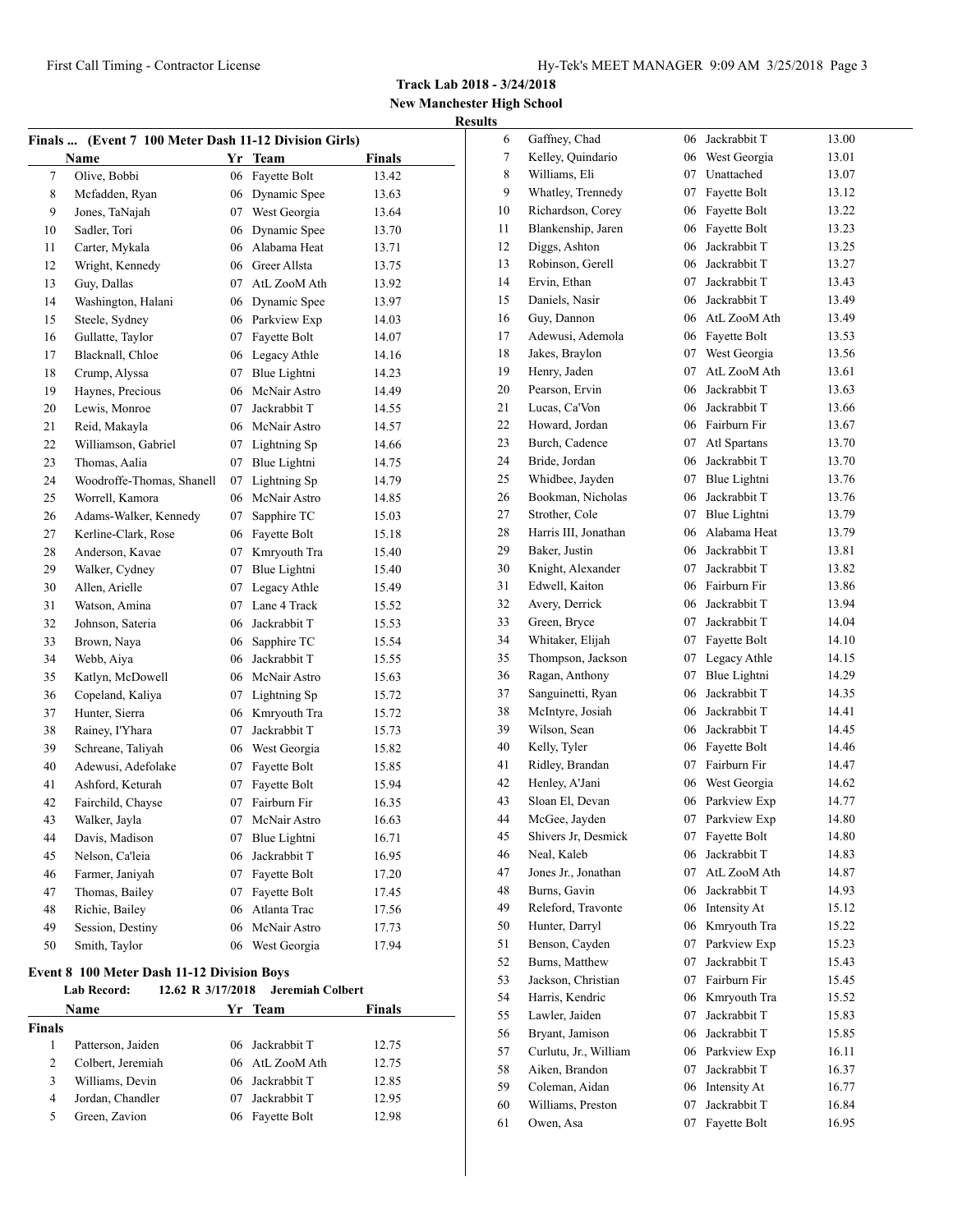**New Manchester High School**

# **Results**

| Finals  (Event 8 100 Meter Dash 11-12 Division Boys) |                                                    |                   |                        |               |  |
|------------------------------------------------------|----------------------------------------------------|-------------------|------------------------|---------------|--|
|                                                      | Name                                               |                   | Yr Team                | <b>Finals</b> |  |
| 62                                                   | Miller, Kendrick                                   | 07                | Kmryouth Tra           | 17.41         |  |
| 63                                                   | Tran, Ethan                                        | 06                | Jackrabbit T           | 17.66         |  |
| 64                                                   | Johnson, Benjamin                                  |                   | 07 Fayette Bolt        | 17.80         |  |
|                                                      | <b>Event 9 100 Meter Dash 13-14 Division Girls</b> |                   |                        |               |  |
|                                                      | <b>Lab Record:</b>                                 | 12.39 R 3/19/2016 | <b>Trinity Flagler</b> |               |  |
|                                                      | Name                                               | Yr                | <b>Team</b>            | Finals        |  |
| <b>Finals</b>                                        |                                                    |                   |                        |               |  |
| 1                                                    | Hodge, Mallory                                     |                   | 04 Dynamic Spee        | 12.40         |  |
| 2                                                    | Harmon, Jasmine                                    |                   | 04 AtL ZooM Ath        | 12.53         |  |
| 3                                                    | Harris, Sydney                                     |                   | 05 Jackrabbit T        | 12.89         |  |
| 4                                                    | Campbell, Madison                                  |                   | 05 Lightning Sp        | 12.96         |  |
| 5                                                    | Barkley, Amari                                     |                   | 05 AtL ZooM Ath        | 12.99         |  |
| 6                                                    | Alibey, Janiyah                                    |                   | 04 Sapphire TC         | 13.02         |  |
| 7                                                    | Lee, Jailah                                        |                   | 05 Intensity At        | 13.21         |  |
| 8                                                    | Jordan, Kayla                                      |                   | 04 Lightning Sp        | 13.26         |  |
| 9                                                    | Bryant, Jeainna                                    |                   | 04 Intensity At        | 13.29         |  |
| 10                                                   | Atwater, Kayla                                     |                   | 05 Legacy Athle        | 13.50         |  |
| 11                                                   | Chatham, Ajanae                                    |                   | 05 Fayette Bolt        | 13.63         |  |
| 12                                                   | McFarland, Mia                                     |                   | 04 McNair Astro        | 13.69         |  |
| 13                                                   | Angel, foreman                                     |                   | 04 McNair Astro        | 13.69         |  |
| 14                                                   | Sanford, Amaya                                     |                   | 05 AtL ZooM Ath        | 13.79         |  |
| 15                                                   | Ogwin, Tanii                                       |                   | 05 On Your Mark        | 13.80         |  |
| 16                                                   | Hanna, Destiny                                     |                   | 04 Hiram Track         | 13.89         |  |
| 17                                                   | Hines, Cynia                                       |                   | 05 Blue Lightni        | 13.90         |  |
| 18                                                   | Williams, Anaya                                    |                   | 04 Unattached          | 13.99         |  |
| 19                                                   | Njie, Malaika                                      |                   | 05 Atl Spartans        | 14.20         |  |
| 20                                                   | Wren, Jade                                         |                   | 05 Jackrabbit T        | 14.62         |  |
| 21                                                   | Joiner, Amaya                                      |                   | 04 Hiram Track         | 14.76         |  |
| 22                                                   | Jackson, Lauren                                    |                   | 04 McNair Astro        | 14.83         |  |
| 23                                                   | Florence, Aija                                     |                   | 04 McNair Astro        | 14.99         |  |
| 24                                                   | Harrington, Hillary                                |                   | 04 Hiram Track         | 15.00         |  |
| 25                                                   | Gholston, Lindsay                                  |                   | 05 Lightning Sp        | 15.05         |  |
| 26                                                   | Daniels, Lauren                                    |                   | 05 Blue Lightni        | 15.11         |  |
| 27                                                   | Akintayo, Christianne                              | 05                | Jackrabbit T           | 15.12         |  |
| 28                                                   | Edwards, Taylor                                    | 04                | Sapphire TC            | 15.16         |  |
| 29                                                   | Cadiz, Selena                                      | 04                | Tempo                  | 15.20         |  |
| 30                                                   | Hansbrough, Aliyah                                 | 05                | Jackrabbit T           | 15.28         |  |
| 31                                                   | Jones, Kera                                        | 04                | Hiram Track            | 16.02         |  |
| 32                                                   | Philips, Jahmya                                    | 05                | Boys and Gir           | 16.05         |  |
| 33                                                   | Morgan, Hailee                                     | 05                | Jackrabbit T           | 16.18         |  |
| 34                                                   | Farmer, Sheridan                                   |                   | 05 Legacy Athle        | 16.98         |  |
| 35                                                   | givens, danae                                      | 05                | Unattached             | 17.82         |  |
| 36                                                   | Hall, Tarlyn                                       | 05                | Hiram Track            | 19.41         |  |
|                                                      | Event 10 100 Meter Dash 13.14 Division Roys        |                   |                        |               |  |

#### **Event 10 100 Meter Dash 13-14 Division Boys Lab Record: 11.58 R 3/17/2018 Emory Floyd**

| Name   |                  | Yr Team |                 | <b>Finals</b> |
|--------|------------------|---------|-----------------|---------------|
| Finals |                  |         |                 |               |
|        | Floyd, Emory     |         | 04 Boys and Gir | 11.34R        |
| 2      | Bond, Isaiah     |         | 04 AtL ZooM Ath | 11.63         |
| 3      | Farrow, Zacquon  |         | 04 West Georgia | 11.90         |
| 4      | Afolayan, Jordan |         | 04 Boys and Gir | 11.96         |
| 5      | Boswell, Jordan  |         | 04 AtL ZooM Ath | 11.97         |

| 6              | Williams, Jamil        | 04 | McNair Astro | 12.07 |
|----------------|------------------------|----|--------------|-------|
| $\overline{7}$ | Thomas, Jalen          | 04 | McNair Astro | 12.12 |
| 8              | Thurman, Micah         | 04 | Intensity At | 12.13 |
| 9              | Beard, Kaden           | 05 | AtL ZooM Ath | 12.20 |
| 10             | Kormalos, Georgios     | 04 | Unattached   | 12.26 |
| 11             | Taylor, Mitchell       | 04 | McNair Astro | 12.47 |
| 12             | Grace, Jabari          | 04 | Atl Spartans | 12.57 |
| 13             | Robbins, Kenneth       | 05 | AtL ZooM Ath | 12.59 |
| 14             | Crum, Joshua           | 05 | Lightning Sp | 12.77 |
| 15             | Hollis, Jayden         | 05 | Drive Phase, | 12.88 |
| 16             | Arnold, Jace           | 04 | Boys and Gir | 12.91 |
| 16             | Akomolafe, Ben         | 05 | Hiram Track  | 12.91 |
| 18             | Smiley, Carlos         | 04 | Jackrabbit T | 12.93 |
| 19             | Brown, Brandon         | 05 | AtL ZooM Ath | 12.96 |
| 20             | Anderson, Ayden        | 05 | AtL ZooM Ath | 13.08 |
| 21             | Oluyomi, Daniel        | 04 | McNair Astro | 13.09 |
| 22             | Moss, Brandon          | 05 | Jackrabbit T | 13.13 |
| 23             | Fortune-Johnson, J'Den | 04 | McNair Astro | 13.25 |
| 24             | Bienaime, Tyler        | 04 | McNair Astro | 13.38 |
| 25             | Lawler, DeMarko        | 05 | Jackrabbit T | 13.49 |
| 26             | Oliver, Klark          | 04 | Parkview Exp | 13.57 |
| 27             | Newton, Trey           | 05 | Atomic Agili | 13.69 |
| 28             | McKinzie, Jeremiah     | 05 | Jackrabbit T | 13.76 |
| 29             | Jacques, Marquis       | 04 | Lightning Sp | 13.79 |
| 30             | Towers, Andrew         | 04 | Fayette Bolt | 13.84 |
| 31             | Akintayo, Caleb        | 04 | Jackrabbit T | 13.89 |
| 32             | Wade, Caden            | 05 | Jackrabbit T | 14.14 |
| 33             | Fench, Ethan           | 05 | Jackrabbit T | 14.25 |
| 34             | Slaughter, Quinton     | 05 | Lightning Sp | 14.31 |
| 35             | Fagite, Femi           | 05 | Lightning Sp | 14.35 |
| 36             | Dudley, Darrin         | 04 | McNair Astro | 14.47 |
| 37             | Soleyn, Brandon        | 05 | Legacy Athle | 14.52 |
| 38             | Reid, Christian        | 05 | Lightning Sp | 14.67 |
| 39             | Needham, Alexander     | 04 | Boys and Gir | 14.76 |
| 40             | Knight, Andrew         | 05 | Jackrabbit T | 14.77 |
| 41             | Burdian, Lucas         | 04 | Parkview Exp | 15.07 |
| 42             | Mitchell, Vaughn       | 05 | Lightning Sp | 15.75 |

#### **Event 11 100 Meter Dash 15-16 Division Girls**

**Lab Record: 12.57 R 4/9/2016 Jasmine Jones**

|               | Name             |     | Yr Team         | <b>Finals</b> |  |
|---------------|------------------|-----|-----------------|---------------|--|
| <b>Finals</b> |                  |     |                 |               |  |
|               | Bell, Serenity   | 03  | <b>MOCI</b>     | 14.40         |  |
| 2             | Kahley, Jasmine  | 03  | Intensity At    | 14.64         |  |
| 3             | Hall, Abby       |     | 03 Parkview Exp | 14.65         |  |
| 4             | Bradford, Tyanna | 03  | Blue Lightni    | 14.79         |  |
| 5             | Leatham, Ellie   |     | 03 Parkview Exp | 15.17         |  |
| 6             | Anthony, Jasmine | 03  | Parkview Exp    | 15.47         |  |
|               | Moss, Mikia      | 02. | Jackrabbit T    | 16.14         |  |

# **Event 12 100 Meter Dash 15-16 Division Boys**

**Lab Record: 11.36 R 4/16/2016 Jermaine Banks**

|        | <b>Name</b>         | Yr Team         | <b>Finals</b> |  |
|--------|---------------------|-----------------|---------------|--|
| Finals |                     |                 |               |  |
|        | Lindsey, Samuel     | 02 Intensity At | 10.96R        |  |
|        | 2 Linebarger, J'Von | 03 Lane 4 Track | 11.81         |  |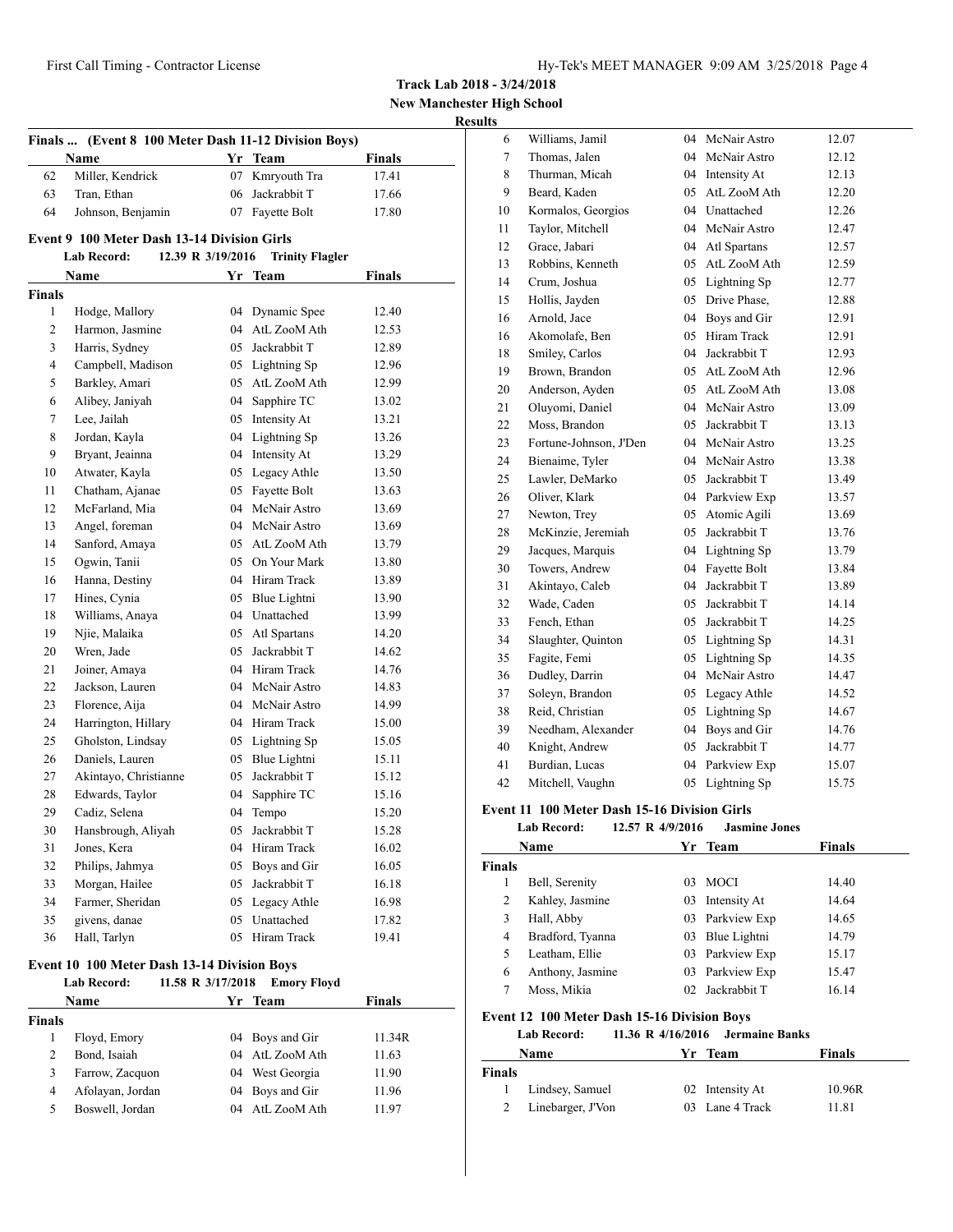**New Manchester High School**

# **Results**

|               | Finals  (Event 12 100 Meter Dash 15-16 Division Boys) |                   |                           |               |
|---------------|-------------------------------------------------------|-------------------|---------------------------|---------------|
|               | Name                                                  |                   | Yr Team                   | <b>Finals</b> |
| 3             | Pullum, Eric                                          |                   | 03 AtL ZooM Ath           | 11.88         |
| 4             | Morozov, Mark                                         |                   | 03 Unattached             | 11.92         |
| 5             | Scott, Curtis                                         |                   | 03 Dynamic Spee           | 11.93         |
| 6             | Forbes, Marlon                                        |                   | 03 Lightning Sp           | 12.14         |
| 7             | Cadiz, Darius                                         |                   | 03 Tempo                  | 12.19         |
| 8             | Knight, Aiden                                         |                   | 03 Jackrabbit T           | 12.20         |
| 9             | Day, Tyler                                            |                   | 03 Parkview Exp           | 12.50         |
| 10            | Patterson, Marlon                                     |                   | 02 Jackrabbit T           | 12.68         |
| 11            | Raymond, Nykolis                                      |                   | 02 Iron Spikes            | 12.72         |
| 12            | Camp, LaDarius                                        |                   | 03 Alabama Heat           | 13.11         |
| 13            | Workman, Rawle                                        |                   | 03 Unattached             | 13.49         |
| 14            | Burdian, Colin                                        |                   | 03 Parkview Exp           | 13.51         |
| 15            | Garrett, Christian                                    |                   | 02 Lightning Sp           | 14.64         |
|               | <b>Event 13 100 Meter Dash 17-18 Division Women</b>   |                   |                           |               |
|               | <b>Lab Record:</b>                                    | 12.08 R 4/30/2016 | <b>Zuri Sweeney</b>       |               |
|               | Name                                                  |                   | Yr Team                   | <b>Finals</b> |
| <b>Finals</b> |                                                       |                   |                           |               |
| 1             | Patterson, Eunique                                    |                   | 00 Jackrabbit T           | 13.29         |
|               | Event 14 100 Meter Dash 17-18 Division Men            |                   |                           |               |
|               | <b>Lab Record:</b>                                    | 10.95 R 4/9/2016  | <b>Priest Foust</b>       |               |
|               | <b>Name</b>                                           |                   | Yr Team                   | <b>Finals</b> |
| <b>Finals</b> |                                                       |                   |                           |               |
| 1             | Thurman IV, Hoy                                       |                   | 00 Intensity At           | 11.42         |
| 2             | Reynolds, Elijah                                      |                   | 01 Intensity At           | 11.58         |
| 3             | McGhee, Wendell                                       |                   | 00 Unattached             | 11.69         |
| 4             | Cook, Dorian                                          |                   | 01 Jackrabbit T           | 12.20         |
| 5             | McDaniel, Patrick                                     |                   | 99 Jackrabbit T           | 12.28         |
|               | <b>Event 17 100 Meter Dash Masters Women</b>          |                   |                           |               |
|               | Lab Record:                                           | 12.85 R 5/7/2016  | <b>Emmanuelle McGowan</b> |               |
|               | Name                                                  |                   | Yr Team                   | Finals        |
| <b>Finals</b> |                                                       |                   |                           |               |
| 1             | Taylor, Kendra                                        |                   | 78 Unattached             | 14.36         |
|               | Event 19 200 Meter Dash 6 & Under Girls               |                   |                           |               |
|               | <b>Lab Record:</b>                                    | 39.57 R 3/21/2015 | <b>Madison Poythress</b>  |               |
|               | Name                                                  |                   | Yr Team                   | <b>Finals</b> |
| <b>Finals</b> |                                                       |                   |                           |               |
| 1             | Jones, Chloe                                          |                   | 12 Boys and Gir           | 40.93         |
| 2             | Clements, Aubrey                                      |                   | 12 Unattached             | 41.91         |
| 3             | Calloway, Zo«                                         |                   | 12 Boys and Gir           | 42.19         |
| 4             | Ware, Brooklyn                                        |                   | 12 Fairburn Fir           | 43.28         |
| 5             | Doggett, Morgan                                       |                   | 13 Fayette Bolt           | 43.64         |
| 6             | Baker, Hannah                                         |                   | 12 Jackrabbit T           | 44.19         |
| 7             | Montgomery, Zoe                                       |                   | 13 Alabama Heat           | 44.89         |
| 8             | Render, Ridley                                        |                   | 12 Fairburn Fir           | 47.20         |
| 9             | Kirby, Jamison                                        |                   | 12 Boys and Gir           | 48.47         |
|               | Event 20 200 Meter Dash 6 & Under Boys                |                   |                           |               |
|               | <b>Lab Record:</b>                                    | 36.73 R 3/17/2018 | <b>Aiden Buchanan</b>     |               |
|               | Name                                                  |                   | Yr Team                   | Finals        |
| <b>Finals</b> |                                                       |                   |                           |               |
| 1             | Williamson, Jace                                      | 13                | Blue Lightni              | 36.25R        |

| 2  | Clements, Ashton  | 13. | Unattached      | 46.37   |
|----|-------------------|-----|-----------------|---------|
| 3  | Jones, Kendrick   |     | 13 Legacy Athle | 46.72   |
| 4  | Jordan, Calvin    |     | 12 Jackrabbit T | 47.07   |
| 5  | Glasper, Bryson   |     | 12 Unattached   | 47.35   |
| 6  | Glasper, Mekh     | 13. | Unattached      | 47.81   |
|    | Tyler, Jaylen     |     | 13 Sapphire TC  | 48.35   |
| 8  | Robinson, Tyler   |     | 12 Unattached   | 49.91   |
| 9  | Brown, Brian      |     | 12 West Georgia | 54.63   |
| 10 | Washington, Jacob | 13  | Blue Lightni    | 1:01.09 |
|    |                   |     |                 |         |

# **Event 21 200 Meter Dash 7-8 Division Girls**

# **Lab Record: 31.51 R 3/21/2015 Destiny Smith**

|                | Name                 | Yr | <b>Team</b>  | Finals |
|----------------|----------------------|----|--------------|--------|
| <b>Finals</b>  |                      |    |              |        |
| 1              | Whitehead, Braalyn   | 10 | Jackrabbit T | 32.99  |
| $\overline{c}$ | Williams, Sa'Niyah   | 10 | Jackrabbit T | 33.45  |
| 3              | Harris, Carrington   | 11 | Jackrabbit T | 34.55  |
| $\overline{4}$ | Coggins, Kamari      | 10 | Sapphire TC  | 35.14  |
| 5              | Emery, Londynn       | 10 | Atl Spartans | 35.46  |
| 6              | Baxtler, Justic      | 10 | Atl Spartans | 35.75  |
| 7              | McGinty, Sincere     | 10 | West Georgia | 35.92  |
| 8              | Strickland, Emmerson | 10 | Fayette Bolt | 36.68  |
| 9              | Doggett, Melanie     | 11 | Fayette Bolt | 36.70  |
| 10             | Bell, Princess       | 10 | <b>MOCI</b>  | 36.86  |
| 11             | Stephens, Simone     | 11 | Dynamic Spee | 37.54  |
| 12             | Brown, Azariah       | 11 | West Georgia | 37.82  |
| 13             | Lanier, Kendale      | 11 | Boys and Gir | 38.23  |
| 14             | Ferrell, Kamryn      | 10 | Fayette Bolt | 38.35  |
| 15             | Smith, Paris         | 10 | Fairburn Fir | 39.74  |
| 16             | Mathis, Jacquelan    | 10 | Fairburn Fir | 40.00  |
| 17             | Washington, Kacey    | 11 | Blue Lightni | 40.44  |
| 18             | Baker, Taylor        | 10 | West Georgia | 41.01  |
| 19             | Richardson, Makenzie | 10 | Jackrabbit T | 41.42  |
| 20             | Jackson, Serenity    | 10 | Atl Spartans | 44.49  |
| 21             | Johnson, Lauren      | 10 | Legacy Athle | 46.27  |

# **Event 22 200 Meter Dash 7-8 Division Boys**

### **Lab Record: 30.47 R 3/17/2018 Aiden Opore**

| Name          |                         | Yr | <b>Team</b>  | <b>Finals</b> |  |
|---------------|-------------------------|----|--------------|---------------|--|
| <b>Finals</b> |                         |    |              |               |  |
| 1             | Patterson, Jaxson       | 10 | Jackrabbit T | 29.48R        |  |
| 2             | Jacobs, Quinn           | 10 | Jackrabbit T | 31.41         |  |
| 3             | Kutob, Stylianos        | 10 | Fayette Bolt | 31.86         |  |
| 4             | Womack, Christian       | 10 | Atl Spartans | 33.53         |  |
| 5             | Farrish, Da'Ryi         | 10 | West Georgia | 34.73         |  |
| 6             | Hadley, Dallas          | 10 | Jackrabbit T | 34.77         |  |
| 7             | Williamson, Dominic     | 10 | Lightning Sp | 35.08         |  |
| 8             | Harris, Tristan         | 10 | Jackrabbit T | 35.17         |  |
| 9             | Hunt, David             | 10 | Jackrabbit T | 35.20         |  |
| 10            | Bernard, Michael        | 11 | Blue Lightni | 35.21         |  |
| 11            | Joyner, Makis           | 10 | Fayette Bolt | 36.35         |  |
| 12            | Grant-Townsend, Cameron | 10 | Atl Spartans | 36.53         |  |
| 13            | Session, Kelvin         | 10 | Fairburn Fir | 36.88         |  |
| 14            | Tyler, Dominic          | 11 | Sapphire TC  | 36.90         |  |
| 15            | Moore, Jeremiah         | 11 | Intensity At | 37.20         |  |
| 16            | Sims, Jaylin            | 11 | Fairburn Fir | 37.39         |  |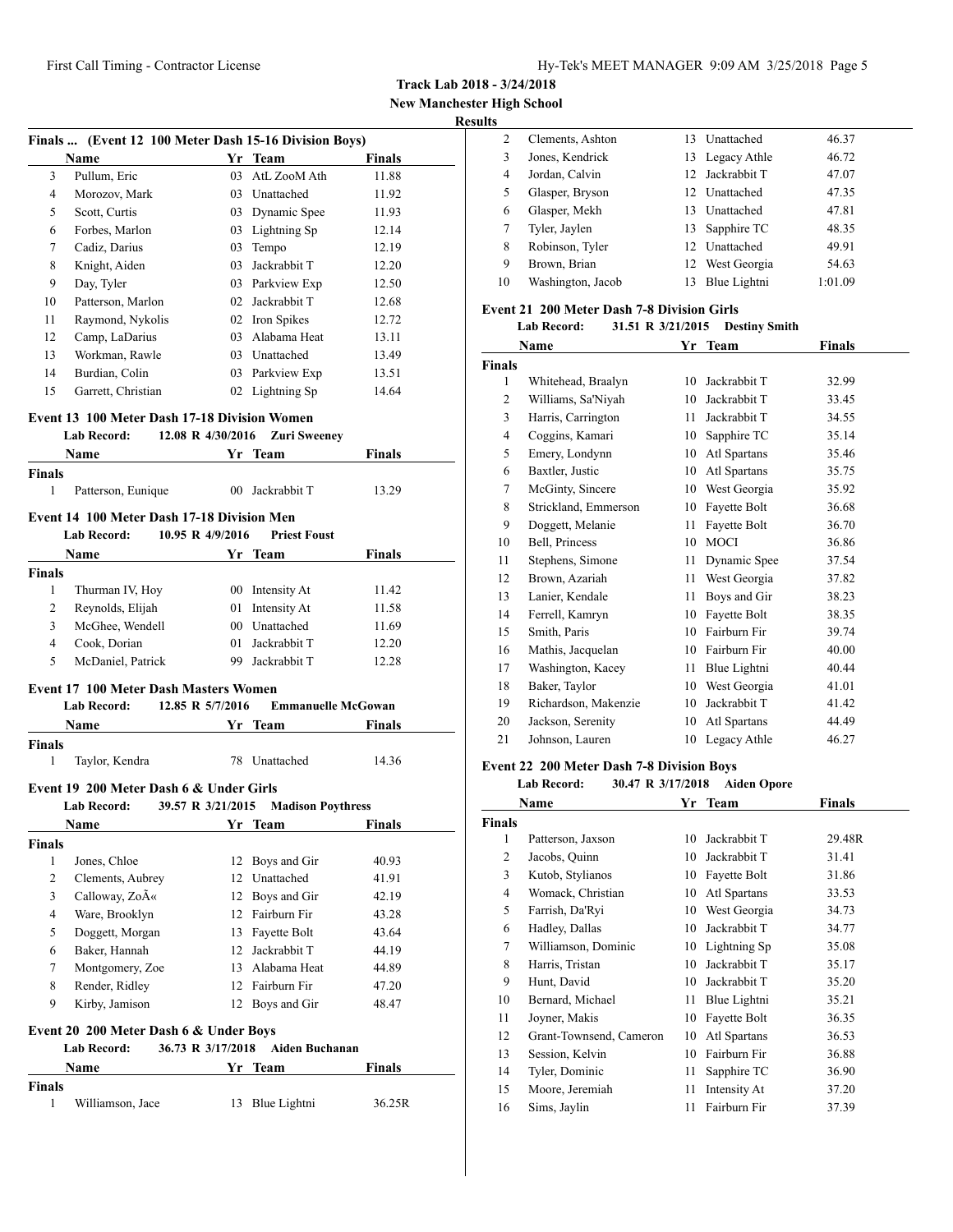**Track Lab 2018 - 3/24/2018**

**New Manchester High School Results**

| Finals  (Event 22 200 Meter Dash 7-8 Division Boys) |                    |    |              |        |  |
|-----------------------------------------------------|--------------------|----|--------------|--------|--|
|                                                     | Name               |    | Yr Team      | Finals |  |
| 17                                                  | Stephens, Dyson    | 11 | Dynamic Spee | 37.47  |  |
| 18                                                  | Canty, Christopher | 10 | Fayette Bolt | 37.60  |  |
| 19                                                  | Harrison, Nicholas | 11 | Jackrabbit T | 37.65  |  |
| 20                                                  | Render, Jaiden     | 11 | Fairburn Fir | 38.20  |  |
| 21                                                  | Therrell, Omar     | 10 | Atl Spartans | 38.86  |  |
| 22                                                  | Coleman, Miles     | 10 | Intensity At | 38.98  |  |
| 23                                                  | Hawkins, Nicholas  | 11 | Atl Spartans | 39.08  |  |
| 24                                                  | Sloan, Roman       | 11 | Fairburn Fir | 39.34  |  |
| 25                                                  | Johnson, Dylan     | 10 | Fayette Bolt | 39.38  |  |
| 26                                                  | Wade, Jaxon        | 11 | Jackrabbit T | 40.00  |  |
| 27                                                  | Hill III, Daniel   | 11 | West Georgia | 40.11  |  |
| 28                                                  | Pelt, Andrew       | 10 | Fayette Bolt | 40.91  |  |
| 29                                                  | Johnson, Desmond   | 10 | Fayette Bolt | 41.16  |  |
| 30                                                  | Hall, Christian    | 10 | Fayette Bolt | 41.21  |  |
| 31                                                  | Niles, Daniel      | 11 | Jackrabbit T | 41.57  |  |
| 32                                                  | Anderson, Jacob    | 10 | Lightning Sp | 44.23  |  |
| 33                                                  | Mahone, Tyrese     | 11 | West Georgia | 45.27  |  |

#### **Event 23 200 Meter Dash 9-10 Division Girls Lab Record: 28.44 R 5/7/2016 Ronniah Wright**

| Lad Record;          |    | ROHIHAH WEIGHL |                                                                               |
|----------------------|----|----------------|-------------------------------------------------------------------------------|
| Name                 | Yr | <b>Team</b>    | <b>Finals</b>                                                                 |
| <b>Finals</b>        |    |                |                                                                               |
| Harris, Olivia       | 08 | Jackrabbit T   | 28.37R                                                                        |
| Moses, Gabrielle     | 09 | Unattached     | 30.14                                                                         |
| James, Alaiya        | 08 | AtL ZooM Ath   | 30.40                                                                         |
| Balfour, Trinity     |    | Sapphire TC    | 30.56                                                                         |
| Kutob, Raegan        |    | Fayette Bolt   | 30.79                                                                         |
| Roberts, Tanea       | 08 | Jackrabbit T   | 31.09                                                                         |
| Richardson, Alivia   | 08 | AtL ZooM Ath   | 32.17                                                                         |
| Ragan, Avery         |    | Blue Lightni   | 32.25                                                                         |
| Swinson, Tamiya      |    | Sapphire TC    | 32.99                                                                         |
| Green, Layla         | 08 | Blue Lightni   | 33.22                                                                         |
| Warren, Addison      |    | Carroll Coun   | 33.27                                                                         |
| Ferrell, Kiahla      | 08 | Fayette Bolt   | 33.31                                                                         |
| Jackson, Karrington  | 09 | Fairburn Fir   | 33.47                                                                         |
| Carter, Sasha        | 09 | AtL ZooM Ath   | 33.72                                                                         |
| Fairchild, Charyle   | 09 | Fairburn Fir   | 33.81                                                                         |
| Newton, T'Yonn       | 08 | Atomic Agili   | 33.90                                                                         |
| Anderson, Shakierra  |    | Lightning Sp   | 34.05                                                                         |
| Rosenau, Azariyah    | 08 | Sapphire TC    | 34.14                                                                         |
| Stots, Nia           | 08 | Sapphire TC    | 34.65                                                                         |
| Powell, Nyla         | 08 | Jackrabbit T   | 34.75                                                                         |
| Carter, Londyn       | 08 | Sapphire TC    | 34.84                                                                         |
| Green, Aubrihanna    |    |                | 35.00                                                                         |
| Page, Moriah         | 08 | Parkview Exp   | 35.42                                                                         |
| Brewer, Naysa        | 09 | Jackrabbit T   | 35.51                                                                         |
| O'Connor, Alexandria | 09 | Jackrabbit T   | 35.55                                                                         |
| Smith, Britain       | 08 | Fairburn Fir   | 35.78                                                                         |
| Wilber, Katheryn     | 08 | Blue Lightni   | 36.14                                                                         |
| Mickens, Jada        | 09 | Jackrabbit T   | 36.16                                                                         |
| Smith, Jada          | 08 | Fairburn Fir   | 36.65                                                                         |
| Mahone, Keyana       |    | West Georgia   | 36.99                                                                         |
| Hill, Ta'niyah       | 09 | Fairburn Fir   | 37.32                                                                         |
| Page, Baleigh        | 09 | Parkview Exp   | 37.45                                                                         |
|                      |    |                | 20.44 K 3/7/2010<br>08<br>08<br>08<br>09<br>08<br>08<br>08 Lane 4 Track<br>08 |

| ĽS. |                    |    |              |       |
|-----|--------------------|----|--------------|-------|
| 33  | Williams, Makenzie | 09 | Atl Spartans | 37.78 |
| 34  | Brown, Mariyah     | 09 | West Georgia | 37.98 |
| 35  | Johnson, Dalilah   | 08 | Fayette Bolt | 38.77 |
| 36  | Philips, Shanyia   | 09 | Boys and Gir | 39.15 |
| 37  | Reynolds, Samaiya  | 08 | Sapphire TC  | 39.17 |
| 38  | Langford, Kynnedi  | 08 | Atl Spartans | 39.63 |
| 39  | Avery, Laila       | 08 | Jackrabbit T | 39.84 |
| 40  | Harper, Sanai      | 08 | Atl Spartans | 39.85 |
| 41  | Thompson, Carmen   | 08 | Fayette Bolt | 39.89 |
| 42  | Oliver, Ava        | 08 | Atl Spartans | 41.05 |
| 43  | Carden, Addison    | 08 | Fayette Bolt | 41.16 |
| 44  | Benton, Kerrington | 09 | Atl Spartans | 41.25 |
| 45  | Burchfield, Ragan  | 08 | Carroll Coun | 41.46 |
| 46  | Owen, Aeva         | 08 | Fayette Bolt | 44.05 |
| 47  | Jones, Tylajah     | 09 | Jackrabbit T | 45.12 |
| 48  | Randolph, Baleigh  | 09 | Atl Spartans | 46.25 |
| 49  | Brown, Myles       | 09 | Jackrabbit T | 46.95 |

# **Event 24 200 Meter Dash 9-10 Division Boys**

|  | Lab Record: | 28.14 R 5/7/2016 | <b>Jaiden Patterson</b> |
|--|-------------|------------------|-------------------------|
|--|-------------|------------------|-------------------------|

|                | Name                 | Yr | <b>Team</b>  | <b>Finals</b> |  |
|----------------|----------------------|----|--------------|---------------|--|
| <b>Finals</b>  |                      |    |              |               |  |
| 1              | Sanford, Tyson       | 08 | AtL ZooM Ath | 27.73R        |  |
| $\overline{c}$ | Mcshan, Mckinley     | 08 | Lightning Sp | 28.64         |  |
| 3              | Long, Kingsley       | 08 | West Georgia | 28.65         |  |
| 4              | Bailey, Kennedi      | 08 | Atl Spartans | 29.18         |  |
| 5              | Hardy, Jaylen        | 08 | Fairburn Fir | 29.19         |  |
| 6              | Harris, Bryson       | 09 | Atl Spartans | 29.28         |  |
| 7              | Walton, Jonaz        | 08 | Carroll Coun | 29.38         |  |
| 8              | Kelly Jr., Vernorris | 08 | Fayette Bolt | 29.60         |  |
| 9              | Long, Kingston       | 08 | West Georgia | 29.91         |  |
| 10             | Farrish, Daryian     | 08 | West Georgia | 30.33         |  |
| 11             | Green, Zalen         | 08 | Fayette Bolt | 30.35         |  |
| 12             | Tolbert, Kentrell    | 09 | Alabama Heat | 30.68         |  |
| 13             | Costen, Derreon      | 08 | Fayette Bolt | 31.15         |  |
| 14             | Copeland, Kason      | 09 | Carroll Coun | 31.17         |  |
| 15             | Smart, Jerold        | 08 | Parkview Exp | 31.21         |  |
| 16             | Brazley, Devan       | 09 | New Era Trac | 31.57         |  |
| 17             | Wilcox, William      | 09 | Fairburn Fir | 31.68         |  |
| 18             | Stroman, Isaiah      | 08 | Sapphire TC  | 32.12         |  |
| 19             | Fason II, James      | 08 | Fayette Bolt | 32.16         |  |
| 20             | Coggins, Jamon       | 08 | Sapphire TC  | 32.27         |  |
| 21             | Leonard, Tracy       | 09 | Fairburn Fir | 32.28         |  |
| 22             | Newton Jr., Patrick  | 09 | West Georgia | 32.30         |  |
| 23             | Buchanan, Landyn     | 09 | Legacy Athle | 32.52         |  |
| 24             | Alexander, Bryce     | 09 | Fayette Bolt | 32.52         |  |
| 25             | Green, Braddock      | 09 | Jackrabbit T | 32.69         |  |
| 26             | Bell, Thaddeus       | 08 | <b>MOCI</b>  | 32.83         |  |
| 27             | Williams, Chase      | 08 | Lightning Sp | 32.96         |  |
| 28             | Walton, Jace         | 09 | Carroll Coun | 33.39         |  |
| 29             | Tyler, Cedric        | 09 | Sapphire TC  | 33.48         |  |
| 30             | Sylvestre, Kayden    | 09 | Lightning Sp | 33.66         |  |
| 31             | Edwards, Christian   | 09 | Jackrabbit T | 33.76         |  |
| 32             | Gardner, Noah        | 09 | Drive Phase, | 33.80         |  |
| 33             | Schreane, Keshawn    | 08 | West Georgia | 33.81         |  |
| 34             | Smith, Jayce         | 09 | Fairburn Fir | 33.87         |  |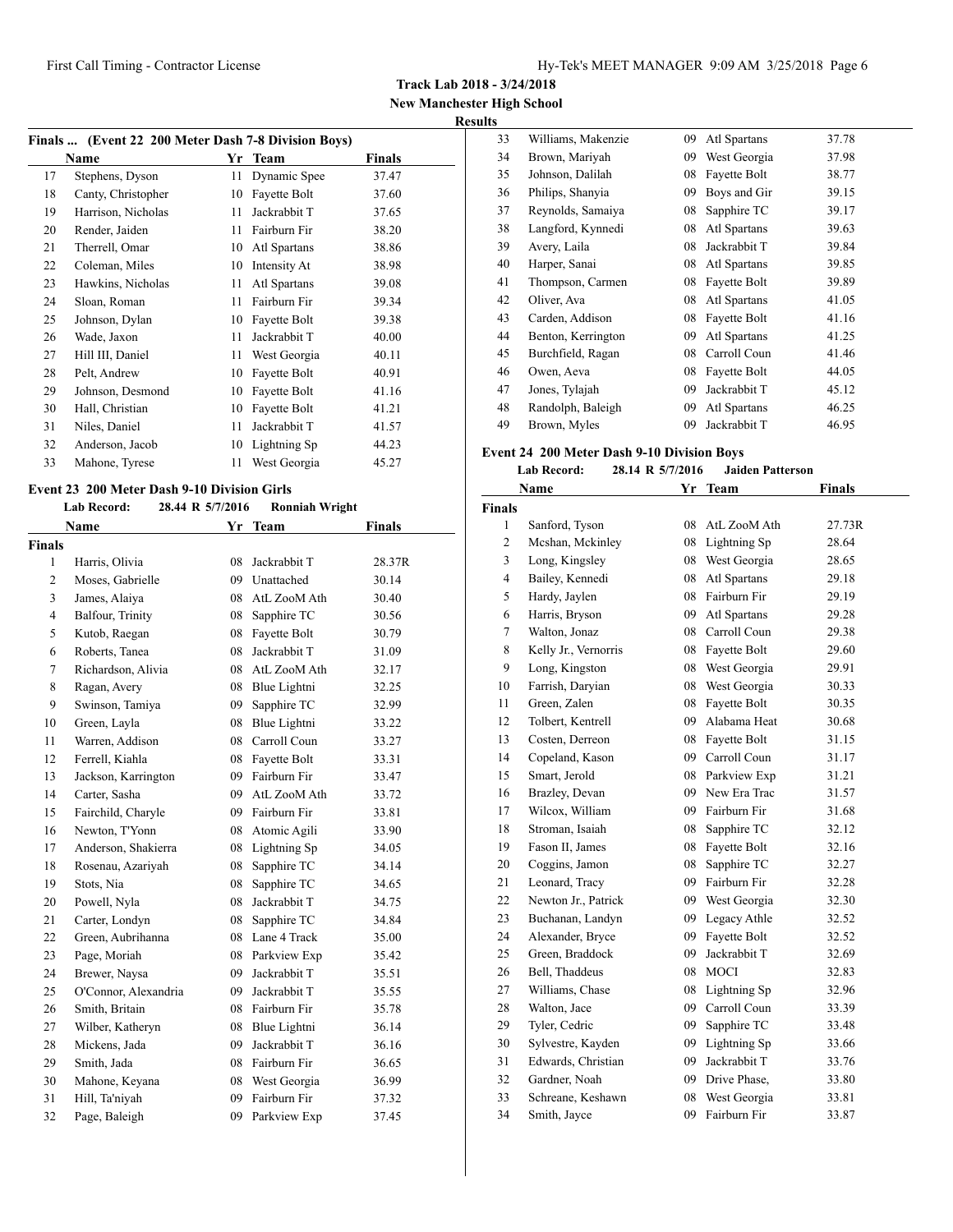**New Manchester High School Results**

|              | Finals  (Event 24 200 Meter Dash 9-10 Division Boys) |                   |                      |               |  |
|--------------|------------------------------------------------------|-------------------|----------------------|---------------|--|
|              | Name                                                 |                   | Yr Team              | <b>Finals</b> |  |
| 35           | Burns, Carter                                        | 08                | Jackrabbit T         | 33.92         |  |
| 36           | Jones Jr., Steven                                    |                   | 08 Legacy Athle      | 33.94         |  |
| 37           | Howard, AJ                                           |                   | 09 Jackrabbit T      | 33.96         |  |
| 38           | Rainey, Bobby                                        |                   | 09 Fairburn Fir      | 34.08         |  |
| 39           | Perkins, Dorian                                      |                   | 09 Legacy Athle      | 34.14         |  |
| 40           | Maxwell, Larry                                       |                   | 09 Fairburn Fir      | 34.35         |  |
| 41           | Lowe, david                                          |                   | 09 AtL ZooM Ath      | 34.79         |  |
| 42           | Cockrell, Thaddeus                                   |                   | 09 Fairburn Fir      | 34.84         |  |
| 43           | Mobley, Will                                         |                   | 09 Carroll Coun      | 34.87         |  |
| 44           | Leach, Marcus                                        |                   | 08 West Georgia      | 34.91         |  |
| 45           | Ogwin, Torrie                                        |                   | 08 On Your Mark      | 34.93         |  |
| 46           | Battle II, Trumaine                                  |                   | 08 Fayette Bolt      | 35.21         |  |
| 47           | Gregg, Tavaris                                       | 09                | Jackrabbit T         | 35.45         |  |
| 48           | Harris, Camari                                       |                   | 09 Intensity At      | 35.51         |  |
| 49           | High, Colton                                         |                   | 09 Jackrabbit T      | 35.62         |  |
| 50           | Williamson, Mark                                     |                   | 09 Fayette Bolt      | 35.97         |  |
| 51           | Long, Jarell                                         |                   | 08 Carroll Coun      | 36.02         |  |
| 52           | Brown, Chris                                         | 08                | Jackrabbit T         | 36.14         |  |
| 53           | Cordell, Cadin                                       |                   | 09 Fayette Bolt      | 36.38         |  |
| 54           | Brown, Mar'Kel                                       |                   | 08 West Georgia      | 36.46         |  |
| 55           | Reno, Jariel                                         |                   | 09 Intensity At      | 36.65         |  |
| 56           | Mitchell, Caleb                                      | 08                | Lightning Sp         | 36.69         |  |
| 57           | Reshaw, Dyami                                        |                   | 08 Fayette Bolt      | 36.83         |  |
| 58           | Williams, Gavin                                      |                   | 09 Fayette Bolt      | 37.08         |  |
| 59           | Rife, Davis                                          |                   | 09 Fayette Bolt      | 37.59         |  |
| 60           | Pruitt, Jude                                         |                   | 08 AtL ZooM Ath      | 38.03         |  |
| 61           | Mathis, Aiden                                        |                   | 08 Fayette Bolt      | 38.05         |  |
| 62           | Washington, Sire                                     | 09                | Boys and Gir         | 38.77         |  |
| 63           | Elibert, Elijah                                      | 09                | Fayette Bolt         | 39.12         |  |
| 64           | Jones, Rajan                                         | 09                | Lightning Sp         | 40.54         |  |
| 65           | Randle Jr., Walter                                   | 08                | Fayette Bolt         | 40.88         |  |
|              | <b>Event 25 200 Meter Dash 11-12 Division Girls</b>  |                   |                      |               |  |
|              | <b>Lab Record:</b>                                   | 26.41 R 3/17/2018 | <b>Adaejah Hodge</b> |               |  |
|              | <b>Name</b>                                          |                   | Yr Team              | <b>Finals</b> |  |
| Finals       |                                                      |                   |                      |               |  |
| $\mathbf{1}$ | Bryant, Jada                                         |                   | 06 Alabama Heat      | 26.38R        |  |
| 2            | Carter, Naia                                         |                   | 07 AtL ZooM Ath      | 26.48         |  |
| 3            | Jefferson, Caylie                                    | 06                | Atl Spartans         | 27.07         |  |

| 62   | Washington, Sire                           | U9                | Boys and Gir  | 38.77         | 48            | Ashiord, Keturan                            | $\mathsf{U}/\mathsf{I}$ | <b>Fayette Bolt</b> |
|------|--------------------------------------------|-------------------|---------------|---------------|---------------|---------------------------------------------|-------------------------|---------------------|
| 63   | Elibert, Elijah                            | 09                | Fayette Bolt  | 39.12         | 49            | Allen, Arielle                              | 07                      | Legacy Athle        |
| 64   | Jones, Rajan                               | 09                | Lightning Sp  | 40.54         | 50            | Copeland, Kaliya                            | 07                      | Lightning Sp        |
| 65   | Randle Jr., Walter                         | 08                | Fayette Bolt  | 40.88         | 51            | Rainey, I'Yhara                             | 07                      | Jackrabbit T        |
|      |                                            |                   |               |               | 52            | Smith, Maya                                 | 06                      | Fairburn Fir        |
|      | ent 25 200 Meter Dash 11-12 Division Girls |                   |               |               | 53            | Hunter, Sierra                              | 06                      | Kmryouth Tra        |
|      | <b>Lab Record:</b>                         | 26.41 R 3/17/2018 | Adaejah Hodge |               | 54            | Nelson, Ca'leia                             | 06                      | Jackrabbit T        |
|      | <b>Name</b>                                |                   | Yr Team       | <b>Finals</b> | 55            | Ferrell, Kaely                              | 07                      | Fayette Bolt        |
| nals |                                            |                   |               |               | 56            | Richie, Bailey                              | 06                      | Atlanta Trac        |
| 1    | Bryant, Jada                               | 06                | Alabama Heat  | 26.38R        | 57            | Farmer, Janiyah                             | 07                      | Fayette Bolt        |
| 2    | Carter, Naia                               | 07                | AtL ZooM Ath  | 26.48         | 58            | Thomas, Bailey                              | 07                      | Fayette Bolt        |
| 3    | Jefferson, Caylie                          | 06                | Atl Spartans  | 27.07         | 59            | Arana, Samantha                             | 07                      | Jackrabbit T        |
| 4    | Olive, Bobbi                               | 06                | Fayette Bolt  | 27.25         |               |                                             |                         |                     |
| 5    | Gardner, Madison                           | 06                | Drive Phase.  | 27.34         |               | Event 26 200 Meter Dash 11-12 Division Boys |                         |                     |
| 6    | Bray, Jordon                               | 06                | Unattached    | 27.39         |               | <b>Lab Record:</b>                          | 26.04 R 3/5/2016        | <b>Isaiah Bond</b>  |
| 7    | Christian, Kyndell                         | 06                | Alabama Heat  | 27.81         |               | Name                                        |                         | Yr Team             |
| 8    | Carter, Mykala                             | 06                | Alabama Heat  | 28.18         | <b>Finals</b> |                                             |                         |                     |
| 9    | Kutob, Nicole                              | 06                | Fayette Bolt  | 28.26         | 1             | Colbert, Jeremiah                           | 06                      | AtL ZooM Ath        |
| 10   | Gullatte, Taylor                           | 07                | Fayette Bolt  | 28.28         | 2             | Whatley, Trennedy                           | 07                      | Fayette Bolt        |
| 11   | Conner, Kenyah                             | 06                | AtL ZooM Ath  | 28.33         | 3             | Green, Zavion                               | 06                      | Fayette Bolt        |
| 12   | Sadler, Tori                               | 06                | Dynamic Spee  | 28.51         | 4             | Williams, Eli                               | 07                      | Unattached          |
| 13   | Copeland, Kamryn                           | 06                | Atl Spartans  | 28.66         | 5             | Blankenship, Jaren                          | 06                      | Fayette Bolt        |
| 14   | Mcfadden, Ryan                             | 06                | Dynamic Spee  | 28.95         | 6             | Kelley, Quindario                           | 06                      | West Georgia        |
| 15   | Copeland, Kirah                            | 06                | Unattached    | 29.08         | 7             | Arnold, Torey                               | 06                      | Atl Spartans        |
| 16   | Jones, TaNajah                             | 07                | West Georgia  | 29.20         | 8             | Grant, Altaveon                             | 07                      | Blue Lightni        |
| 17   | Reid, Makayla                              | 06                | McNair Astro  | 29.51         | 9             | Diggs, Ashton                               | 06                      | Jackrabbit T        |
|      |                                            |                   |               |               |               |                                             |                         |                     |

| 19 | Steele, Sydney            | 06 | Parkview Exp    | 29.91 |
|----|---------------------------|----|-----------------|-------|
| 20 | Williamson, Gabriel       | 07 | Lightning Sp    | 30.11 |
| 21 | McElroy, Deja             | 07 | Team Blackou    | 30.53 |
| 22 | Haynes, Precious          | 06 | McNair Astro    | 30.60 |
| 23 | Woodroffe-Thomas, Shanell | 07 | Lightning Sp    | 30.70 |
| 24 | Lewis, Monroe             | 07 | Jackrabbit T    | 30.73 |
| 25 | Kerline-Clark, Rose       |    | 06 Fayette Bolt | 30.92 |
| 26 | Washington, Halani        | 06 | Dynamic Spee    | 30.95 |
| 27 | Adams-Walker, Kennedy     | 07 | Sapphire TC     | 30.98 |
| 28 | Crump, Alyssa             | 07 | Blue Lightni    | 31.07 |
| 29 | Worrell, Kamora           | 06 | McNair Astro    | 31.16 |
| 30 | Raymond, Karrington       | 06 | Iron Spikes     | 31.36 |
| 31 | Thomas, Arianna           | 07 | Jackrabbit T    | 31.64 |
| 32 | Thomas, Aalia             | 07 | Blue Lightni    | 31.65 |
| 33 | Carter, Jaleigh           | 06 | Fayette Bolt    | 32.02 |
| 34 | Brown, Naya               | 06 | Sapphire TC     | 32.12 |
| 35 | Smith, Tierra             | 06 | McNair Astro    | 32.13 |
| 36 | Wiggins, Amari            |    | 06 Fairburn Fir | 32.30 |
| 37 | Walker, Cydney            | 07 | Blue Lightni    | 32.31 |
| 38 | Anderson, Kavae           | 07 | Kmryouth Tra    | 32.77 |
| 39 | Wright, Shamiya           | 07 | Fairburn Fir    | 32.77 |
| 40 | Diaz, Maya                | 07 | Fairburn Fir    | 33.18 |
| 41 | Johnson, Sateria          | 06 | Jackrabbit T    | 33.45 |
| 42 | Foster, Harmony           |    | 06 Atl Spartans | 34.10 |
| 43 | Fairchild, Chayse         | 07 | Fairburn Fir    | 34.10 |
| 44 | Watson, Amina             | 07 | Lane 4 Track    | 34.20 |
| 45 | Adewusi, Adefolake        | 07 | Fayette Bolt    | 34.82 |
| 46 | Smith, Brianna            | 06 | McNair Astro    | 34.87 |
| 47 | Webb, Aiya                | 06 | Jackrabbit T    | 34.88 |
| 48 | Ashford, Keturah          |    | 07 Fayette Bolt | 35.18 |
| 49 | Allen, Arielle            | 07 | Legacy Athle    | 35.24 |
| 50 | Copeland, Kaliya          | 07 | Lightning Sp    | 35.34 |
| 51 | Rainey, I'Yhara           | 07 | Jackrabbit T    | 35.41 |
| 52 | Smith, Maya               | 06 | Fairburn Fir    | 35.42 |
| 53 | Hunter, Sierra            |    | 06 Kmryouth Tra | 35.49 |
| 54 | Nelson, Ca'leia           | 06 | Jackrabbit T    | 35.57 |
| 55 | Ferrell, Kaely            | 07 | Fayette Bolt    | 36.18 |
| 56 | Richie, Bailey            |    | 06 Atlanta Trac | 38.66 |
| 57 | Farmer, Janiyah           | 07 | Fayette Bolt    | 38.71 |
| 58 | Thomas, Bailey            | 07 | Fayette Bolt    | 38.72 |
| 59 | Arana, Samantha           | 07 | Jackrabbit T    | 42.17 |

#### **Event 26 200 Meter Dash 11-12 Division Boys**

|               | Lab Record:          | 20.04 K 3/3/2010 | isaian Bond     |               |  |
|---------------|----------------------|------------------|-----------------|---------------|--|
|               | Name                 |                  | Yr Team         | <b>Finals</b> |  |
| <b>Finals</b> |                      |                  |                 |               |  |
| 1             | Colbert, Jeremiah    |                  | 06 AtL ZooM Ath | 26.14         |  |
| 2             | Whatley, Trennedy    | 07               | Fayette Bolt    | 26.84         |  |
| 3             | Green, Zavion        |                  | 06 Fayette Bolt | 26.87         |  |
| 4             | Williams, Eli        | 07               | Unattached      | 26.90         |  |
| 5             | Blankenship, Jaren   |                  | 06 Fayette Bolt | 26.97         |  |
| 6             | Kelley, Quindario    |                  | 06 West Georgia | 27.18         |  |
| 7             | Arnold, Torey        |                  | 06 Atl Spartans | 27.32         |  |
| 8             | Grant, Altaveon      | 07               | Blue Lightni    | 27.48         |  |
| 9             | Diggs, Ashton        | 06               | Jackrabbit T    | 27.69         |  |
| 10            | Harris III, Jonathan |                  | 06 Alabama Heat | 27.90         |  |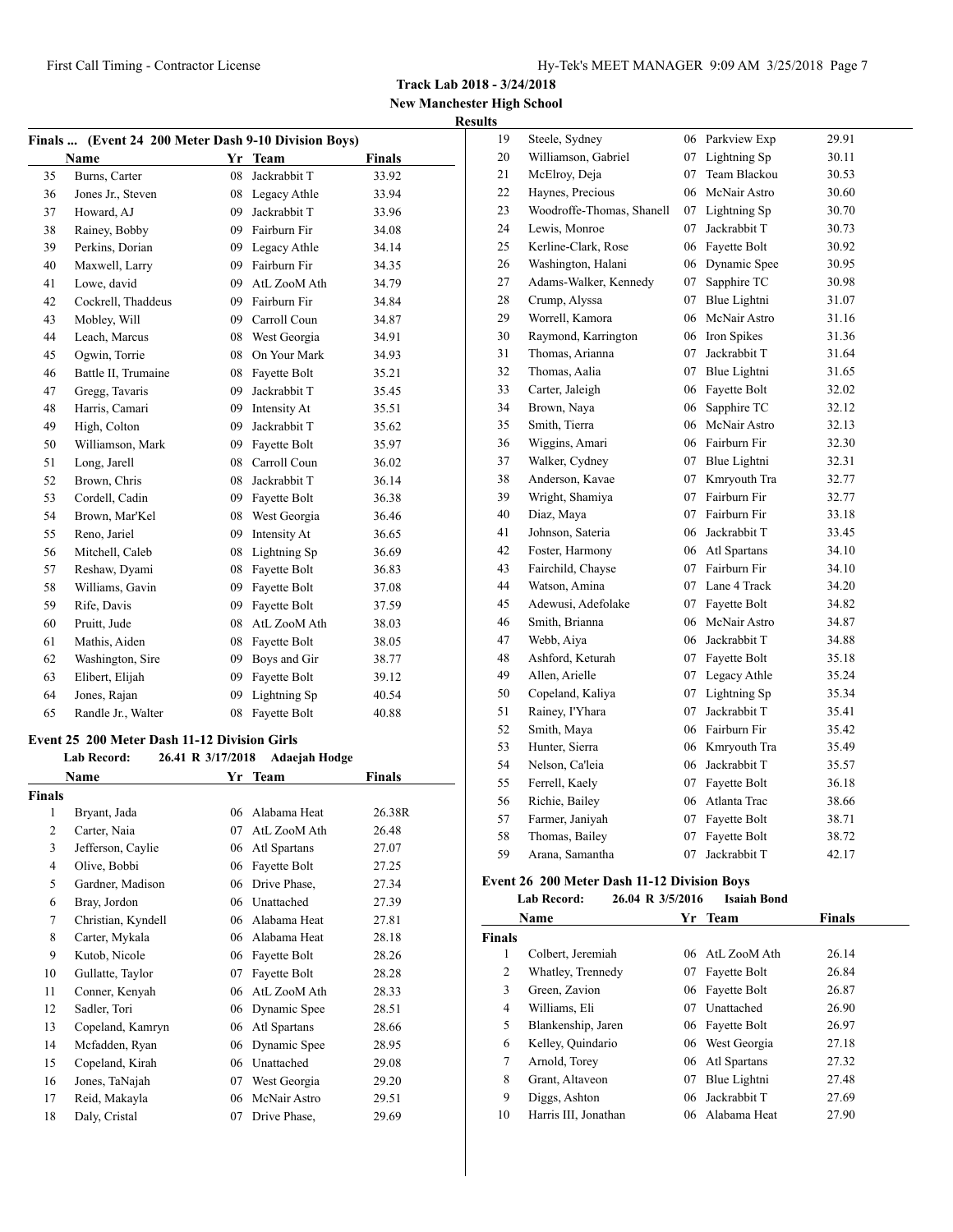# **New Manchester High School Results**

|    | Finals  (Event 26 200 Meter Dash 11-12 Division Boys) |    |                 |               |
|----|-------------------------------------------------------|----|-----------------|---------------|
|    | <b>Name</b>                                           |    | Yr Team         | <b>Finals</b> |
| 11 | Robinson, Gerell                                      | 06 | Jackrabbit T    | 27.91         |
| 12 | Strother, Cole                                        |    | 07 Blue Lightni | 28.01         |
| 13 | Burch, Cadence                                        |    | 07 Atl Spartans | 28.39         |
| 14 | Whidbee, Jayden                                       |    | 07 Blue Lightni | 28.48         |
| 15 | Edwell, Kaiton                                        |    | 06 Fairburn Fir | 28.85         |
| 16 | Avery, Derrick                                        |    | 06 Jackrabbit T | 29.02         |
| 17 | Howard, Jordan                                        |    | 06 Fairburn Fir | 29.02         |
| 18 | Thompson, Jackson                                     |    | 07 Legacy Athle | 29.34         |
| 19 | Bride, Jordan                                         | 06 | Jackrabbit T    | 29.35         |
| 20 | Lucas, Ca'Von                                         | 06 | Jackrabbit T    | 29.46         |
| 21 | Bookman, Nicholas                                     |    | 06 Jackrabbit T | 29.51         |
| 22 | Whitaker, Elijah                                      |    | 07 Fayette Bolt | 29.56         |
| 23 | Ridley, Brandan                                       |    | 07 Fairburn Fir | 29.93         |
| 24 | McIntyre, Josiah                                      |    | 06 Jackrabbit T | 30.13         |
| 25 | Kelly, Tyler                                          |    | 06 Fayette Bolt | 30.19         |
| 26 | Jones Jr., Jonathan                                   |    | 07 AtL ZooM Ath | 30.36         |
| 27 | Burns, Gavin                                          |    | 06 Jackrabbit T | 30.57         |
| 28 | Ragan, Anthony                                        |    | 07 Blue Lightni | 30.59         |
| 29 | Jakes, Braylon                                        | 07 | West Georgia    | 30.62         |
| 30 | Sloan El, Devan                                       |    | 06 Parkview Exp | 30.65         |
| 31 | Wilson, Sean                                          | 06 | Jackrabbit T    | 30.78         |
| 32 | Henley, A'Jani                                        |    | 06 West Georgia | 30.94         |
| 33 | Neal, Kaleb                                           | 06 | Jackrabbit T    | 31.10         |
| 34 | Smith Jr., Marvin                                     |    | 07 Fayette Bolt | 31.43         |
| 35 | Brown, MarQuale                                       |    | 07 West Georgia | 31.54         |
| 36 | McGee, Jayden                                         |    | 07 Parkview Exp | 31.83         |
| 37 | Releford, Travonte                                    |    | 06 Intensity At | 31.93         |
| 38 | Shivers Jr, Desmick                                   |    | 07 Fayette Bolt | 32.25         |
| 39 | Burns, Matthew                                        |    | 07 Jackrabbit T | 32.55         |
| 40 | Lawler, Jaiden                                        |    | 07 Jackrabbit T | 32.77         |
| 41 | Cantrell, Norris                                      | 07 | Fayette Bolt    | 32.80         |
| 42 | Jackson, Christian                                    | 07 | Fairburn Fir    | 32.86         |
| 43 | Sanguinetti, Ryan                                     | 06 | Jackrabbit T    | 33.38         |
| 44 | Hunter, Darryl                                        |    | 06 Kmryouth Tra | 33.48         |
| 45 | Harris, Kendric                                       |    | 06 Kmryouth Tra | 33.75         |
| 46 | Haywood, Ethan                                        | 07 | Jackrabbit T    | 35.06         |
| 47 | Coleman, Aidan                                        | 06 | Intensity At    | 35.55         |
| 48 | Aiken, Brandon                                        | 07 | Jackrabbit T    | 35.58         |
| 49 | Curlutu, Jr., William                                 | 06 | Parkview Exp    | 35.75         |
| 50 | Williams, Preston                                     | 07 | Jackrabbit T    | 36.10         |
| 51 | Miller, Kendrick                                      | 07 | Kmryouth Tra    | 36.21         |
| 52 | Bryant, Jamison                                       | 06 | Jackrabbit T    | 36.42         |
| 53 | Stephens, Eric                                        | 07 | Dynamic Spee    | 36.53         |
| 54 | Johnson, Benjamin                                     | 07 | Fayette Bolt    | 43.23         |
|    |                                                       |    |                 |               |

# **Event 27 200 Meter Dash 13-14 Division Girls**

# **Lab Record: 25.21 R 4/18/2015 Trinity Flagler**

| Name   |                 | Yr Team         | <b>Finals</b> |  |  |
|--------|-----------------|-----------------|---------------|--|--|
| Finals |                 |                 |               |  |  |
|        | Hodge, Mallory  | 04 Dynamic Spee | 25.01R        |  |  |
| 2      | Harris, Sydney  | 05 Jackrabbit T | 25.75         |  |  |
| 3      | Brown, Morgan   | 05 Sapphire TC  | 25.95         |  |  |
| 4      | Baxtler, Jordyn | 05 Atl Spartans | 26.09         |  |  |
| 5      | Wilson, Madyson | 04 Atl Spartans | 26.40         |  |  |
|        |                 |                 |               |  |  |

| 6      | Lee, Jailah             | 05 | Intensity At | 26.67 |
|--------|-------------------------|----|--------------|-------|
| $\tau$ | Alibey, Janiyah         | 04 | Sapphire TC  | 26.72 |
| 8      | Chambers, Sky           | 04 | AtL ZooM Ath | 27.14 |
| 9      | Jackson, Kaylin         | 05 | Fairburn Fir | 27.22 |
| 10     | Jones, Evet             | 05 | Jackrabbit T | 27.43 |
| 11     | Williams, Kamil         | 05 | Intensity At | 27.59 |
| 12     | Pouncey, Robin          | 04 | Jackrabbit T | 27.66 |
| 13     | Bryant, Jeainna         | 04 | Intensity At | 27.76 |
| 14     | Thomas, Chelsey         | 04 | Atl Spartans | 27.79 |
| 15     | Ogwin, Tanii            | 05 | On Your Mark | 27.80 |
| 16     | Jordan, Kayla           | 04 | Lightning Sp | 27.89 |
| 17     | Renteria-Silva, Valeyna | 05 | Intensity At | 28.04 |
| 18     | Angel, foreman          | 04 | McNair Astro | 28.31 |
| 19     | Atwater, Kayla          | 05 | Legacy Athle | 28.31 |
| 20     | Williams, Anaya         | 04 | Unattached   | 28.32 |
| 21     | Sanford, Amaya          | 05 | AtL ZooM Ath | 28.45 |
| 22     | McFarland, Mia          | 04 | McNair Astro | 28.78 |
| 23     | Saint-Louis, Vially     | 04 | Hiram Track  | 28.96 |
| 24     | Hanna, Destiny          | 04 | Hiram Track  | 28.97 |
| 25     | Johnson, Jennipher      | 04 | Hiram Track  | 29.46 |
| 26     | Njie, Malaika           | 05 | Atl Spartans | 29.48 |
| 27     | Jones, Eriana           | 05 | Jackrabbit T | 30.20 |
| 28     | Wren, Jade              | 05 | Jackrabbit T | 30.43 |
| 29     | Epps, J'Najah           | 04 | McNair Astro | 30.93 |
| 30     | Battle, Jayla           | 05 | Legacy Athle | 31.02 |
| 31     | Jackson, Lauren         | 04 | McNair Astro | 31.29 |
| 32     | Barlow, Mellanese       | 04 | McNair Astro | 31.43 |
| 33     | Philips, Jahmya         | 05 | Boys and Gir | 31.45 |
| 34     | Edwards, Taylor         | 04 | Sapphire TC  | 31.54 |
| 35     | Joiner, Amaya           | 04 | Hiram Track  | 31.58 |
| 36     | Dawkins, Sariyah        | 05 | Fairburn Fir | 31.65 |
| 37     | Williams, Lilla         | 04 | Sapphire TC  | 31.75 |
| 38     | Jones, Taushay          | 05 | Fayette Bolt | 31.76 |
| 39     | Harrington, Hillary     | 04 | Hiram Track  | 31.91 |
| 40     | Hansbrough, Aliyah      | 05 | Jackrabbit T | 32.14 |
| 41     | Drammeh, Fatoumatta     | 04 | McNair Astro | 32.62 |
| 42     | Brown, Madison          | 05 | Fayette Bolt | 33.13 |
| 43     | Cadiz, Selena           | 04 | Tempo        | 33.49 |
| 44     | Jones, Kera             | 04 | Hiram Track  | 33.69 |
| 45     | Morgan, Hailee          | 05 | Jackrabbit T | 34.84 |
| 46     | Gholston, Lindsay       | 05 | Lightning Sp | 35.47 |
| 47     | Lloyd, Kintoris         | 04 | McNair Astro | 36.41 |
| 48     | Farmer, Sheridan        | 05 | Legacy Athle | 37.41 |
| 49     | Eubanks, Tania          | 05 | Fairburn Fir | 37.54 |

# **Event 28 200 Meter Dash 13-14 Division Boys**

# **Lab Record: 23.57 R 3/17/2018 Emory Floyd**

| Name          |                  |    | Yr Team         | <b>Finals</b> |
|---------------|------------------|----|-----------------|---------------|
| <b>Finals</b> |                  |    |                 |               |
|               | Floyd, Emory     |    | 04 Boys and Gir | 22.90R        |
| 2             | Bond, Isaiah     |    | 04 AtL ZooM Ath | 23.50R        |
| 3             | Boswell, Jordan  |    | 04 AtL ZooM Ath | 24.15         |
| 4             | Afolayan, Jordan |    | 04 Boys and Gir | 24.38         |
| 5             | Thurman, Micah   |    | 04 Intensity At | 24.47         |
| 6             | Thomas, Jalen    |    | 04 McNair Astro | 24.67         |
|               | Young, Eric      | 04 | Unattached      | 25.13         |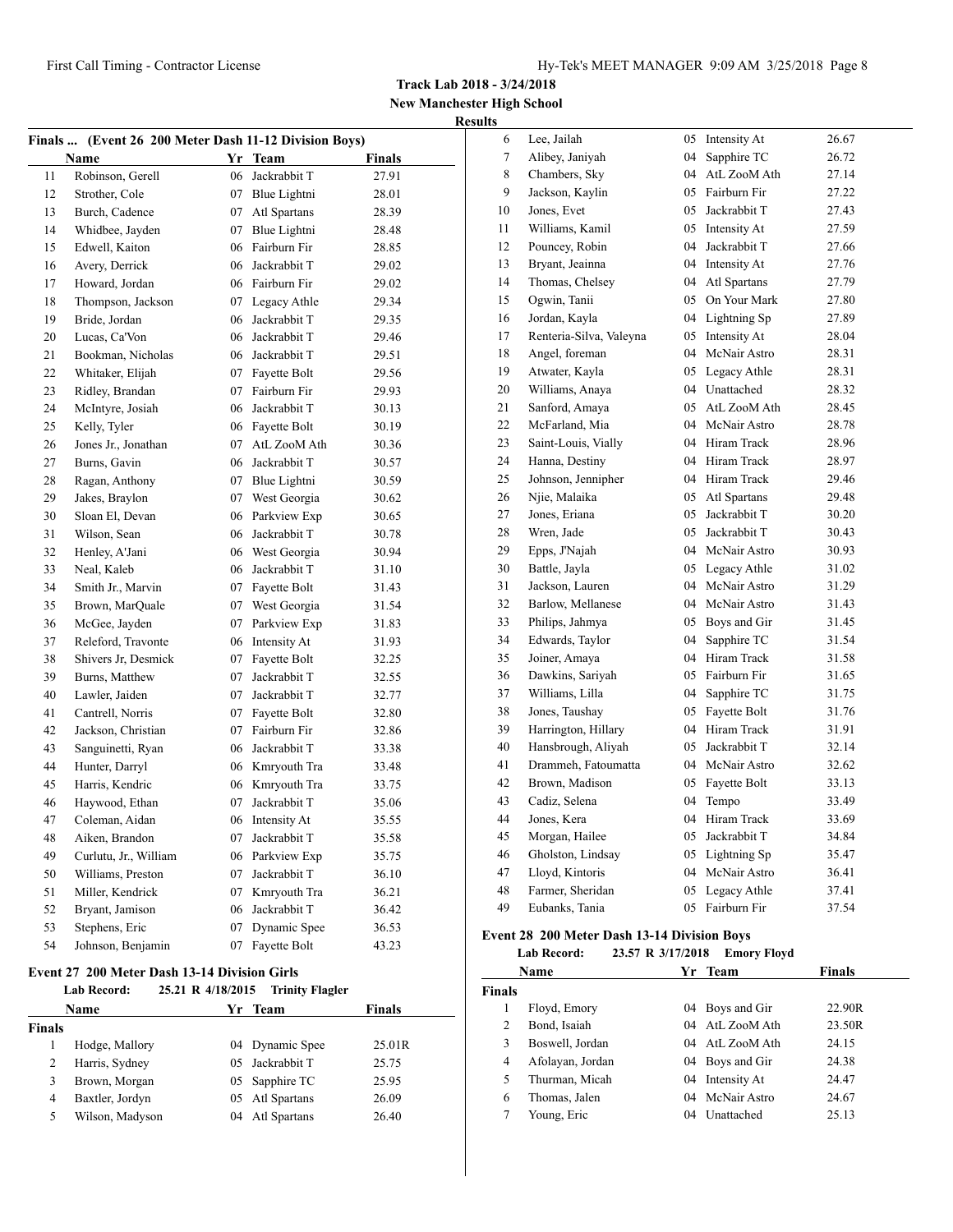Gizzi, Michael 03 Blue Lightni 22.62R Pullum, Eric 03 AtL ZooM Ath 23.63 Linebarger, J'Von 03 Lane 4 Track 23.87 Scott, Curtis 03 Dynamic Spee 24.36 Forbes, Marlon 03 Lightning Sp 24.84 Cadiz, Darius 03 Tempo 24.90 Evins, Donovan 02 Parker track 25.34 Day, Tyler 03 Parkview Exp 25.45

**Track Lab 2018 - 3/24/2018**

**New Manchester High School Results**

| Finals  (Event 28 200 Meter Dash 13-14 Division Boys) |                                                     |                  |                      |               |  |  |  |
|-------------------------------------------------------|-----------------------------------------------------|------------------|----------------------|---------------|--|--|--|
|                                                       | <b>Name</b>                                         | Yr               | <b>Team</b>          | <b>Finals</b> |  |  |  |
| 8                                                     | Taylor, Mitchell                                    | 04               | McNair Astro         | 25.20         |  |  |  |
| 9                                                     | Arnold, Jace                                        | 04               | Boys and Gir         | 25.34         |  |  |  |
| 10                                                    | Kormalos, Georgios                                  | 04               | Unattached           | 25.62         |  |  |  |
| 11                                                    | Grace, Jabari                                       | 04               | Atl Spartans         | 25.83         |  |  |  |
| 12                                                    | Crum, Joshua                                        | 05               | Lightning Sp         | 26.51         |  |  |  |
| 13                                                    | Akomolafe, Ben                                      | 05               | Hiram Track          | 26.79         |  |  |  |
| 14                                                    | Oliver, Klark                                       | 04               | Parkview Exp         | 27.04         |  |  |  |
| 15                                                    | Oluyomi, Daniel                                     | 04               | McNair Astro         | 27.08         |  |  |  |
| 16                                                    | Smiley, Carlos                                      | 04               | Jackrabbit T         | 27.20         |  |  |  |
| 17                                                    | Moss, Brandon                                       | 04               | Fayette Bolt         | 27.23         |  |  |  |
| 18                                                    | Holiday, Jude                                       | 05               | AtL ZooM Ath         | 27.76         |  |  |  |
| 19                                                    | Moss, Brandon                                       | 05               | Jackrabbit T         | 28.00         |  |  |  |
| 20                                                    | Brazley, Donovan                                    | 05               | New Era Trac         | 28.09         |  |  |  |
| 21                                                    | Moss, Phoenix                                       | 05               | Fayette Bolt         | 28.35         |  |  |  |
| 22                                                    | Mumford, Micah                                      | 05               | Fayette Bolt         | 28.47         |  |  |  |
| 23                                                    | Davis, Tyler                                        | 04               | McNair Astro         | 28.55         |  |  |  |
| 24                                                    | Prather, Antonio                                    | 05               | Fairburn Fir         | 28.75         |  |  |  |
| 25                                                    | Newton, Trey                                        | 05               | Atomic Agili         | 28.78         |  |  |  |
| 26                                                    | Jacques, Marquis                                    | 04               | Lightning Sp         | 28.89         |  |  |  |
| 27                                                    | Fagite, Femi                                        | 05               | Lightning Sp         | 29.06         |  |  |  |
| 28                                                    | Jackson, Jayden                                     | 05               | Unattached           | 29.39         |  |  |  |
| 29                                                    | Dudley, Darrin                                      | 04               | McNair Astro         | 29.61         |  |  |  |
| 30                                                    | Tabourn, Devin                                      | 05               | Atlanta Trac         | 29.67         |  |  |  |
| 31                                                    | Alibey, Jeremiah                                    | 05               | Sapphire TC          | 29.86         |  |  |  |
| 32                                                    | McKinzie, Jeremiah                                  | 05               | Jackrabbit T         | 29.93         |  |  |  |
| 33                                                    | Needham, Alexander                                  | 04               | Boys and Gir         | 30.49         |  |  |  |
| 34                                                    | Akintayo, Caleb                                     | 04               | Jackrabbit T         | 30.51         |  |  |  |
| 35                                                    | Wade, Caden                                         | 05               | Jackrabbit T         | 30.53         |  |  |  |
| 36                                                    | Reid, Christian                                     | 05               | Lightning Sp         | 30.60         |  |  |  |
| 37                                                    | Fench, Ethan                                        | 05               | Jackrabbit T         | 30.99         |  |  |  |
| 38                                                    | Burdian, Lucas                                      | 04               | Parkview Exp         | 31.21         |  |  |  |
| 39                                                    | Sharp, Kamarion                                     | 05               | Fairburn Fir         | 31.29         |  |  |  |
| 40                                                    | Foster, Demario                                     | 05               | Atl Spartans         | 31.64         |  |  |  |
| 41                                                    | Mitchell, Vaughn                                    | 05               | Lightning Sp         | 34.74         |  |  |  |
|                                                       | <b>Event 29 200 Meter Dash 15-16 Division Girls</b> |                  |                      |               |  |  |  |
|                                                       | <b>Lab Record:</b>                                  | 25.50 R 3/4/2017 | <b>Trinity Price</b> |               |  |  |  |
|                                                       | Name                                                |                  | Yr Team              | <b>Finals</b> |  |  |  |
| Finals                                                |                                                     |                  |                      |               |  |  |  |
| 1                                                     | Kelly, Mekenze                                      | 03               | Boys and Gir         | 25.30R        |  |  |  |

 Bell, Serenity 03 MOCI 29.31 Kahley, Jasmine 03 Intensity At 29.34 Hall, Abby 03 Parkview Exp 29.89 5 Leatham, Ellie 03 Parkview Exp 30.90 Bradford, Tyanna 03 Blue Lightni 31.10 Hayes, Jasmine 03 Jackrabbit T 31.49 Anthony, Jasmine 03 Parkview Exp 32.25 Moss, Mikia 02 Jackrabbit T 33.91

**Event 30 200 Meter Dash 15-16 Division Boys**

**Finals**

**Lab Record: 23.19 R 3/17/2018 Michael Gizzi**

**Name Yr** Team **Finals** 

Lindsey, Samuel 02 Intensity At 22.00R

| 10             | Camp, LaDarius                                                                     |                   | 03 Alabama Heat                                                            | 27.31                  |
|----------------|------------------------------------------------------------------------------------|-------------------|----------------------------------------------------------------------------|------------------------|
| 11             | Workman, Rawle                                                                     |                   | 03 Unattached                                                              | 27.49                  |
| 12             | Burdian, Colin                                                                     |                   | 03 Parkview Exp                                                            | 28.34                  |
| 13             | Byers, Larry                                                                       |                   | 03 Parkview Exp                                                            | 29.00                  |
| 14             | Garrett, Christian                                                                 |                   | 02 Lightning Sp                                                            | 29.31                  |
|                | <b>Event 31 200 Meter Dash 17-18 Division Women</b>                                |                   |                                                                            |                        |
|                | <b>Lab Record:</b>                                                                 | 24.96 R 3/26/2016 | <b>Zuri Sweeney</b>                                                        |                        |
|                | Name Yr Team                                                                       |                   |                                                                            | <b>Finals</b>          |
| Finals         |                                                                                    |                   |                                                                            |                        |
| $\mathbf{1}$   | Patterson, Eunique                                                                 |                   | 00 Jackrabbit T                                                            | 27.71                  |
|                | Event 32 200 Meter Dash 17-18 Division Men                                         |                   |                                                                            |                        |
|                | <b>Lab Record:</b>                                                                 | 22.63 R 4/9/2016  | <b>Priest Foust</b>                                                        |                        |
|                | Name                                                                               |                   | Yr Team                                                                    | Finals                 |
| <b>Finals</b>  |                                                                                    |                   |                                                                            |                        |
| 1              | Thurman IV, Hoy                                                                    |                   | 00 Intensity At                                                            | 22.47R                 |
| $\overline{2}$ | Reynolds, Elijah                                                                   |                   | 01 Intensity At                                                            | 22.93                  |
| 3              | Hypolite, Chaz                                                                     | 01                | Una Unattach                                                               | 24.35                  |
|                |                                                                                    |                   | 99 Jackrabbit T                                                            | 25.48                  |
| $\overline{4}$ | McDaniel, Patrick                                                                  |                   |                                                                            |                        |
| 5              | Cook. Dorian<br><b>Event 35 200 Meter Dash Masters Women</b><br><b>Lab Record:</b> | 26.51 R 5/7/2016  | 01 Jackrabbit T<br><b>Emmanuelle McGowan</b><br><b>Solution Start Team</b> | 26.02<br><b>Finals</b> |
| Finals         | Name                                                                               |                   |                                                                            |                        |
| $\mathbf{1}$   | Taylor, Kendra                                                                     |                   | 78 Unattached                                                              | 30.98                  |
|                | Event 37 400 Meter Dash 6 & Under Girls                                            |                   |                                                                            |                        |
|                | Lab Record: 1:33.83 R 3/17/2018                                                    |                   | <b>Chloe Jones</b>                                                         |                        |
|                |                                                                                    |                   | Yr Team                                                                    | Finals                 |
| <b>Finals</b>  | Name                                                                               |                   |                                                                            |                        |
| 1              | Jones, Chloe                                                                       |                   | 12 Boys and Gir                                                            | 1:35.34                |
| $\overline{2}$ | Calloway, Zo«                                                                      |                   | 12 Boys and Gir                                                            | 1:37.42                |
| 3              | Clements, Aubrey                                                                   |                   | 12 Unattached                                                              | 1:43.63                |
| $\overline{4}$ | Kirby, Jamison                                                                     |                   | 12 Boys and Gir                                                            | 1:51.26                |
|                |                                                                                    |                   |                                                                            |                        |
|                | Event 38 400 Meter Dash 6 & Under Boys<br>Lab Record: 1:24.67 R 5/7/2016           |                   | <b>Braylen Grant</b>                                                       |                        |
|                | Name                                                                               |                   | Yr Team                                                                    | <b>Finals</b>          |
| <b>Finals</b>  |                                                                                    |                   |                                                                            |                        |
| $\mathbf{1}$   | Glasper, Bryson                                                                    |                   | 12 Unattached                                                              | 1:37.27                |
| $\overline{2}$ | Glasper, Mekh                                                                      |                   | 13 Unattached                                                              | 1:49.41                |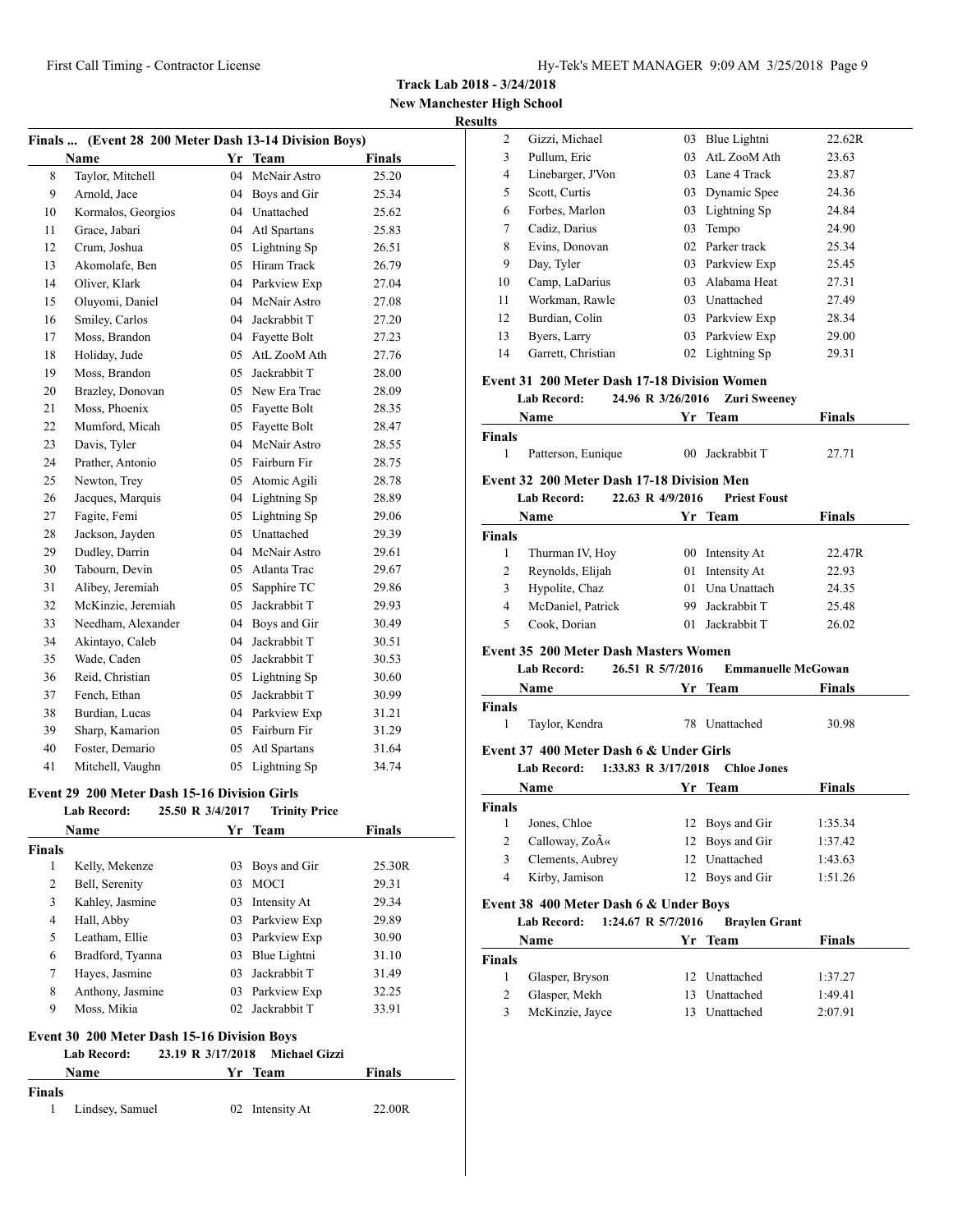**Track Lab 2018 - 3/24/2018**

**New Manchester High School**

# **Results**

| <b>Event 39 400 Meter Dash 7-8 Division Girls</b><br>1:12.71 R $4/16/2016$<br><b>Lab Record:</b><br>Olivia Harris |                      |    |              |         |  |  |  |  |
|-------------------------------------------------------------------------------------------------------------------|----------------------|----|--------------|---------|--|--|--|--|
|                                                                                                                   | Name                 |    | Yr Team      | Finals  |  |  |  |  |
| <b>Finals</b>                                                                                                     |                      |    |              |         |  |  |  |  |
| 1                                                                                                                 | Harris, Carrington   | 11 | Jackrabbit T | 1:20.05 |  |  |  |  |
| 2                                                                                                                 | McGinty, Sincere     | 10 | West Georgia | 1:24.52 |  |  |  |  |
| 3                                                                                                                 | Coggins, Kamari      | 10 | Sapphire TC  | 1:26.52 |  |  |  |  |
| 4                                                                                                                 | Bell, Princess       | 10 | <b>MOCI</b>  | 1:28.35 |  |  |  |  |
| 5                                                                                                                 | Lanier, Kendale      | 11 | Boys and Gir | 1:29.59 |  |  |  |  |
| 6                                                                                                                 | Costen, Sydney       | 10 | Fayette Bolt | 1:29.69 |  |  |  |  |
| 7                                                                                                                 | Mathis, Jacquelan    | 10 | Fairburn Fir | 1:30.66 |  |  |  |  |
| 8                                                                                                                 | Washington, Kacey    | 11 | Blue Lightni | 1:30.86 |  |  |  |  |
| 9                                                                                                                 | Williams, Golden     | 11 | Legacy Athle | 1:33.88 |  |  |  |  |
| 10                                                                                                                | Ferrell, Kamryn      | 10 | Fayette Bolt | 1:34.77 |  |  |  |  |
| 11                                                                                                                | Smith, Paris         | 10 | Fairburn Fir | 1:38.81 |  |  |  |  |
| 12                                                                                                                | Jones, BreAnna       | 10 | West Georgia | 1:47.03 |  |  |  |  |
| 13                                                                                                                | Therriaylt, Danielle | 10 | Fayette Bolt | 1:49.50 |  |  |  |  |

# **Event 40 400 Meter Dash 7-8 Division Boys**

# **Lab Record: 1:11.80 R 4/11/2015 Ethan Ervin**

|                | Name                    | Yr | <b>Team</b>  | Finals   |
|----------------|-------------------------|----|--------------|----------|
| Finals         |                         |    |              |          |
| 1              | Opore, Aiden            | 10 | Jackrabbit T | 1:10.79R |
| 2              | Patterson, Jaxson       | 10 | Jackrabbit T | 1:12.72  |
| 3              | Webb, Marcus            | 10 | Jackrabbit T | 1:14.52  |
| $\overline{4}$ | Farrish, Da'Ryi         | 10 | West Georgia | 1:15.99  |
| 5              | Williamson, Dominic     | 10 | Lightning Sp | 1:23.15  |
| 6              | Grant-Townsend, Cameron | 10 | Atl Spartans | 1:23.67  |
| 7              | Joyner, Makis           | 10 | Fayette Bolt | 1:25.85  |
| 8              | Tyler, Dominic          | 11 | Sapphire TC  | 1:27.19  |
| 9              | Hunt, David             | 10 | Jackrabbit T | 1:28.89  |
| 10             | Moore, Jeremiah         | 11 | Intensity At | 1:30.33  |
| 11             | Hill III, Daniel        | 11 | West Georgia | 1:30.45  |
| 12             | Wade, Jaxon             | 11 | Jackrabbit T | 1:30.48  |
| 13             | Sloan, Roman            | 11 | Fairburn Fir | 1:31.21  |
| 14             | Bernard, Michael        | 11 | Blue Lightni | 1:32.49  |
| 15             | Allred, Luke            | 10 | Ptc Flash    | 1:33.61  |
| 16             | Coleman, Miles          | 10 | Intensity At | 1:33.67  |
| 17             | Mahone, Tyrese          | 11 | West Georgia | 1:40.37  |
| 18             | Anderson, Jacob         | 10 | Lightning Sp | 1:43.31  |

# **Event 41 400 Meter Dash 9-10 Division Girls**

|                | <b>Lab Record:</b> | $1:03.95$ R $5/7/2016$ | Naia Carter     |               |  |
|----------------|--------------------|------------------------|-----------------|---------------|--|
|                | <b>Name</b>        |                        | Yr Team         | <b>Finals</b> |  |
| <b>Finals</b>  |                    |                        |                 |               |  |
| 1              | Harris, Olivia     | 08                     | Jackrabbit T    | 1:07.14       |  |
| 2              | James, Alaiya      | 08                     | AtL ZooM Ath    | 1:08.37       |  |
| 3              | Moses, Gabrielle   | 09                     | Unattached      | 1:11.72       |  |
| $\overline{4}$ | Kutob, Raegan      |                        | 08 Fayette Bolt | 1:13.68       |  |
| 5              | Swinson, Tamiya    | 09                     | Sapphire TC     | 1:15.39       |  |
| 6              | Joyce, Niya        | 09                     | Jackrabbit T    | 1:15.44       |  |
| 7              | Ferrell, Kiahla    | 08                     | Fayette Bolt    | 1:15.52       |  |
| 8              | Richardson, Alivia | 08                     | AtL ZooM Ath    | 1:15.77       |  |
| 9              | Carter, Londyn     | 08                     | Sapphire TC     | 1:15.84       |  |
| 10             | McDaniel, Sanaya   | 08                     | Jackrabbit T    | 1:16.54       |  |

| 11 | Carter, Sasha          | 09 | AtL ZooM Ath | 1:19.10 |
|----|------------------------|----|--------------|---------|
| 12 | Balfour, Trinity       | 08 | Sapphire TC  | 1:19.41 |
| 13 | Smith, Britain         | 08 | Fairburn Fir | 1:20.00 |
| 14 | Anderson, Shakierra    | 08 | Lightning Sp | 1:20.34 |
| 15 | Powell, Nyla           | 08 | Jackrabbit T | 1:21.00 |
| 16 | O'Connor, Alexandria   | 09 | Jackrabbit T | 1:22.76 |
| 17 | Ripperdan, Nicole      | 08 | Fayette Bolt | 1:22.94 |
| 18 | Stots, Nia             | 08 | Sapphire TC  | 1:23.39 |
| 19 | Copeland, Kendal       | 09 | Atl Spartans | 1:23.52 |
| 20 | Green, Aubrihanna      | 08 | Lane 4 Track | 1:23.53 |
| 21 | Ragan, Avery           | 08 | Blue Lightni | 1:23.79 |
| 22 | Maney, Natalie         | 09 | West Georgia | 1:25.17 |
| 23 | Warren, Addison        | 08 | Carroll Coun | 1:25.31 |
| 24 | Rosenau, Azariyah      | 08 | Sapphire TC  | 1:26.54 |
| 25 | Newton, T'Yonn         | 08 | Atomic Agili | 1:26.56 |
| 26 | Smith, Jada            | 08 | Fairburn Fir | 1:26.88 |
| 27 | McCalpine-Ingram, Zuri | 09 | West Georgia | 1:27.68 |
| 28 | Mickens, Jada          | 09 | Jackrabbit T | 1:28.02 |
| 29 | Ripperdan, Amelia      | 09 | Fayette Bolt | 1:28.27 |
| 30 | Brown, Mariyah         | 09 | West Georgia | 1:29.04 |
| 31 | Avery, Laila           | 08 | Jackrabbit T | 1:29.69 |
| 32 | Reynolds, Samaiya      | 08 | Sapphire TC  | 1:31.90 |
| 33 | Oliver, Ava            | 08 | Atl Spartans | 1:32.50 |
| 34 | Carden, Addison        | 08 | Fayette Bolt | 1:36.81 |
| 35 | Thompson, Carmen       | 08 | Fayette Bolt | 1:36.83 |
| 36 | Owen, Aeva             | 08 | Fayette Bolt | 1:36.91 |
| 37 | wright-thomas, daejah  | 08 | Unattached   | 1:40.67 |
| 38 | Philips, Shanyia       | 09 | Boys and Gir | 1:48.22 |
| 39 | Lawler, Serenity       | 08 | Jackrabbit T | 1:49.58 |

### **Event 42 400 Meter Dash 9-10 Division Boys Lab Record: 1:02.79 R 4/30/2016 Jaiden Patterson**

|                | Name                 | Yr | <b>Team</b>         | <b>Finals</b> |  |
|----------------|----------------------|----|---------------------|---------------|--|
| Finals         |                      |    |                     |               |  |
| 1              | Mcshan, Mckinley     | 08 | Lightning Sp        | 1:05.73       |  |
| $\overline{c}$ | Wiggins, Aidyn       | 09 | <b>Titans Track</b> | 1:07.36       |  |
| 3              | Hardy, Jaylen        | 08 | Fairburn Fir        | 1:07.86       |  |
| $\overline{4}$ | Harris, Bryson       | 09 | Atl Spartans        | 1:08.01       |  |
| 5              | Kelly Jr., Vernorris | 08 | Fayette Bolt        | 1:10.13       |  |
| 6              | Mccoy, Nassir        | 08 | Atl Spartans        | 1:10.24       |  |
| 7              | Brazley, Devan       | 09 | New Era Trac        | 1:10.32       |  |
| 8              | Cross, Makyree       | 09 | Jackrabbit T        | 1:11.26       |  |
| 9              | Hill, Tristen        | 09 | AtL ZooM Ath        | 1:11.94       |  |
| 10             | Braker, Jaleel       | 09 | AtL ZooM Ath        | 1:13.82       |  |
| 11             | Bethea, Kameron      | 09 | Jackrabbit T        | 1:13.89       |  |
| 12             | Farrish, Daryian     | 08 | West Georgia        | 1:13.99       |  |
| 13             | Buchanan, Landyn     | 09 | Legacy Athle        | 1:15.29       |  |
| 14             | Lowe, david          | 09 | AtL ZooM Ath        | 1:15.95       |  |
| 15             | Lewis, Drew          | 08 | Legacy Athle        | 1:16.31       |  |
| 16             | Perkins, Dorian      | 09 | Legacy Athle        | 1:16.61       |  |
| 17             | Costen, Derreon      | 08 | Fayette Bolt        | 1:16.92       |  |
| 18             | West, Kedric         | 09 | Atl Spartans        | 1:17.62       |  |
| 19             | Newton Jr., Patrick  | 09 | West Georgia        | 1:18.15       |  |
| 20             | Baynard, Aiden       | 09 | Atl Spartans        | 1:18.94       |  |
| 21             | Prescott, Zion       | 09 | Boys and Gir        | 1:19.00       |  |
| 22             | Gardner, Noah        | 09 | Drive Phase.        | 1:20.58       |  |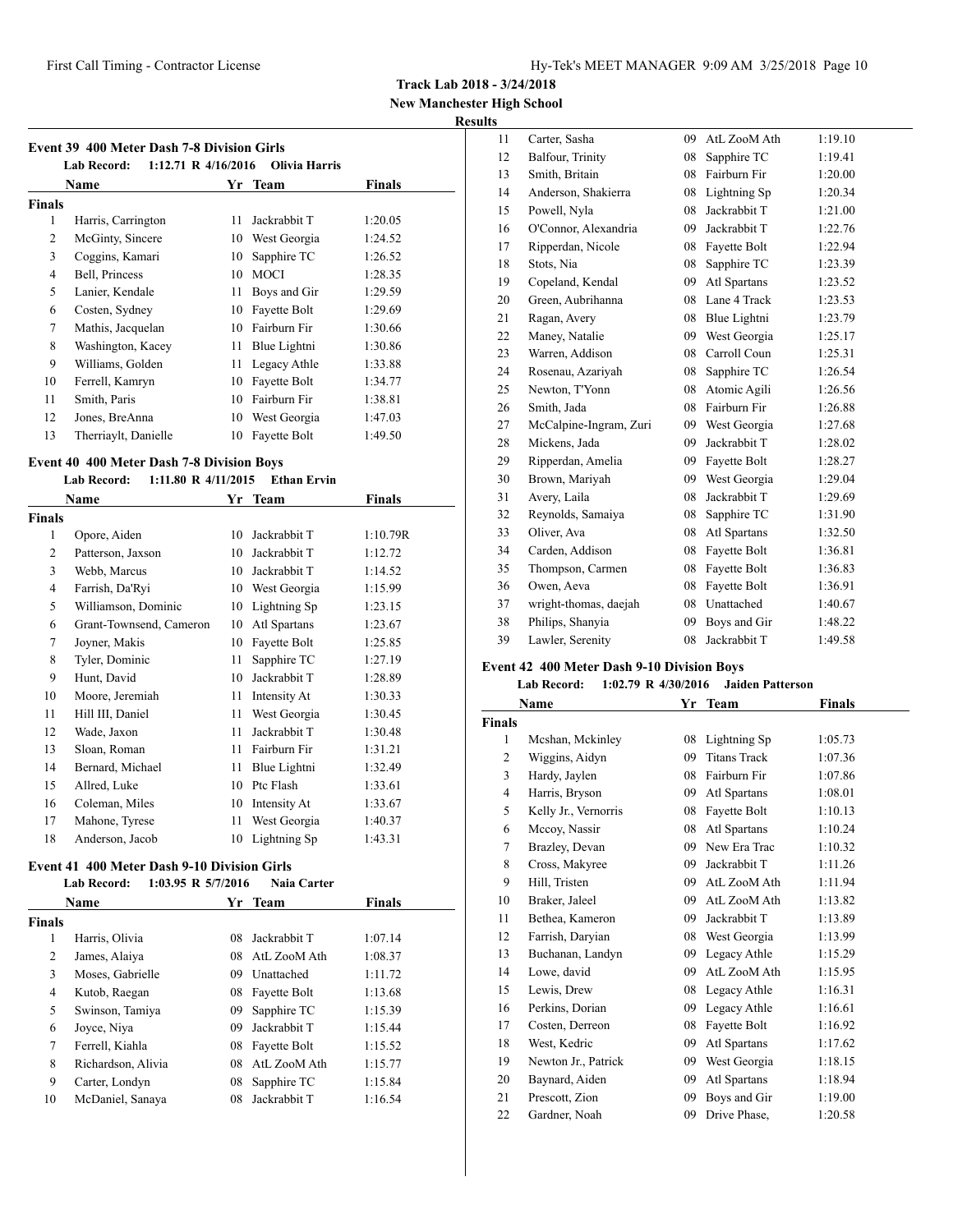**Track Lab 2018 - 3/24/2018**

**New Manchester High School Results**

| Finals  (Event 42 400 Meter Dash 9-10 Division Boys) |                    |    |              |               |  |
|------------------------------------------------------|--------------------|----|--------------|---------------|--|
|                                                      | Name               | Yr | <b>Team</b>  | <b>Finals</b> |  |
| 23                                                   | Tyler, Cedric      | 09 | Sapphire TC  | 1:20.75       |  |
| 24                                                   | Leonard, Tracy     | 09 | Fairburn Fir | 1:21.11       |  |
| 25                                                   | Dudley, Leon       | 09 | Jackrabbit T | 1:21.21       |  |
| 26                                                   | Moore, Micah       | 08 | Intensity At | 1:21.39       |  |
| 27                                                   | Stroman, Isaiah    | 08 | Sapphire TC  | 1:21.47       |  |
| 28                                                   | Bell, Thaddeus     | 08 | <b>MOCI</b>  | 1:22.39       |  |
| 29                                                   | Tolbert, Kentrell  | 09 | Alabama Heat | 1:22.42       |  |
| 30                                                   | Walton, Jace       | 09 | Carroll Coun | 1:22.48       |  |
| 31                                                   | Cockrell, Thaddeus | 09 | Fairburn Fir | 1:24.16       |  |
| 32                                                   | Coggins, Jamon     | 08 | Sapphire TC  | 1:24.99       |  |
| 33                                                   | Mitchell, Caleb    | 08 | Lightning Sp | 1:25.43       |  |
| 34                                                   | Sylvestre, Kayden  | 09 | Lightning Sp | 1:25.67       |  |
| 35                                                   | Harris, Camari     | 09 | Intensity At | 1:26.25       |  |
| 36                                                   | Romano, Clayton    | 09 | Iron City Sp | 1:26.62       |  |
| 37                                                   | Mathis, Aiden      | 08 | Fayette Bolt | 1:27.19       |  |
| 38                                                   | Mobley, Will       | 09 | Carroll Coun | 1:27.47       |  |
| 39                                                   | Blackman, Merrick  | 09 | Iron City Sp | 1:27.53       |  |
| 40                                                   | Jones, Rajan       | 09 | Lightning Sp | 1:30.61       |  |
| 41                                                   | Reno, Jariel       | 09 | Intensity At | 1:35.95       |  |
| 42                                                   | Leach, Marcus      | 08 | West Georgia | 1:36.03       |  |
| 43                                                   | Washington, Sire   | 09 | Boys and Gir | 1:40.91       |  |
| 44                                                   | Waldrop, Riley     | 08 | Carroll Coun | 1:42.51       |  |
| 45                                                   | Schuman, Max       | 09 | Iron City Sp | 1:42.67       |  |
| 46                                                   | Love, Noah         | 09 | Iron City Sp | 1:46.35       |  |

### **Event 43 400 Meter Dash 11-12 Division Girls**

# **Lab Record: 1:00.02 R 3/19/2016 Mallory Hodge**

|                | Name                      | Yr | Team         | <b>Finals</b> |
|----------------|---------------------------|----|--------------|---------------|
| <b>Finals</b>  |                           |    |              |               |
| 1              | Bray, Jordon              | 06 | Unattached   | 1:02.47       |
| 2              | Conner, Kenyah            | 06 | AtL ZooM Ath | 1:02.54       |
| 3              | Copeland, Kirah           | 06 | Unattached   | 1:03.70       |
| $\overline{4}$ | Sadler, Tori              | 06 | Dynamic Spee | 1:04.12       |
| 5              | Carter, Mykala            | 06 | Alabama Heat | 1:04.76       |
| 6              | Lowe, Tyler               | 06 | AtL ZooM Ath | 1:04.92       |
| 7              | Jones, Janai              | 06 | Jackrabbit T | 1:05.19       |
| 8              | Bryant, Jada              | 06 | Alabama Heat | 1:05.54       |
| 9              | Gardner, Madison          | 06 | Drive Phase, | 1:07.37       |
| 10             | Copeland, Kamryn          | 06 | Atl Spartans | 1:07.58       |
| 11             | Guy, Dallas               | 07 | AtL ZooM Ath | 1:07.76       |
| 12             | Kutob, Nicole             | 06 | Fayette Bolt | 1:07.98       |
| 13             | Christian, Kyndell        | 06 | Alabama Heat | 1:08.17       |
| 14             | Daly, Cristal             | 07 | Drive Phase, | 1:10.52       |
| 15             | Adams-Walker, Kennedy     | 07 | Sapphire TC  | 1:10.65       |
| 16             | Hatcher, Morgan           | 06 | Fairburn Fir | 1:10.68       |
| 17             | Williamson, Gabriel       | 07 | Lightning Sp | 1:11.51       |
| 18             | Woodroffe-Thomas, Shanell | 07 | Lightning Sp | 1:12.41       |
| 19             | McElroy, Deja             | 07 | Team Blackou | 1:12.61       |
| 20             | Troutman, Raegan          | 07 | Fayette Bolt | 1:12.78       |
| 21             | Jones, TaNajah            | 07 | West Georgia | 1:13.22       |
| 22             | Steele, Sydney            | 06 | Parkview Exp | 1:13.24       |
| 23             | Blacknall, Chloe          | 06 | Legacy Athle | 1:13.54       |
| 24             | Harrison, Nia             | 07 | AtL ZooM Ath | 1:14.14       |
| 25             | Wade, Cameron             | 06 | Jackrabbit T | 1:14.16       |

| 26 | Thomas, Arianna      | 07 | Jackrabbit T | 1:14.42 |
|----|----------------------|----|--------------|---------|
| 27 | Wiggins, Amari       | 06 | Fairburn Fir | 1:14.97 |
| 28 | Carter, Jaleigh      | 06 | Fayette Bolt | 1:16.26 |
| 29 | Anderson, Kavae      | 07 | Kmryouth Tra | 1:16.43 |
| 30 | Mcfadden, Ryan       | 06 | Dynamic Spee | 1:16.54 |
| 31 | Brown, Naya          | 06 | Sapphire TC  | 1:16.62 |
| 32 | Watson, Amina        | 07 | Lane 4 Track | 1:17.14 |
| 33 | Raymond, Karrington  | 06 | Iron Spikes  | 1:17.21 |
| 34 | McMullin, Anh        | 07 | Parkview Exp | 1:17.49 |
| 35 | Foster, Harmony      | 06 | Atl Spartans | 1:18.39 |
| 36 | Gasper, Harmony      | 06 | Iron Spikes  | 1:19.12 |
| 37 | Hunter, Sierra       | 06 | Kmryouth Tra | 1:19.37 |
| 38 | Moses, Camille       | 07 | Unattached   | 1:19.57 |
| 39 | Smith, Maya          | 06 | Fairburn Fir | 1:20.05 |
| 40 | Copeland, Kaliya     | 07 | Lightning Sp | 1:21.01 |
| 41 | Garcia, Kya          | 07 | Jackrabbit T | 1:21.05 |
| 42 | Adewusi, Adefolake   | 07 | Fayette Bolt | 1:21.16 |
| 43 | Therriault, Madeline | 06 | Fayette Bolt | 1:22.16 |
| 44 | Diaz, Maya           | 07 | Fairburn Fir | 1:22.37 |
| 45 | Wright, Shamiya      | 07 | Fairburn Fir | 1:23.00 |
| 46 | Brown, Jabria        | 07 | West Georgia | 1:24.50 |
| 47 | Crump, Alyssa        | 07 | Blue Lightni | 1:25.72 |
| 48 | Allen, Arielle       | 07 | Legacy Athle | 1:29.39 |
| 49 | Ashford, Keturah     | 07 | Fayette Bolt | 1:30.04 |
| 50 | Davis, Allencia      | 06 | Iron Spikes  | 1:32.19 |
| 51 | Arana, Samantha      | 07 | Jackrabbit T | 1:36.40 |

# **Event 44 400 Meter Dash 11-12 Division Boys**

### **Lab Record: 58.49 R 5/7/2016 Isaiah Bond**

|                | Name                 | Yr | Team         | Finals  |  |
|----------------|----------------------|----|--------------|---------|--|
| Finals         |                      |    |              |         |  |
| 1              | Patterson, Jaiden    | 06 | Jackrabbit T | 59.26   |  |
| 2              | Grant, Altaveon      | 07 | Blue Lightni | 59.39   |  |
| 3              | Davis, William       | 06 | AtL ZooM Ath | 1:00.91 |  |
| $\overline{4}$ | Gaffney, Chad        | 06 | Jackrabbit T | 1:01.18 |  |
| 5              | Pearson, Ervin       | 06 | Jackrabbit T | 1:01.43 |  |
| 6              | Ervin, Ethan         | 07 | Jackrabbit T | 1:01.51 |  |
| 7              | Williams, Devin      | 06 | Jackrabbit T | 1:02.38 |  |
| 8              | Knight, Alexander    | 07 | Jackrabbit T | 1:02.64 |  |
| 9              | Njie, Sidi           | 07 | Atl Spartans | 1:02.70 |  |
| 10             | Mays, Julian         | 06 | Drive Phase, | 1:03.74 |  |
| 11             | Adewusi, Ademola     | 06 | Fayette Bolt | 1:03.80 |  |
| 12             | Richardson, Corey    | 06 | Fayette Bolt | 1:04.17 |  |
| 13             | Warner, Justin       | 06 | Fayette Bolt | 1:04.58 |  |
| 14             | Harris III, Jonathan | 06 | Alabama Heat | 1:04.72 |  |
| 15             | Guy, Dannon          | 06 | AtL ZooM Ath | 1:04.87 |  |
| 16             | Kelley, Quindario    | 06 | West Georgia | 1:05.02 |  |
| 17             | Jordan, Chandler     | 07 | Jackrabbit T | 1:05.13 |  |
| 18             | Henry, Jaden         | 07 | AtL ZooM Ath | 1:05.32 |  |
| 19             | Strother, Cole       | 07 | Blue Lightni | 1:05.48 |  |
| 20             | Arnold, Torey        | 06 | Atl Spartans | 1:05.85 |  |
| 21             | Williams, Christian  | 06 | Atl Spartans | 1:05.91 |  |
| 22             | Baker, Justin        | 06 | Jackrabbit T | 1:06.68 |  |
| 23             | Parker, Herschel     | 06 | Drive Phase, | 1:08.21 |  |
| 24             | Guillaume, Aaron     | 06 | Boys and Gir | 1:08.25 |  |
| 25             | Avery, Derrick       | 06 | Jackrabbit T | 1:08.27 |  |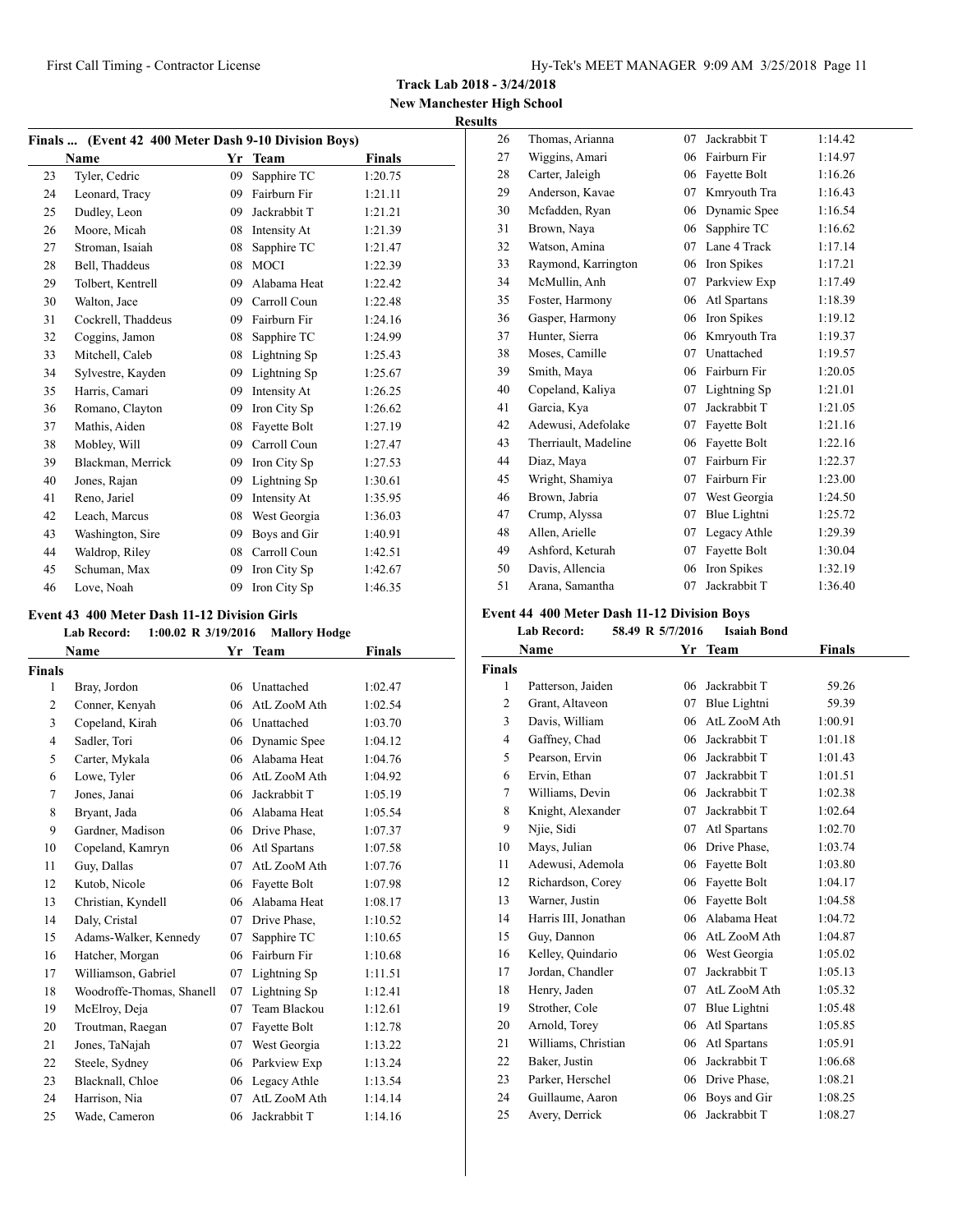**Track Lab 2018 - 3/24/2018**

**New Manchester High School Results**

|    | Finals  (Event 44 400 Meter Dash 11-12 Division Boys) |    |                 |               |  |
|----|-------------------------------------------------------|----|-----------------|---------------|--|
|    | Name                                                  |    | Yr Team         | <b>Finals</b> |  |
| 26 | Sloan El, Devan                                       |    | 06 Parkview Exp | 1:08.99       |  |
| 27 | Thompson, Jackson                                     |    | 07 Legacy Athle | 1:08.99       |  |
| 28 | Brocklebank, Noah                                     |    | 06 Unattached   | 1:09.45       |  |
| 29 | Ferguson, Sean                                        | 06 | Jackrabbit T    | 1:10.10       |  |
| 30 | Henley, A'Jani                                        |    | 06 West Georgia | 1:10.59       |  |
| 31 | Green, Bryce                                          | 07 | Jackrabbit T    | 1:11.70       |  |
| 32 | Jones Jr., Jonathan                                   |    | 07 AtL ZooM Ath | 1:12.16       |  |
| 33 | Boazman, Andrew                                       |    | 06 Atl Spartans | 1:12.99       |  |
| 34 | Bookman, Nicholas                                     | 06 | Jackrabbit T    | 1:13.03       |  |
| 35 | Daniels, Nasir                                        |    | 06 Jackrabbit T | 1:13.14       |  |
| 36 | Smith Jr., Marvin                                     |    | 07 Fayette Bolt | 1:13.35       |  |
| 37 | Wilson, Sean                                          |    | 06 Jackrabbit T | 1:13.54       |  |
| 38 | Curtis, Chase                                         |    | 06 Legacy Athle | 1:13.61       |  |
| 39 | Lucas, Ca'Von                                         |    | 06 Jackrabbit T | 1:13.72       |  |
| 40 | James, Timothy                                        |    | 07 Unattached   | 1:14.03       |  |
| 41 | McIntyre, Josiah                                      |    | 06 Jackrabbit T | 1:14.45       |  |
| 42 | Brown, MarQuale                                       |    | 07 West Georgia | 1:14.88       |  |
| 43 | Burns, Matthew                                        | 07 | Jackrabbit T    | 1:14.89       |  |
| 44 | Andrade Jr., Alcidez                                  |    | 06 Legacy Athle | 1:15.08       |  |
| 45 | Harris, Kendric                                       |    | 06 Kmryouth Tra | 1:16.09       |  |
| 46 | Frederick, Hughan                                     | 07 | AtL ZooM Ath    | 1:16.62       |  |
| 47 | Bride, Jordan                                         |    | 06 Jackrabbit T | 1:16.93       |  |
| 48 | Haywood, Ethan                                        |    | 07 Jackrabbit T | 1:17.05       |  |
| 49 | Hunter, Darryl                                        |    | 06 Kmryouth Tra | 1:17.43       |  |
| 50 | Benson, Cayden                                        |    | 07 Parkview Exp | 1:17.95       |  |
| 51 | Alberto, Jayden                                       |    | 07 Fairburn Fir | 1:18.69       |  |
| 52 | McGee, Jayden                                         |    | 07 Parkview Exp | 1:18.98       |  |
| 53 | Releford, Travonte                                    |    | 06 Intensity At | 1:19.52       |  |
| 54 | Sanguinetti, Ryan                                     |    | 06 Jackrabbit T | 1:19.83       |  |
| 55 | Wynn, Cayden                                          | 07 | Atl Spartans    | 1:20.79       |  |
| 56 | Miller, Kendrick                                      |    | 07 Kmryouth Tra | 1:21.93       |  |
| 57 | Cantrell, Norris                                      |    | 07 Fayette Bolt | 1:22.12       |  |
| 58 | Hunter, Logan                                         |    | 06 Ptc Flash    | 1:22.40       |  |
| 59 | Hill, Jayden                                          |    | 06 Fayette Bolt | 1:23.43       |  |
| 60 | Bryant, Jamison                                       |    | 06 Jackrabbit T | 1:23.72       |  |
| 61 | Owen, Asa                                             |    | 07 Fayette Bolt | 1:25.03       |  |
| 62 | Coleman, Aidan                                        |    | 06 Intensity At | 1:26.87       |  |
| 63 | Williams, Preston                                     | 07 | Jackrabbit T    | 1:27.01       |  |
| 64 | Lamprea, Sebastian                                    |    | 07 Lyndon Acade | 1:28.56       |  |
| 65 | Stephens, Eric                                        | 07 | Dynamic Spee    | 1:29.63       |  |
| 66 | Bauer, Adam                                           |    | 06 Ptc Flash    | 1:32.21       |  |
| 67 | Cannon, Yanni                                         | 07 | Fayette Bolt    | 1:56.04       |  |

# **Event 45 400 Meter Dash 13-14 Division Girls**

| <b>Lab Record:</b> |    | Amara Nwajagu     |                                                                                                                                                          |
|--------------------|----|-------------------|----------------------------------------------------------------------------------------------------------------------------------------------------------|
| Name               |    |                   | <b>Finals</b>                                                                                                                                            |
|                    |    |                   |                                                                                                                                                          |
| Harris, Sydney     |    |                   | 59.06                                                                                                                                                    |
| Chambers, Sky      |    |                   | 1:01.88                                                                                                                                                  |
| Brown, Morgan      |    |                   | 1:02.46                                                                                                                                                  |
|                    |    |                   | 1:02.50                                                                                                                                                  |
| Wilson, Madyson    |    |                   | 1:03.44                                                                                                                                                  |
| Williams, Kamil    | 05 |                   | 1:03.79                                                                                                                                                  |
| Alibey, Janiyah    | 04 |                   | 1:04.70                                                                                                                                                  |
|                    |    | Campbell, Madison | 57.87 R 5/7/2016<br>Yr Team<br>05 Jackrabbit T<br>04 AtL ZooM Ath<br>05 Sapphire TC<br>05 Lightning Sp<br>04 Atl Spartans<br>Intensity At<br>Sapphire TC |

| 8  | Renteria-Silva, Valeyna | 05 | Intensity At | 1:04.97 |
|----|-------------------------|----|--------------|---------|
| 9  | Jackson, Kaylin         | 05 | Fairburn Fir | 1:04.98 |
| 10 | Baxtler, Jordyn         | 05 | Atl Spartans | 1:05.71 |
| 11 | Bradford, Brylee        | 05 | Unattached   | 1:05.88 |
| 12 | Pouncey, Robin          | 04 | Jackrabbit T | 1:06.12 |
| 13 | Williams, Anaya         | 04 | Unattached   | 1:07.13 |
| 14 | Johnson, Jennipher      | 04 | Hiram Track  | 1:08.55 |
| 15 | Jones, Evet             | 05 | Jackrabbit T | 1:08.59 |
| 16 | Jordan, Kayla           | 04 | Lightning Sp | 1:09.07 |
| 17 | Henry, Sarah            | 05 | Jackrabbit T | 1:09.62 |
| 18 | Saint-Louis, Vially     | 04 | Hiram Track  | 1:09.99 |
| 19 | Barkley, Amari          | 05 | AtL ZooM Ath | 1:10.38 |
| 20 | Williams, Lilla         | 04 | Sapphire TC  | 1:11.84 |
| 21 | Ogwin, Tanii            | 05 | On Your Mark | 1:11.86 |
| 22 | Atwater, Kayla          | 05 | Legacy Athle | 1:12.58 |
| 23 | Marbury, Zoe            | 04 | Hiram Track  | 1:13.78 |
| 24 | Jones, Eriana           | 05 | Jackrabbit T | 1:14.03 |
| 25 | Dawkins, Sariyah        | 05 | Fairburn Fir | 1:14.11 |
| 26 | Edwards, Taylor         | 04 | Sapphire TC  | 1:14.23 |
| 27 | Jones, Taushay          | 05 | Fayette Bolt | 1:14.91 |
| 28 | Bowman, Janiyah         | 05 | Atl Spartans | 1:15.64 |
| 29 | Taylor, Dayla           | 05 | Jackrabbit T | 1:16.16 |
| 30 | Gholston, Lindsay       | 05 | Lightning Sp | 1:16.62 |
| 31 | Philips, Jahmya         | 05 | Boys and Gir | 1:19.72 |
| 32 | Brown, Madison          | 05 | Fayette Bolt | 1:20.53 |
| 33 | Scott, Trinity          | 04 | Jackrabbit T | 1:22.75 |
| 34 | Epps, J'Najah           | 04 | McNair Astro | 1:26.30 |
| 35 | Dixon, Chantel          | 04 | McNair Astro | 1:28.65 |
| 36 | Eubanks, Tania          | 05 | Fairburn Fir | 1:31.04 |
| 37 | givens, danae           | 05 | Unattached   | 1:47.80 |

# **Event 46 400 Meter Dash 13-14 Division Boys**

|                | <b>Lab Record:</b><br>51.96 R 3/17/2018 |    | <b>Emory Floyd</b> |         |
|----------------|-----------------------------------------|----|--------------------|---------|
|                | Name                                    |    | Yr Team            | Finals  |
| <b>Finals</b>  |                                         |    |                    |         |
| 1              | Floyd, Emory                            | 04 | Boys and Gir       | 53.65   |
| $\overline{c}$ | Young, Eric                             | 04 | Unattached         | 56.66   |
| 3              | Afolayan, Jordan                        | 04 | Boys and Gir       | 56.90   |
| 4              | Pugh, Kody                              | 04 | AtL ZooM Ath       | 57.81   |
| 5              | Arnold, Jace                            | 04 | Boys and Gir       | 58.65   |
| 6              | Anderson, Ayden                         | 05 | AtL ZooM Ath       | 59.60   |
| 7              | Akomolafe, Ben                          | 05 | Hiram Track        | 1:00.25 |
| 8              | Beard, Kaden                            | 05 | AtL ZooM Ath       | 1:00.32 |
| 9              | Brown, Brandon                          | 05 | AtL ZooM Ath       | 1:00.66 |
| 10             | Kormalos, Georgios                      | 04 | Jackrabbit T       | 1:00.86 |
| 11             | Hill, Dayvon                            | 04 | McNair Astro       | 1:00.91 |
| 12             | Carter, Methias                         | 05 | Jackrabbit T       | 1:01.01 |
| 13             | Anderson, Austin                        | 05 | AtL ZooM Ath       | 1:01.10 |
| 14             | Williams, Jamil                         | 04 | McNair Astro       | 1:01.12 |
| 15             | Garrison, Benjamin                      | 05 | New Era Trac       | 1:01.21 |
| 16             | Moss, Brandon                           | 04 | Fayette Bolt       | 1:01.34 |
| 17             | Brazley, Donovan                        | 05 | New Era Trac       | 1:01.78 |
| 18             | Wright-Goss, Christopher                | 04 | Fayette Bolt       | 1:02.22 |
| 19             | Hollis, Jayden                          | 05 | Drive Phase,       | 1:02.85 |
| 20             | Robbins, Kenneth                        | 05 | AtL ZooM Ath       | 1:03.01 |
| 21             | Oliver, Klark                           | 04 | Parkview Exp       | 1:03.61 |
|                |                                         |    |                    |         |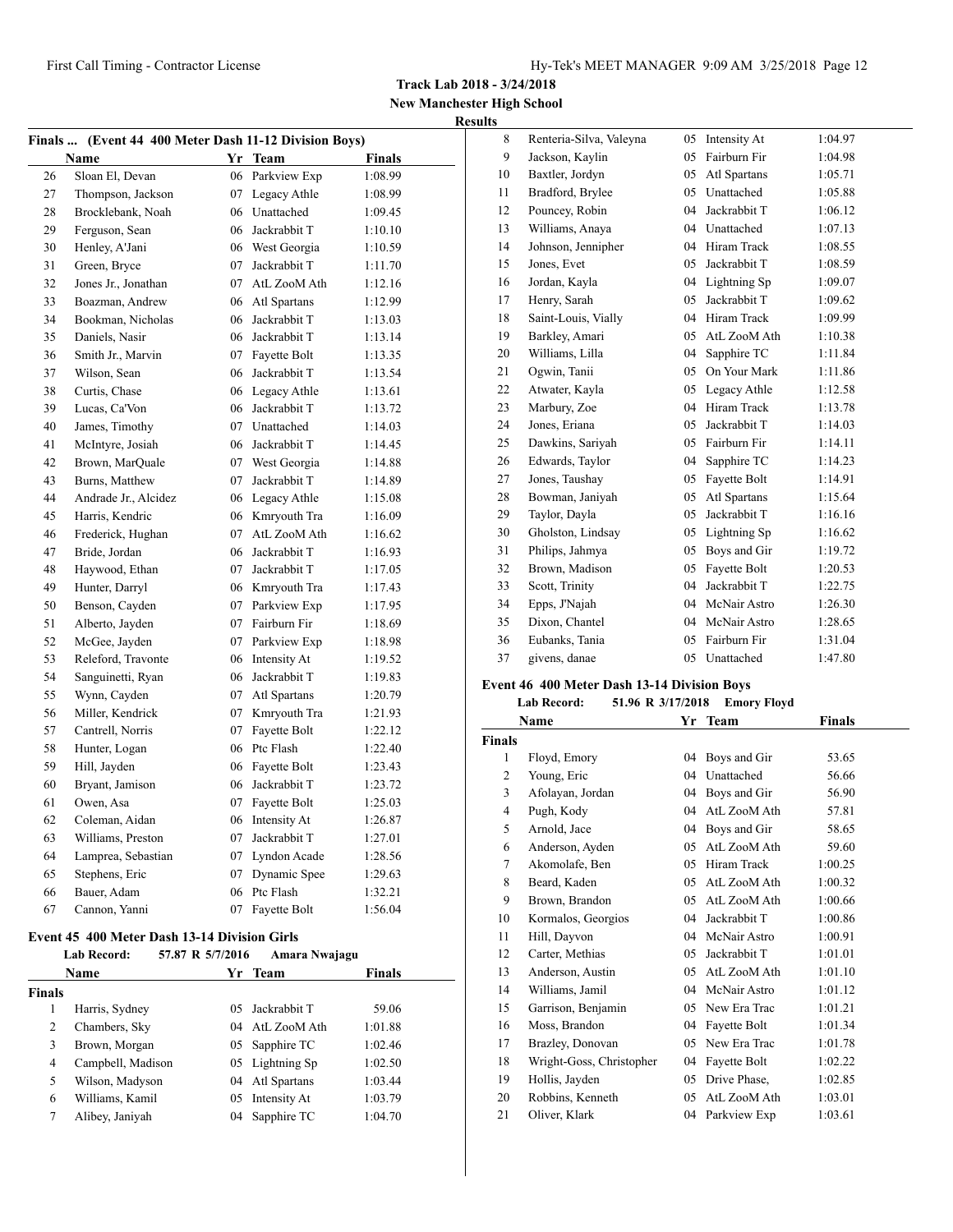**New Manchester High School**

# **Result**

| Finals  (Event 46 400 Meter Dash 13-14 Division Boys) |                    |     |              |               |  |
|-------------------------------------------------------|--------------------|-----|--------------|---------------|--|
|                                                       | <b>Name</b>        | Yr  | <b>Team</b>  | <b>Finals</b> |  |
| 22                                                    | Williams, Thomas   | 04  | McNair Astro | 1:04.92       |  |
| 23                                                    | Newton, Trey       | 05  | Atomic Agili | 1:04.96       |  |
| 24                                                    | Tabourn, Devin     | 05  | Atlanta Trac | 1:06.32       |  |
| 25                                                    | Alibey, Jeremiah   | 05  | Sapphire TC  | 1:06.45       |  |
| 26                                                    | Mims, Isaac        | 05  | Fayette Bolt | 1:06.54       |  |
| 27                                                    | Sitz, Liam         | 04  | Atlanta Trac | 1:06.77       |  |
| 28                                                    | Lawler, DeMarko    | 0.5 | Jackrabbit T | 1:07.40       |  |
| 29                                                    | Akintayo, Caleb    | 04  | Jackrabbit T | 1:07.79       |  |
| 30                                                    | Jacques, Marquis   | 04  | Lightning Sp | 1:08.08       |  |
| 31                                                    | Williams, Stanley  | 05  | Jackrabbit T | 1:08.68       |  |
| 32                                                    | Bienaime, Tyler    | 04  | McNair Astro | 1:08.94       |  |
| 33                                                    | Mason, Bradley     | 0.5 | Fairburn Fir | 1:08.98       |  |
| 34                                                    | Wade, Caden        | 0.5 | Jackrabbit T | 1:10.26       |  |
| 35                                                    | Towers, Andrew     | 04  | Fayette Bolt | 1:10.35       |  |
| 36                                                    | Myers, Bradlin     | 04  | McNair Astro | 1:10.51       |  |
| 37                                                    | Reid, Christian    | 05  | Lightning Sp | 1:10.53       |  |
| 38                                                    | Prather, Antonio   | 0.5 | Fairburn Fir | 1:11.64       |  |
| 39                                                    | Gross, Julian      | 04  | Atlanta Trac | 1:12.20       |  |
| 40                                                    | Moss, Phoenix      | 05  | Fayette Bolt | 1:12.74       |  |
| 41                                                    | Slaughter, Quinton | 05  | Lightning Sp | 1:12.97       |  |
| 42                                                    | Sharp, Kamarion    | 05  | Fairburn Fir | 1:14.24       |  |
| 43                                                    | Burdian, Lucas     | 04  | Parkview Exp | 1:14.27       |  |
| 44                                                    | Knight, Andrew     | 05  | Jackrabbit T | 1:14.55       |  |
| 45                                                    | Foster, Demario    | 05  | Atl Spartans | 1:18.46       |  |
| 46                                                    | Romano, Joseph     | 04  | Iron City Sp | 1:18.49       |  |
| 47                                                    | Fench, Ethan       | 05  | Jackrabbit T | 1:20.09       |  |
| 48                                                    | Soleyn, Brandon    | 05  | Legacy Athle | 1:22.73       |  |
| 49                                                    | Mitchell, Vaughn   | 05  | Lightning Sp | 1:24.11       |  |

# **Event 47 400 Meter Dash 15-16 Division Girls**

|        | <b>Lab Record:</b> | 59.42 R 3/4/2017 | <b>Trinity Price</b> |               |
|--------|--------------------|------------------|----------------------|---------------|
|        | <b>Name</b>        |                  | Yr Team              | <b>Finals</b> |
| Finals |                    |                  |                      |               |
| 1      | Hall, Abby         |                  | 03 Parkview Exp      | 1:08.91       |
| 2      | Bell, Serenity     | 03               | <b>MOCI</b>          | 1:09.38       |
| 3      | Kahley, Jasmine    |                  | 03 Intensity At      | 1:09.55       |
| 4      | LaFever, Kelsey    |                  | 02 Lane 4 Track      | 1:11.73       |
| 5      | Leatham, Ellie     |                  | 03 Parkview Exp      | 1:13.62       |
| 6      | Hayes, Jasmine     | 03               | Jackrabbit T         | 1:14.71       |
| 7      | Anthony, Jasmine   |                  | 03 Parkview Exp      | 1:21.20       |
| 8      | Moss, Mikia        | 02 <sup>1</sup>  | Jackrabbit T         | 1:23.53       |

# **Event 48 400 Meter Dash 15-16 Division Boys**

| Lab Record: | 52.09 R 3/17/2018<br><b>Michael Gizzi</b> |               |
|-------------|-------------------------------------------|---------------|
| <b>Name</b> | Yr Team                                   | <b>Finals</b> |
| Finals      |                                           |               |

|   | Gizzi, Michael    |     | 03 Blue Lightni | 52.57 |
|---|-------------------|-----|-----------------|-------|
| 2 | Pullum, Eric      |     | 03 AtL ZooM Ath | 53.66 |
| 3 | Mixon, Malik      | 03. | Unattached      | 54.86 |
| 4 | Scott, Curtis     |     | 03 Dynamic Spee | 56.10 |
| 5 | Linebarger, J'Von |     | 03 Lane 4 Track | 56.55 |
| 6 | Evins, Donovan    |     | 02 Parker track | 57.05 |
|   | Forbes, Marlon    |     | 03 Lightning Sp | 57.94 |
| 8 | Knight, Aiden     | 03  | Jackrabbit T    | 58.13 |

| uits           |                                                     |    |                        |               |
|----------------|-----------------------------------------------------|----|------------------------|---------------|
| 9              | Patterson, Marlon                                   |    | 02 Jackrabbit T        | 1:00.10       |
| 10             | Camp, LaDarius                                      |    | 03 Alabama Heat        | 1:06.64       |
| 11             | Garrett, Christian                                  |    | 02 Lightning Sp        | 1:07.34       |
| 12             | Byers, Larry                                        |    | 03 Parkview Exp        | 1:09.16       |
| 13             | Lamprea, Daniel                                     |    | 03 Lyndon Acade        | 1:15.79       |
|                | <b>Event 49 400 Meter Dash 17-18 Division Women</b> |    |                        |               |
|                | Lab Record:<br>59.92 R 3/5/2016                     |    | <b>Zuri Sweeney</b>    |               |
|                | Name<br><b>Example 18 Service Street Team</b>       |    |                        | <b>Finals</b> |
| <b>Finals</b>  |                                                     |    |                        |               |
| 1              | Eargle, Jaelah                                      | 01 | Jackrabbit T           | 1:13.58       |
|                | Event 50 400 Meter Dash 17-18 Division Men          |    |                        |               |
|                | 50.09 R 4/30/2016<br>Lab Record:                    |    | <b>Gerald Mitchell</b> |               |
|                | Name                                                |    | Yr Team                | Finals        |
| Finals         |                                                     |    |                        |               |
| 1              | Thurman IV, Hoy                                     |    | 00 Intensity At        | 51.24         |
| 2              | Franklin, Keishon                                   |    | 00 Intensity At        | 51.56         |
| 3              | Bell, Steven                                        |    | 99 MOCI                | 56.17         |
| 4              | Larrazabal, Nathaniel                               |    | 01 Jackrabbit T        | 56.29         |
| 5              | Ellis, Shakim                                       |    | 99 Atl Spartans        | 1:01.80       |
| 6              | Lewis, Edwin                                        |    | 00 Lyndon Acade        | 1:07.65       |
|                |                                                     |    |                        |               |
|                | Event 56 800 Meter Run 6 & Under Boys               |    |                        |               |
|                | Name                                                |    | Yr Team                | Finals        |
| Finals         |                                                     |    |                        |               |
| 1              | Glasper, Bryson                                     |    | 12 Unattached          | 3:35.26       |
|                | <b>Event 57 800 Meter Run 7-8 Division Girls</b>    |    |                        |               |
|                | 2:51.10 R 4/30/2016<br>Lab Record:                  |    | <b>Olivia Harris</b>   |               |
|                | Name                                                |    | Yr Team                | <b>Finals</b> |
| Finals         |                                                     |    |                        |               |
| 1              | Williams, Golden                                    |    | 11 Legacy Athle        | 3:15.62       |
| 2              | Costen, Sydney                                      |    | 10 Fayette Bolt        | 3:16.57       |
| 3              | Petitjean, Amanda                                   |    | 10 Jackrabbit T        | 3:42.13       |
| $\overline{4}$ | Brown, Mariah                                       |    | 11 West Georgia        | 3:46.13       |
| 5              | Therriaylt, Danielle                                |    | 10 Fayette Bolt        | 3:57.32       |
|                |                                                     |    |                        |               |
|                | <b>Event 58 800 Meter Run 7-8 Division Boys</b>     |    |                        |               |
|                | <b>Lab Record:</b><br>2:51.23 R 3/17/2018           |    | <b>Marcus Webb</b>     |               |
|                | <b>Name</b>                                         |    | Yr Team                | Finals        |
| <b>Finals</b>  |                                                     |    |                        |               |
| 1              | Webb, Marcus                                        | 10 | Jackrabbit T           | 2:48.88R      |
| 2              | Mobley, Jake                                        | 11 | Carroll Coun           | 3:09.57       |
| 3              | Renteria-Silva, Cristian                            | 10 | Intensity At           | 3:18.18       |
|                | <b>Event 59 800 Meter Run 9-10 Division Girls</b>   |    |                        |               |
|                | 2:35.73 R 5/7/2016<br><b>Lab Record:</b>            |    | <b>Kenyah Conner</b>   |               |
|                | Name                                                |    | Yr Team                | Finals        |
| <b>Finals</b>  |                                                     |    |                        |               |
| 1              | James, Alaiya                                       | 08 | AtL ZooM Ath           | 2:50.68       |
| 2              | Richardson, Alivia                                  | 08 | AtL ZooM Ath           | 3:01.61       |
| 3              | Ripperdan, Nicole                                   | 08 | Fayette Bolt           | 3:09.02       |
| 4              | Brown, Mariyah                                      | 09 | West Georgia           | 3:16.60       |
| 5              | Maney, Natalie                                      | 09 | West Georgia           | 3:17.19       |
| 6              | McCalpine-Ingram, Zuri                              | 09 | West Georgia           | 3:21.06       |
| 7              | Ripperdan, Amelia                                   | 09 | Fayette Bolt           | 3:26.56       |
|                |                                                     |    |                        |               |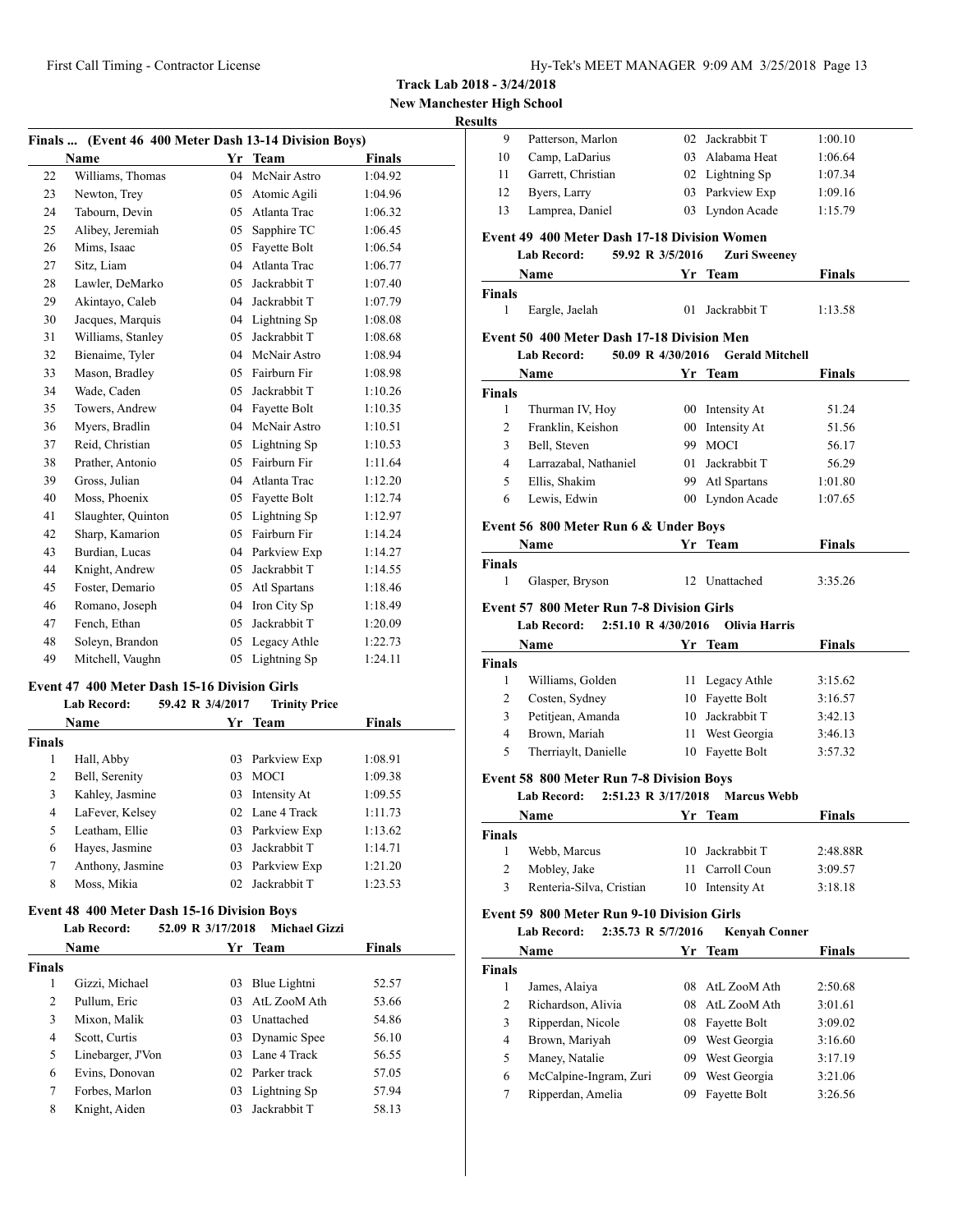| Hy-Tek's MEET MANAGER 9:09 AM 3/25/2018 Page 14 |  |  |  |
|-------------------------------------------------|--|--|--|
|-------------------------------------------------|--|--|--|

**New Manchester High School**

# **Results**

|    | Name              |    | Yr Team         | <b>Finals</b> |
|----|-------------------|----|-----------------|---------------|
| 8  | Stots, Nia        |    | 08 Sapphire TC  | 3:28.48       |
| 9  | Palmer, Wren      |    | 08 Iron City Sp | 3:38.83       |
| 10 | Reynolds, Samaiya |    | 08 Sapphire TC  | 3:43.00       |
| 11 | Roenigk, Marian   |    | 08 Carroll Coun | 4:08.70       |
| 12 | Lawler, Serenity  | 08 | Jackrabbit T    | 4:22.03       |

|                | Name               |    | Yr Team      | Finals  |  |  |
|----------------|--------------------|----|--------------|---------|--|--|
| Finals         |                    |    |              |         |  |  |
| 1              | Mccoy, Nassir      | 08 | Atl Spartans | 2:46.09 |  |  |
| 2              | Williamson, Justin | 09 | Blue Lightni | 2:49.21 |  |  |
| 3              | Mason, Dylan       | 08 | Fairburn Fir | 2:54.03 |  |  |
| $\overline{4}$ | Worrell, Elijah    | 09 | Parkview Exp | 2:56.59 |  |  |
| 5              | West, Kedric       | 09 | Atl Spartans | 2:57.50 |  |  |
| 6              | Baynard, Aiden     | 09 | Atl Spartans | 2:57.92 |  |  |
| 7              | Bell, Thaddeus     | 08 | <b>MOCI</b>  | 3:00.50 |  |  |
| 8              | Lewis, Drew        | 08 | Legacy Athle | 3:01.20 |  |  |
| 9              | Tyler, Cedric      | 09 | Sapphire TC  | 3:04.01 |  |  |
| 10             | Harrison, Blake    | 09 | AtL ZooM Ath | 3:04.40 |  |  |
| 11             | Prescott, Zion     | 09 | Boys and Gir | 3:06.44 |  |  |
| 12             | Moore, Micah       | 08 | Intensity At | 3:17.67 |  |  |
| 13             | Blackman, Merrick  | 09 | Iron City Sp | 3:19.33 |  |  |
| 14             | Jones, Rajan       | 09 | Lightning Sp | 3:23.47 |  |  |
| 15             | Waldrop, Riley     | 08 | Carroll Coun | 3:51.25 |  |  |
| 16             | Schuman, Max       | 09 | Iron City Sp | 3:59.33 |  |  |
| 17             | Love, Noah         | 09 | Iron City Sp | 4:10.79 |  |  |

### **Event 61 800 Meter Run 11-12 Division Girls**

|                | <b>Lab Record:</b>   | 2:30.79 R 5/7/2016 | <b>Isis Grant</b> |         |
|----------------|----------------------|--------------------|-------------------|---------|
|                | Name                 |                    | Yr Team           | Finals  |
| <b>Finals</b>  |                      |                    |                   |         |
| 1              | McArter, Isabella    | 06                 | Jackrabbit T      | 2:40.24 |
| $\overline{2}$ | McElroy, Deja        | 07                 | Team Blackou      | 2:50.52 |
| 3              | Taylor, Charresse    | 07                 | Atl Spartans      | 2:52.42 |
| 4              | Ferrell, Kaely       | 07                 | Fayette Bolt      | 2:52.46 |
| 5              | Harrison, Nia        | 07                 | AtL ZooM Ath      | 2:57.45 |
| 6              | Wade, Cameron        | 06                 | Jackrabbit T      | 3:01.45 |
| 7              | Hunter, Sierra       | 06                 | Kmryouth Tra      | 3:02.44 |
| 8              | Moses, Camille       | 07                 | Unattached        | 3:04.63 |
| 9              | Gasper, Harmony      | 06                 | Iron Spikes       | 3:06.10 |
| 10             | Rhodes, Mallory      | 06                 | Iron City Sp      | 3:06.34 |
| 11             | Curtis, Kamoree      | 07                 | Jackrabbit T      | 3:07.28 |
| 12             | Kahley, McKayla      | 07                 | Intensity At      | 3:11.73 |
| 13             | Therriault, Madeline | 06                 | Fayette Bolt      | 3:22.86 |
| 14             | Garcia, Kya          | 07                 | Jackrabbit T      | 3:29.15 |
| 15             | Brown, Jabria        | 07                 | West Georgia      | 3:33.38 |
| 16             | Arana, Samantha      | 07                 | Jackrabbit T      | 3:50.50 |
| 17             | McMullin, Anh        | 07                 | Parkview Exp      | 3:50.54 |

| Event 62 800 Meter Run 11-12 Division Boys<br><b>Terez Davis-Giles</b><br>2:25.89 R 4/18/2015 |                            |    |                 |               |
|-----------------------------------------------------------------------------------------------|----------------------------|----|-----------------|---------------|
|                                                                                               | <b>Lab Record:</b><br>Name |    | Yr Team         | <b>Finals</b> |
| Finals                                                                                        |                            |    |                 |               |
| $\mathbf{1}$                                                                                  | Davis, William             | 06 | AtL ZooM Ath    | 2:24.90R      |
| $\overline{c}$                                                                                | Mays, Julian               |    | 06 Drive Phase, | 2:27.65       |
| 3                                                                                             | Ripperdan, Zachary         | 06 | Fayette Bolt    | 2:28.39       |
| $\overline{4}$                                                                                | Warner, Justin             | 06 | Fayette Bolt    | 2:41.29       |
| 5                                                                                             | Williams, Christian        |    | 06 Atl Spartans | 2:41.37       |
| 6                                                                                             | Glen, Pharoh               | 07 | Atl Spartans    | 2:41.45       |
| $\overline{7}$                                                                                | Parker, Herschel           |    | 06 Drive Phase, | 2:44.03       |
| 8                                                                                             | Curtis, Chase              | 06 | Legacy Athle    | 2:46.56       |
| 9                                                                                             | Irby, Jalen                | 07 | Fairburn Fir    | 2:49.89       |
| 10                                                                                            | Aba Nzukwe, Malakai        | 07 | Atl Spartans    | 2:49.96       |
| 11                                                                                            | Haywood, Ethan             | 07 | Jackrabbit T    | 2:50.64       |
| 12                                                                                            | Dominquez, Eric            | 06 | Jackrabbit T    | 2:51.33       |
| 13                                                                                            | Njie, Sidi                 |    | 07 Atl Spartans | 2:52.12       |
| 14                                                                                            | Boazman, Andrew            |    | 06 Atl Spartans | 2:52.96       |
| 15                                                                                            | Brown, MarQuale            | 07 | West Georgia    | 2:53.01       |
| 16                                                                                            | Guillaume, Aaron           | 06 | Boys and Gir    | 2:54.96       |
| 17                                                                                            | Andrade Jr., Alcidez       | 06 | Legacy Athle    | 2:56.58       |
| 18                                                                                            | Hunter, Darryl             | 06 | Kmryouth Tra    | 2:57.42       |
| 19                                                                                            | Niles, Jacob               | 07 | Jackrabbit T    | 2:58.33       |
| 20                                                                                            | Rodriguez, Gabriel         | 06 | Jackrabbit T    | 2:58.36       |
| 21                                                                                            | Alberto, Jayden            |    | 07 Fairburn Fir | 2:58.88       |
| 22                                                                                            | Sulton, Allen              | 06 | Fayette Bolt    | 3:00.25       |
| 23                                                                                            | Harris, Kendric            | 06 | Kmryouth Tra    | 3:01.22       |
| 24                                                                                            | Beasley, Alex              | 07 | Jackrabbit T    | 3:01.68       |
| 25                                                                                            | Miller, Kendrick           | 07 | Kmryouth Tra    | 3:08.70       |
| 26                                                                                            | Smith, Chance              | 07 | Jackrabbit T    | 3:12.09       |
| 27                                                                                            | Sestili, Michael           | 07 | Iron City Sp    | 3:18.91       |
| 28                                                                                            | Weigle III, Ronald         | 07 | Intensity At    | 3:19.27       |
| 29                                                                                            | Cannon, Yanni              | 07 | Fayette Bolt    | 4:50.11       |

# **Event 63 800 Meter Run 13-14 Division Girls**

**Lab Record: 2:21.91 R 3/26/2016 Nyah Hernandez**

|                | Name              |    | Yr Team      | Finals  |  |
|----------------|-------------------|----|--------------|---------|--|
| <b>Finals</b>  |                   |    |              |         |  |
| 1              | Grant, Isis       | 05 | Fayette Bolt | 2:33.67 |  |
| $\overline{c}$ | Campbell, Madison | 05 | Lightning Sp | 2:36.67 |  |
| 3              | Augmon, Sydney    | 05 | Jackrabbit T | 2:37.21 |  |
| $\overline{4}$ | Bradford, Brylee  | 05 | Unattached   | 2:39.54 |  |
| 5              | Henry, Sarah      | 05 | Jackrabbit T | 2:48.36 |  |
| 6              | Hicks, Tia        | 04 | Jackrabbit T | 2:50.50 |  |
| 7              | Williams, Lilla   | 04 | Sapphire TC  | 2:55.48 |  |
| 8              | Noguera, Daniela  | 04 | Hiram Track  | 3:01.42 |  |
| 9              | Pouncey, Robin    | 04 | Jackrabbit T | 3:01.67 |  |
| 10             | Jones, Taushay    | 05 | Fayette Bolt | 3:04.92 |  |
| 11             | Taylor, Dayla     | 05 | Jackrabbit T | 3:07.47 |  |
| 12             | Marbury, Zoe      | 04 | Hiram Track  | 3:08.82 |  |
| 13             | Bowman, Janiyah   | 05 | Atl Spartans | 3:13.28 |  |
| 14             | Primm, Haley      | 05 | Parkview Exp | 3:19.86 |  |
| 15             | Bae, Cindy        | 04 | Hiram Track  | 3:29.81 |  |
| 16             | Scott, Trinity    | 04 | Jackrabbit T | 3:42.13 |  |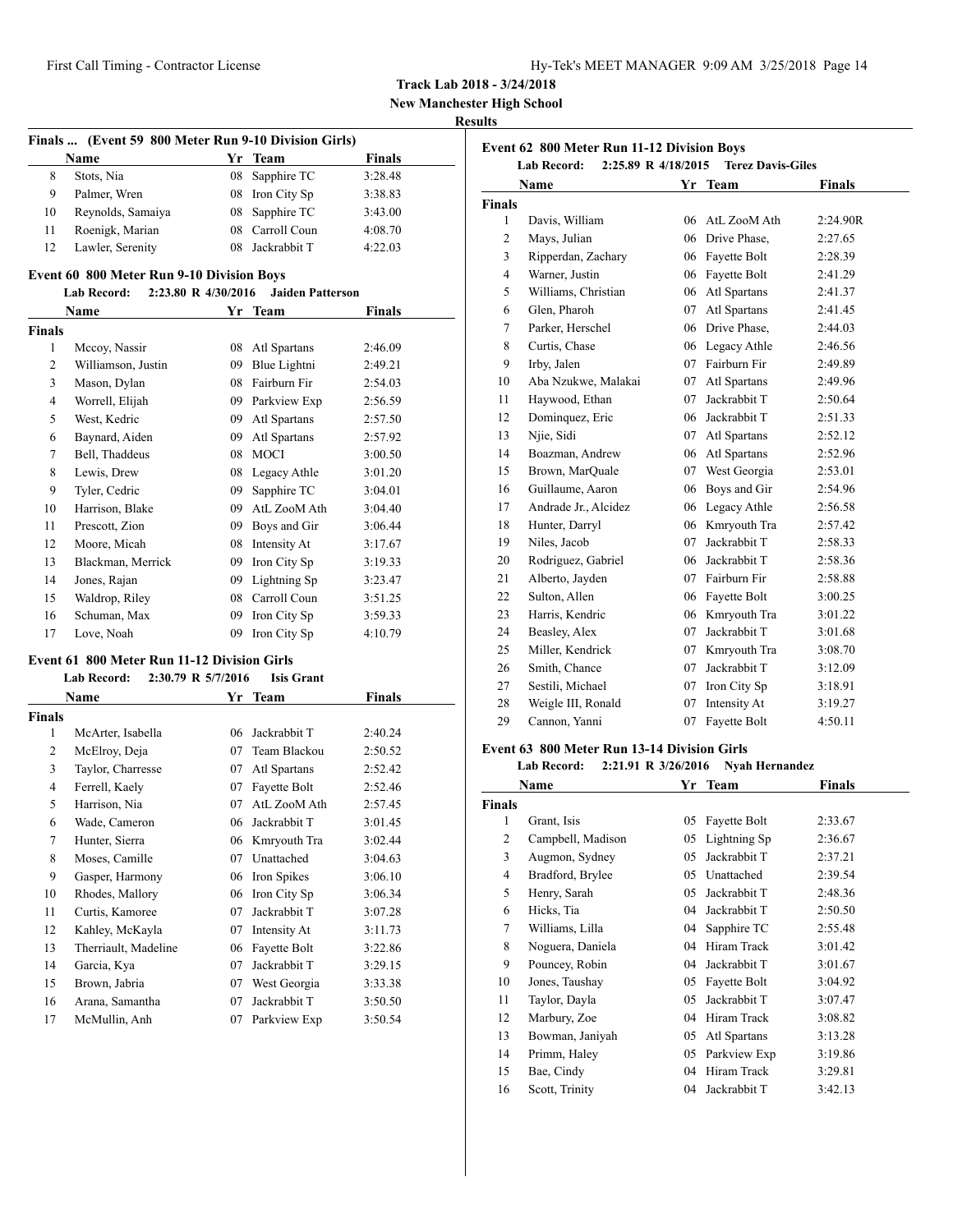| Hy-Tek's MEET MANAGER 9:09 AM 3/25/2018 Page 15 |  |  |  |
|-------------------------------------------------|--|--|--|
|-------------------------------------------------|--|--|--|

**New Manchester High School**

# **Results**

| <b>Event 64 800 Meter Run 13-14 Division Boys</b> |                                                                                                               |    |              |         |  |  |
|---------------------------------------------------|---------------------------------------------------------------------------------------------------------------|----|--------------|---------|--|--|
|                                                   | $2:12.35 \text{ R}$ 4/11/2015<br><b>Lab Record:</b><br><b>Jared Jones</b><br><b>Finals</b><br>Name<br>Yr Team |    |              |         |  |  |
| Finals                                            |                                                                                                               |    |              |         |  |  |
| 1                                                 | Pugh, Kody                                                                                                    | 04 | AtL ZooM Ath | 2:23.85 |  |  |
| 2                                                 | Anderson, Austin                                                                                              | 05 | AtL ZooM Ath | 2:26.43 |  |  |
| 3                                                 | Costen, London                                                                                                | 05 | Fayette Bolt | 2:28.90 |  |  |
| 4                                                 | Wright-Goss, Christopher                                                                                      | 04 | Fayette Bolt | 2:29.44 |  |  |
| 5                                                 | Taylor, Mitchell                                                                                              | 04 | McNair Astro | 2:30.62 |  |  |
| 6                                                 | Garrison, Benjamin                                                                                            | 05 | New Era Trac | 2:31.97 |  |  |
| 7                                                 | Okoro, Ikenna                                                                                                 | 04 | McNair Astro | 2:42.04 |  |  |
| 8                                                 | Mason, Bradley                                                                                                | 05 | Fairburn Fir | 2:44.87 |  |  |
| 9                                                 | Mims, Isaac                                                                                                   | 05 | Fayette Bolt | 2:44.99 |  |  |
| 10                                                | Blackman, Caden                                                                                               | 05 | Iron City Sp | 2:48.81 |  |  |
| 11                                                | Alibey, Jeremiah                                                                                              | 05 | Sapphire TC  | 2:49.87 |  |  |
| 12                                                | Slaughter, Quinton                                                                                            | 05 | Lightning Sp | 2:51.12 |  |  |
| 13                                                | Fitzgerald, Nick                                                                                              | 05 | Parkview Exp | 3:03.23 |  |  |
| 14                                                | Ilnere, Obose                                                                                                 | 04 | Hiram Track  | 3:21.54 |  |  |
| 15                                                | Mathis, Yeshua                                                                                                | 04 | Fayette Bolt | 3:46.69 |  |  |
|                                                   |                                                                                                               |    |              |         |  |  |

# **Event 65 800 Meter Run 15-16 Division Girls**

# **Lab Record: 2:31.40 R 3/26/2016 Grace Ellsworth**

|        | Name            | Yr Team         | <b>Finals</b> |  |
|--------|-----------------|-----------------|---------------|--|
| Finals |                 |                 |               |  |
|        | Kelly, Mekenze  | 03 Boys and Gir | 2:31.37R      |  |
|        | Bell, Serenity  | 03 MOCI         | 2:52.96       |  |
|        | LaFever, Kelsey | 02 Lane 4 Track | 2:59.94       |  |
|        | Hayes, Jasmine  | 03 Jackrabbit T | 3:15.25       |  |

# **Event 66 800 Meter Run 15-16 Division Boys**

### **Lab Record: 2:08.22 R 5/7/2016 Justyn Seivright**

|               | Name             |         | Yr Team         | <b>Finals</b> |  |
|---------------|------------------|---------|-----------------|---------------|--|
| <b>Finals</b> |                  |         |                 |               |  |
|               | Blaha, Edward    | 03.     | Atlanta Trac    | 2:19.92       |  |
| 2             | Blaha, George    | $^{03}$ | Atlanta Trac    | 2:21.40       |  |
| 3             | Evins, Donovan   |         | 02 Parker track | 2:25.30       |  |
| 4             | Mallis, Robert   | 03      | Atlanta Trac    | 2:26.06       |  |
| 5             | Pearson, Maximus |         | 03 New Era Trac | 2:28.99       |  |

# **Event 68 800 Meter Run 17-18 Division Men**

# **Lab Record: 2:00.56 R 5/7/2016 Cameron Pack**

|                                                 | <b>Name</b>                              |         | Yr Team              | <b>Finals</b> |  |
|-------------------------------------------------|------------------------------------------|---------|----------------------|---------------|--|
| <b>Finals</b>                                   |                                          |         |                      |               |  |
|                                                 | Larrazabal, Nathaniel                    | $^{01}$ | Jackrabbit T         | 2:09.26       |  |
| 2                                               | Bell, Steven                             | 99      | <b>MOCI</b>          | 2:09.76       |  |
| 3                                               | Gipson, Noah                             | 01      | Blue Lightni         | 2:17.78       |  |
| 4                                               | Freeman, KeAndre                         | 01      | Blue Lightni         | 2:18.62       |  |
| <b>Event 70 800 Meter Run Open Division Men</b> |                                          |         |                      |               |  |
|                                                 | 2:05.12 R 3/7/2015<br><b>Lab Record:</b> |         | <b>Joseph Justin</b> |               |  |

|               | Name          | Yr Team         | <b>Finals</b> |
|---------------|---------------|-----------------|---------------|
| <b>Finals</b> | Hackett, Lynn | 94 Jackrabbit T | 2:15.72       |

|               | <b>Event 71 800 Meter Run Masters Women</b>        |    |                                 |               |
|---------------|----------------------------------------------------|----|---------------------------------|---------------|
|               | Name                                               |    | Yr Team                         | <b>Finals</b> |
| <b>Finals</b> |                                                    |    |                                 |               |
| $\mathbf{1}$  | Beasley, Kim                                       |    | 72 Unattached                   | 2:58.85       |
|               | <b>Event 75 1500 Meter Run 7-8 Division Girls</b>  |    |                                 |               |
|               | <b>Lab Record:</b><br>6:27.21 R 3/19/2016          |    | <b>Kyrian Sychareune</b>        |               |
|               | Name                                               |    | Yr Team                         | Finals        |
| Finals        |                                                    |    |                                 |               |
| 1             | Vinson, Aishlinn                                   |    | 10 Unattached                   | 7:14.55       |
| 2             | Petitjean, Amanda                                  |    | 10 Jackrabbit T                 | 7:14.60       |
| 3             | Reiss, Abby                                        |    | 10 Jackrabbit T                 | 8:14.87       |
|               |                                                    |    |                                 |               |
|               | <b>Event 76 1500 Meter Run 7-8 Division Boys</b>   |    |                                 |               |
|               | 5:59.53 R 3/26/2016<br>Lab Record:                 |    | <b>Cayden Guidry</b>            |               |
|               | Name                                               |    | Yr Team                         | Finals        |
| Finals        |                                                    |    |                                 |               |
| 1             | Thompson, Oliver                                   |    | 10 Ptc Flash                    | 5:49.14R      |
| 2             | Mobley, Jake                                       |    | 11 Carroll Coun                 | 6:29.44       |
| 3             | Renteria-Silva, Cristian                           |    | 10 Intensity At<br>10 Ptc Flash | 6:40.62       |
| 4             | Allred, Luke                                       |    |                                 | 6:47.60       |
|               | <b>Event 77 1500 Meter Run 9-10 Division Girls</b> |    |                                 |               |
|               | 5:26.99 R 5/7/2016<br><b>Lab Record:</b>           |    | <b>Tyler Lowe</b>               |               |
|               | Name                                               |    | Yr Team                         | <b>Finals</b> |
| <b>Finals</b> |                                                    |    |                                 |               |
| 1             | Ripperdan, Nicole                                  |    | 08 Fayette Bolt                 | 6:23.53       |
| 2             | McCalpine-Ingram, Zuri                             |    | 09 West Georgia                 | 6:30.91       |
| 3             | Palmer, Wren                                       |    | 08 Iron City Sp                 | 7:25.88       |
| 4             | Magro, Emma                                        |    | 09 Ptc Flash                    | 7:43.02       |
| 5             | West, Emma                                         |    | 09 Ptc Flash                    | 7:49.53       |
| 6             | Roenigk, Marian                                    |    | 08 Carroll Coun                 | 8:08.96       |
|               | <b>Event 78 1500 Meter Run 9-10 Division Boys</b>  |    |                                 |               |
|               | <b>Lab Record:</b><br>5:06.26 R 5/7/2016           |    | <b>William Davis</b>            |               |
|               | Name                                               |    | Yr Team                         | <b>Finals</b> |
| Finals        |                                                    |    |                                 |               |
| 1             | Comsudes, Samuel                                   |    | 08 Unattached                   | 5:19.03       |
| 2             | Wiggins, Aidyn                                     |    | 09 Titans Track                 | 5:50.98       |
| 3             | Mason, Dylan                                       |    | 08 Fairburn Fir                 | 6:09.39       |
| 4             | Prescott, Zion                                     | 09 | Bovs and Gir                    | 6:24.26       |
| 5             | Vinson, Luke                                       | 08 | Unattached                      | 6:24.34       |
| 6             | Harrison, Blake                                    |    | 09 AtL ZooM Ath                 | 6:25.65       |
| 7             | Sears, James                                       |    | 09 Parkview Exp                 | 6:25.70       |
| 8             | Blackman, Merrick                                  |    | 09 Iron City Sp                 | 6:30.53       |
| 9             | Davidson, Landon                                   |    | 09 Ptc Flash                    | 6:47.08       |
| 10            | Jones, Hunter                                      |    | 08 Ptc Flash                    | 6:53.65       |
| 11            | Waldrop, Riley                                     |    | 08 Carroll Coun                 | 7:07.38       |
|               |                                                    |    |                                 |               |
|               | Event 79 1500 Meter Run 11-12 Division Girls       |    |                                 |               |
|               | 5:19.59 R 5/7/2016<br>Lab Record:                  |    | <b>Taleah Casurra</b>           |               |
|               | Name                                               |    | Yr Team                         | <b>Finals</b> |
| <b>Finals</b> |                                                    |    |                                 |               |
| 1             | Lowe, Tyler                                        |    | 06 AtL ZooM Ath                 | 5:17.29R      |
| $\mathbf{2}$  | McArter, Isabella                                  |    | 06 Jackrabbit T                 | 5:24.24       |
| 3             | Blaich, Anna                                       |    | 06 Atlanta Trac                 | 5:56.82       |
|               |                                                    |    |                                 |               |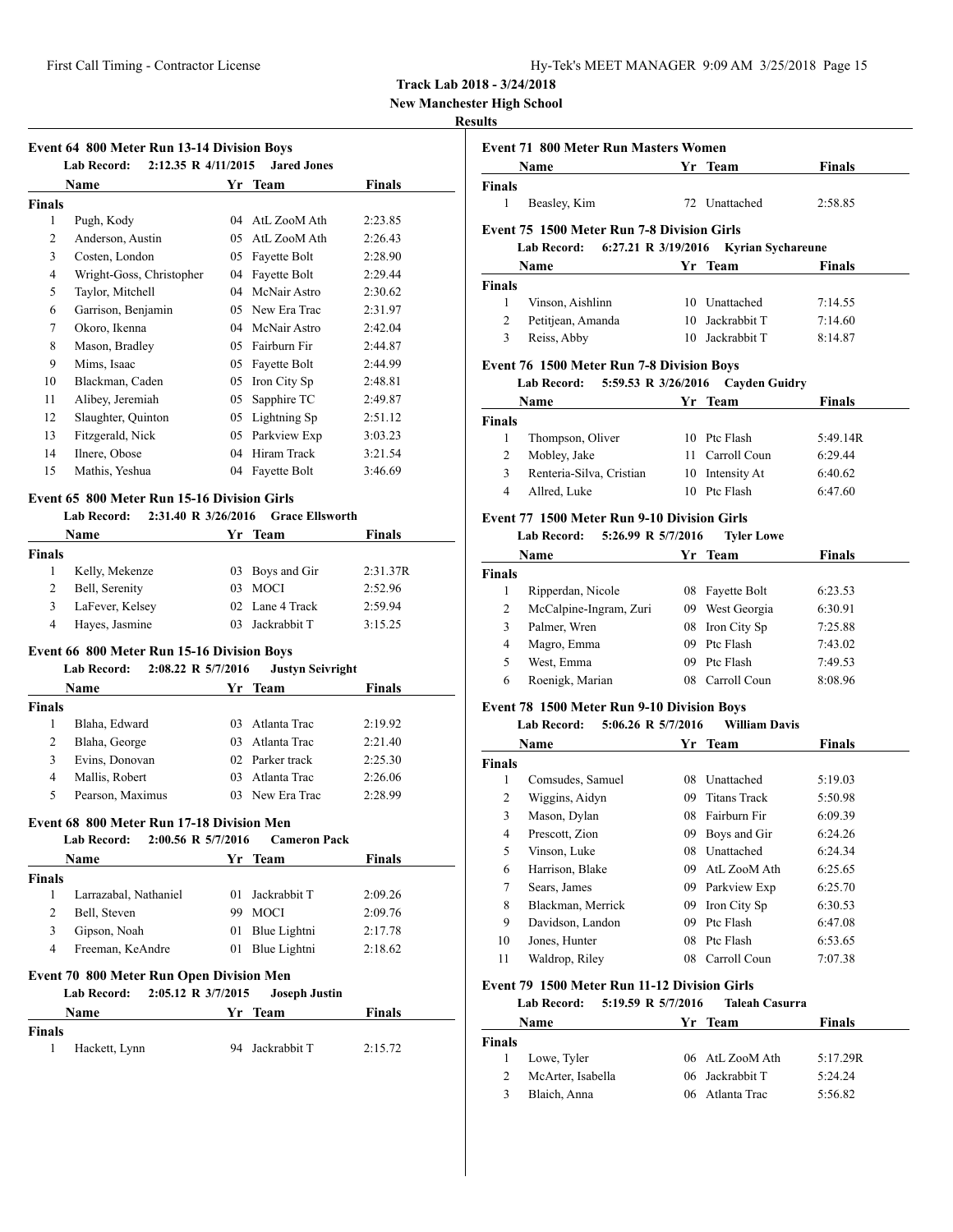**New Manchester High School**

# **Results**

| Finals  (Event 79 1500 Meter Run 11-12 Division Girls) |                  |    |                 |               |
|--------------------------------------------------------|------------------|----|-----------------|---------------|
|                                                        | <b>Name</b>      |    | Yr Team         | <b>Finals</b> |
|                                                        | Curtis, Kamoree  |    | 07 Jackrabbit T | 5:57.60       |
| 5                                                      | Rhodes, Mallory  |    | 06 Iron City Sp | 5:58.46       |
| 6                                                      | Moses, Camille   | 07 | Unattached      | 6:01.88       |
|                                                        | Yarbrough, Norah |    | 07 Carroll Coun | 6:11.27       |
|                                                        |                  |    |                 |               |

# **Event 80 1500 Meter Run 11-12 Division Boys**

# **Lab Record: 5:09.12 R 3/17/2018 William Davis**

| Name           |                    | Yr | <b>Team</b>  | Finals   |
|----------------|--------------------|----|--------------|----------|
| <b>Finals</b>  |                    |    |              |          |
| 1              | Squires, Corbin    | 06 | Jackrabbit T | 5:02.11R |
| 2              | Ripperdan, Zachary | 06 | Fayette Bolt | 5:03.57R |
| 3              | Thompson, Clark    | 07 | Ptc Flash    | 5:07.91R |
| $\overline{4}$ | Glen, Pharoh       | 07 | Atl Spartans | 5:28.75  |
| 5              | Dominquez, Eric    | 06 | Jackrabbit T | 5:44.63  |
| 6              | Sulton, Allen      | 06 | Fayette Bolt | 5:44.69  |
| 7              | Irby, Jalen        | 07 | Fairburn Fir | 5:49.24  |
| 8              | Niles, Jacob       | 07 | Jackrabbit T | 5:56.35  |
| 9              | Smith, Chance      | 07 | Jackrabbit T | 5:56.80  |
| 10             | Guillaume, Aaron   | 06 | Boys and Gir | 6:01.03  |
| 11             | Beasley, Alex      | 07 | Jackrabbit T | 6:10.14  |
| 12             | Tatem, Peter       | 06 | Fayette Bolt | 6:11.32  |
| 13             | Will, Brandon      | 06 | Ptc Flash    | 6:13.77  |
| 14             | Rodriguez, Gabriel | 06 | Jackrabbit T | 6:22.08  |
| 15             | Hunter, Logan      | 06 | Ptc Flash    | 6:33.70  |
| 16             | Jackson, Aiden     | 07 | Ptc Flash    | 6:33.93  |
| 17             | Hill, Jayden       | 06 | Fayette Bolt | 6:38.44  |
| 18             | Bauer, Adam        | 06 | Ptc Flash    | 7:17.80  |
| 19             | Childs, Mitchell   | 07 | Ptc Flash    | 8:51.38  |

# **Event 81 1500 Meter Run 13-14 Division Girls**

# **Lab Record: 4:47.89 R 3/26/2016 Nyah Hernandez**

|               | <b>Name</b>         |         | Yr Team         | <b>Finals</b> |  |
|---------------|---------------------|---------|-----------------|---------------|--|
| <b>Finals</b> |                     |         |                 |               |  |
| 1             | Augmon, Sydney      | 05.     | Jackrabbit T    | 5:18.32       |  |
| 2             | Tarpley, Taylor     |         | 05 Ptc Flash    | 5:26.65       |  |
| 3             | Comsudes, Gabrielle | 05      | Unattached      | 5:33.45       |  |
| 4             | Grant, Isis         |         | 05 Fayette Bolt | 5:41.34       |  |
| 5             | Geaney, Emma        |         | 04 Parkview Exp | 5:55.46       |  |
| 6             | Whitley, Bristol    | 05      | Intensity At    | 5:58.97       |  |
| 7             | Harcourt, Rebecca   |         | 04 Parkview Exp | 6:21.31       |  |
| 8             | Primm, Haley        |         | 05 Parkview Exp | 6:25.39       |  |
| 9             | Noguera, Daniela    | $^{04}$ | Hiram Track     | 6:29.75       |  |

# **Event 82 1500 Meter Run 13-14 Division Boys**

|        | Name               |     | Yr Team         | <b>Finals</b> |
|--------|--------------------|-----|-----------------|---------------|
| Finals |                    |     |                 |               |
| 1      | Owens, Evan        | 05. | Atlanta Trac    | 4:34.92R      |
| 2      | Squires, Hayden    |     | 04 Jackrabbit T | 4:54.27       |
| 3      | Vinson, Ian        | 05. | Unattached      | 5:09.62       |
| 4      | Johnson, Kyle      |     | 04 Legacy Athle | 5:15.78       |
| 5      | Costen, London     | 05  | Fayette Bolt    | 5:17.14       |
| 6      | Chappell, McKinley |     | 04 Unattached   | 5:17.28       |
| 7      | Blackman, Caden    | 05  | Iron City Sp    | 5:35.46       |

| LJ. |                    |    |                 |         |
|-----|--------------------|----|-----------------|---------|
| 8   | Chappell, Kameron  |    | 05 Unattached   | 5:38.22 |
| 9   | Holcomb, Jack      |    | 05 Parkview Exp | 5:43.20 |
| 10  | Bradley III, David |    | 05 Fayette Bolt | 6:03.02 |
| 11  | Fitzgerald, Nick   |    | 05 Parkview Exp | 6:17.11 |
| 12  | Wellons, Kody      |    | 04 Ptc Flash    | 6:21.06 |
| 13  | Ilnere, Obose      |    | 04 Hiram Track  | 6:48.86 |
| 14  | Mathis, Yeshua     | 04 | Fayette Bolt    | 7:07.05 |
|     |                    |    |                 |         |

### **Event 83 1500 Meter Run 15-16 Division Girls**

**Lab Record: 5:00.84 R 3/26/2016 Grace Ellsworth**

|                | Lab Record: 5:00.84 R 3/26/2016                     |                              | <b>Grace Ellsworth</b>                                                                                                                                                                                                             |               |
|----------------|-----------------------------------------------------|------------------------------|------------------------------------------------------------------------------------------------------------------------------------------------------------------------------------------------------------------------------------|---------------|
|                | Name                                                | <u><b>1986 - Yr Team</b></u> |                                                                                                                                                                                                                                    | Finals        |
| <b>Finals</b>  |                                                     |                              |                                                                                                                                                                                                                                    |               |
| $\mathbf{1}$   | Spinks, Mckinsey                                    |                              | 03 Unattached                                                                                                                                                                                                                      | 5:55.24       |
|                | <b>Event 84 1500 Meter Run 15-16 Division Boys</b>  |                              |                                                                                                                                                                                                                                    |               |
|                | Lab Record: 4:31.86 R 5/7/2016                      |                              | <b>Jonathan Schulz</b>                                                                                                                                                                                                             |               |
|                | <b>Name</b>                                         |                              | Yr Team                                                                                                                                                                                                                            | <b>Finals</b> |
| Finals         |                                                     |                              |                                                                                                                                                                                                                                    |               |
| $\mathbf{1}$   | Blaha, Edward                                       |                              | 03 Atlanta Trac                                                                                                                                                                                                                    | 4:35.39       |
| $\overline{2}$ | Blaha, George                                       |                              | 03 Atlanta Trac                                                                                                                                                                                                                    | 4:41.70       |
| 3              | Mallis, Robert                                      |                              | 03 Atlanta Trac                                                                                                                                                                                                                    | 4:48.11       |
| $\overline{4}$ | Pearson, Maximus                                    |                              | 03 New Era Trac                                                                                                                                                                                                                    | 5:02.44       |
| 5              | Camarillo, Roberto                                  |                              | 03 Parkview Exp                                                                                                                                                                                                                    | 5:02.52       |
| 6              | Lamprea, Daniel                                     |                              | 03 Lyndon Acade                                                                                                                                                                                                                    | 5:48.58       |
|                | Event 85 1500 Meter Run 17-18 Division Women        |                              |                                                                                                                                                                                                                                    |               |
|                | Lab Record: 5:31.89 R 4/16/2016                     |                              | <b>Lauren Reaves</b>                                                                                                                                                                                                               |               |
|                | Name Yr Team                                        |                              |                                                                                                                                                                                                                                    | <b>Finals</b> |
| Finals         |                                                     |                              |                                                                                                                                                                                                                                    |               |
| 1              | Spinks, Cheyenne                                    |                              | 01 Unattached                                                                                                                                                                                                                      | 5:54.44       |
|                | <b>Event 88 1500 Meter Run Open Division Men</b>    |                              |                                                                                                                                                                                                                                    |               |
|                | Lab Record: 4:14.16 R 5/7/2016                      |                              | <b>Reggie Sanders</b>                                                                                                                                                                                                              |               |
|                | Name Yr Team                                        |                              |                                                                                                                                                                                                                                    | <b>Finals</b> |
| Finals         |                                                     |                              |                                                                                                                                                                                                                                    |               |
|                | $1 \quad$<br>Hackett, Lynn                          |                              | 94 Jackrabbit T                                                                                                                                                                                                                    | 4:54.51       |
|                | Event 89 1500 Meter Run Masters Women               |                              |                                                                                                                                                                                                                                    |               |
|                | Lab Record: 5:19.98 R 5/7/2016                      |                              | <b>Susan Cooke</b>                                                                                                                                                                                                                 |               |
|                | Name                                                |                              | <b>Example 18 Service Startup</b> 19 Service Startup 19 Service Startup 19 Service Startup 19 Service Startup 19 Service Startup 19 Service Startup 19 Service Startup 19 Service Startup 19 Service Startup 19 Service Startup 19 | Finals        |
| <b>Finals</b>  |                                                     |                              |                                                                                                                                                                                                                                    |               |
| 1              | Spinks, Sherry                                      |                              | 80 Unattached                                                                                                                                                                                                                      | 5:19.48R      |
| $\overline{2}$ | Beasley, Kim                                        |                              | 72 Unattached                                                                                                                                                                                                                      | 6:02.48       |
|                | <b>Event 91 3000 Meter Run 11-12 Division Girls</b> |                              |                                                                                                                                                                                                                                    |               |
|                | Lab Record: 12:02.60 R 4/30/2016 Yesenia Gomez      |                              |                                                                                                                                                                                                                                    |               |
|                | Name Yr Team                                        |                              |                                                                                                                                                                                                                                    | <b>Finals</b> |
| <b>Finals</b>  |                                                     |                              |                                                                                                                                                                                                                                    |               |
| $\mathbf{1}$   | Kahley, McKayla                                     |                              | 07 Intensity At                                                                                                                                                                                                                    | 13:41.42      |
| $\overline{2}$ | Collins, Sarah                                      |                              | 06 Jackrabbit T 14:19.42                                                                                                                                                                                                           |               |
|                |                                                     |                              |                                                                                                                                                                                                                                    |               |
|                | Event 92 3000 Meter Run 11-12 Division Boys         |                              |                                                                                                                                                                                                                                    |               |
|                | Lab Record: 11:00.09 R 3/17/2018 Corbin Squires     |                              |                                                                                                                                                                                                                                    |               |
|                | Name                                                |                              | Yr Team                                                                                                                                                                                                                            | Finals        |
| <b>Finals</b>  |                                                     |                              |                                                                                                                                                                                                                                    |               |
| $\mathbf{1}$   | Thompson, Clark                                     |                              | 07 Ptc Flash                                                                                                                                                                                                                       | 10:59.08R     |
| $\overline{c}$ | Will, Brandon                                       |                              | 06 Ptc Flash                                                                                                                                                                                                                       | 12:36.74      |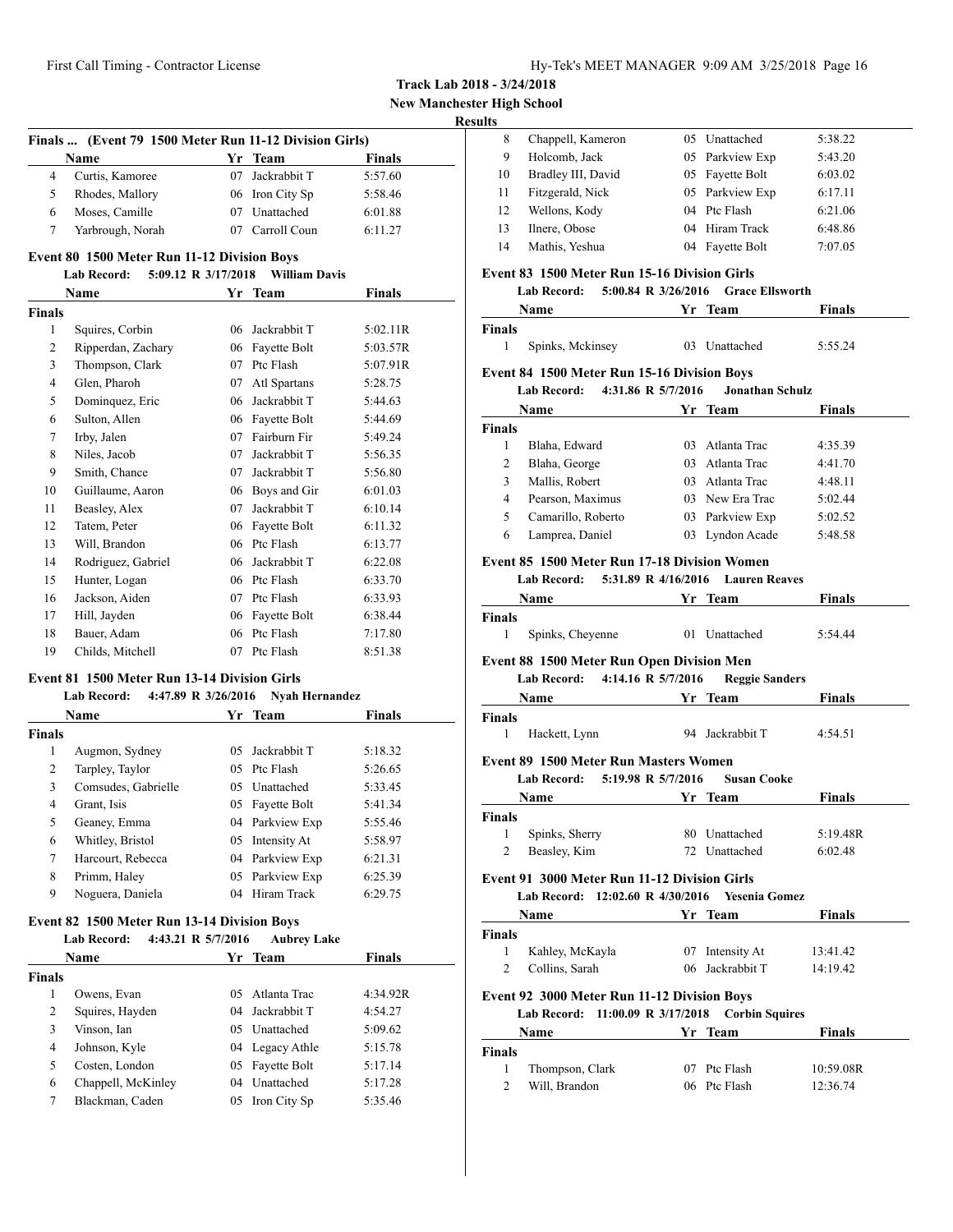**New Manchester High School**

# **Results**

|                | Finals  (Event 92 3000 Meter Run 11-12 Division Boys) |         |                       |               |
|----------------|-------------------------------------------------------|---------|-----------------------|---------------|
|                | Name                                                  |         | Yr Team               | <b>Finals</b> |
| 3              | Sulton, Allen                                         |         | 06 Fayette Bolt       | 12:36.84      |
| 4              | Rodriguez, Gabriel                                    |         | 06 Jackrabbit T       | 12:47.25      |
| 5              | Jackson, Aiden                                        |         | 07 Ptc Flash          | 12:48.83      |
| 6              | Hudson, Colin                                         |         | 07 Blue Lightni       | 12:56.91      |
| 7              | Beasley, Alex                                         | 07      | Jackrabbit T          | 13:04.53      |
| 8              | Weigle III, Ronald                                    | 07      | Intensity At          | 13:26.07      |
| 9              | Tatem, Peter                                          | 06      | Fayette Bolt          | 13:27.29      |
| 10             | Childs, Mitchell                                      |         | 07 Ptc Flash          | 17:15.85      |
|                | Event 93 3000 Meter Run 13-14 Division Girls          |         |                       |               |
|                | Lab Record: 11:34.78 R 5/7/2016                       |         | <b>Reese Saddler</b>  |               |
|                | Name                                                  |         | Yr Team               | Finals        |
| <b>Finals</b>  |                                                       |         |                       |               |
| 1              | Tarpley, Taylor                                       |         | 05 Ptc Flash          | 11:28.87R     |
| 2              | Comsudes, Gabrielle                                   |         | 05 Unattached         | 12:17.48      |
| 3              | Geaney, Emma                                          |         | 04 Parkview Exp       | 12:42.75      |
| $\overline{4}$ | Powell, Emma                                          | 04      | Unattached            | 13:00.31      |
| 5              | Harcourt, Rebecca                                     |         | 04 Parkview Exp       | 14:19.61      |
|                | <b>Event 94 3000 Meter Run 13-14 Division Boys</b>    |         |                       |               |
|                | Lab Record: 10:24.23 R 3/21/2015                      |         | <b>John Owens</b>     |               |
|                | Name                                                  |         | Yr Team               | <b>Finals</b> |
| Finals         |                                                       |         |                       |               |
| 1              | Romano, Joseph                                        |         | 04 Iron City Sp       | 12:36.74      |
| 2              | Bradley III, David                                    | 05      | Fayette Bolt          | 12:36.86      |
| 3              | Wellons, Kody                                         |         | 04 Ptc Flash          | 13:47.83      |
|                | Event 95 3000 Meter Run 15-16 Division Girls          |         |                       |               |
|                | Lab Record: 12:30.98 R 3/4/2017                       |         | <b>Riley Bradshaw</b> |               |
|                | <b>Name</b>                                           | Yr Team |                       | <b>Finals</b> |
| <b>Finals</b>  |                                                       |         |                       |               |
| 1              | Bell, Serenity                                        | 03      | MOCI                  | 12:19.58R     |
| 2              | Spinks, Mckinsey                                      |         | 03 Unattached         | 12:40.20      |
|                |                                                       |         |                       |               |
|                | Event 96 3000 Meter Run 15-16 Division Boys           |         |                       |               |
|                | Lab Record: 10:35.13 R 3/17/2018                      |         | <b>Caden Hall</b>     |               |
|                | Name                                                  |         | Yr Team               | <b>Finals</b> |
| Finals         |                                                       |         |                       |               |
| 1              | Hall, Caden                                           |         | 03 Parkview Exp       | 10:20.87R     |
|                | <b>Event 97 3000 Meter Run 17-18 Division Women</b>   |         |                       |               |
|                | Name                                                  |         | Yr Team               | <b>Finals</b> |
| <b>Finals</b>  |                                                       |         |                       |               |
| 1              | Spinks, Cheyenne                                      |         | 01 Unattached         | 11:56.55      |
|                | Event 98 3000 Meter Run 17-18 Division Men            |         |                       |               |
|                | 9:28.06 R 3/4/2017<br><b>Lab Record:</b>              |         | <b>Will Bullock</b>   |               |
|                | Name                                                  |         | Yr Team               | Finals        |
| <b>Finals</b>  |                                                       |         |                       |               |
| 1              | Bell, Steven                                          | 99      | <b>MOCI</b>           | 10:11.62      |
| 2              | Gipson, Noah                                          | 01      | Blue Lightni          | 10:37.03      |
|                |                                                       |         |                       |               |

|                    | Name                                                                                   |                   | Yr Team                           | <b>Finals</b>  |
|--------------------|----------------------------------------------------------------------------------------|-------------------|-----------------------------------|----------------|
| <b>Finals</b><br>1 | Spinks, Sherry                                                                         |                   | 80 Unattached                     | 11:50.39       |
|                    |                                                                                        |                   |                                   |                |
|                    | <b>Event 103 80 Meter Hurdles 11-12 Division Girls</b><br>Lab Record: 13.70 R 3/5/2016 |                   | <b>Nacari Williams</b>            |                |
|                    | <b>Name</b><br><b>Example 18 Service Startup Street Team</b>                           |                   |                                   | Finals         |
| <b>Finals</b>      |                                                                                        |                   |                                   |                |
| 1                  | Wright, Kennedy                                                                        |                   | 06 Greer Allsta                   | 13.95          |
| $\overline{c}$     | Steele, Sydney                                                                         |                   | 06 Parkview Exp                   | 14.99          |
|                    | Event 104 80 Meter Hurdles 11-12 Division Boys                                         |                   |                                   |                |
|                    | Lab Record:                                                                            | 13.59 R 4/30/2016 | <b>Makai Williams</b>             |                |
|                    | <b>Name</b>                                                                            |                   | Yr Team                           | Finals         |
| <b>Finals</b>      |                                                                                        |                   |                                   |                |
| 1                  | Sloan El, Devan                                                                        |                   | 06 Parkview Exp                   | 14.72          |
| 2                  | James, Timothy                                                                         |                   | 07 Unattached                     | 17.54          |
| 3                  | Sestili, Michael                                                                       |                   | 07 Iron City Sp                   | 18.10          |
|                    | Event 105 100 Meter Hurdles 13-14 Division Girls                                       |                   |                                   |                |
|                    | <b>Lab Record:</b>                                                                     | 15.93 R 3/4/2017  | <b>Javla Brown</b>                |                |
|                    | <b>Name</b>                                                                            |                   | Yr Team                           | <b>Finals</b>  |
| <b>Finals</b><br>1 | Harmon, Jasmine                                                                        |                   | 04 AtL ZooM Ath                   | 14.98R         |
| 2                  | Renteria-Silva, Valeyna                                                                |                   | 05 Intensity At                   | 17.46          |
| 3                  | Joiner, Amaya                                                                          |                   | 04 Hiram Track                    | 18.26          |
| 4                  | Whitley, Bristol                                                                       |                   | 05 Intensity At                   | 18.45          |
| 5                  | Hampton, Jasmine                                                                       |                   | 05 Unattached                     | 18.52          |
| 6                  | Battle, Jayla                                                                          |                   | 05 Legacy Athle                   | 18.66          |
| 7                  |                                                                                        |                   |                                   |                |
|                    | Brown, Morgan<br>Shelton, Jaime                                                        |                   | 05 Sapphire TC<br>04 Jackrabbit T | 18.67          |
| 8<br>9             | Drammeh, Fatoumatta                                                                    |                   | 04 McNair Astro                   | 21.07<br>22.10 |
|                    |                                                                                        |                   |                                   |                |
|                    | Event 106 100 Meter Hurdles 13-14 Division Boys<br><b>Lab Record:</b>                  | 14.44 R 4/18/2015 | <b>Freddie Allen</b>              |                |
|                    | <b>Name</b>                                                                            |                   | Yr Team                           | Finals         |
| <b>Finals</b>      |                                                                                        |                   |                                   |                |
| 1                  | Holiday, Jude                                                                          |                   | 05 AtL ZooM Ath                   | 16.57          |
| $\overline{c}$     | Blackman, Caden                                                                        |                   | 05 Iron City Sp                   | 21.06          |
| 3                  | Romano, Joseph                                                                         |                   | 04 Iron City Sp                   | 23.60          |
|                    | Event 108 110 Meter Hurdles 15-16 Division Boys                                        |                   |                                   |                |
|                    | Lab Record:                                                                            | 18.05 R 5/7/2016  | <b>Tredarius Lassiter</b>         |                |
|                    | Name                                                                                   |                   | Yr Team                           | Finals         |
| <b>Finals</b>      |                                                                                        |                   |                                   |                |
| 1                  | Mixon, Malik                                                                           |                   | 03 Unattached                     | 16.51R         |
| 2                  | Day, Tyler                                                                             |                   | 03 Parkview Exp                   | 20.79          |
| 3                  | Evins, Donovan                                                                         |                   | 02 Parker track                   | 22.68          |
|                    | Event 109 100 Meter Hurdles 17-18 Division Women                                       |                   |                                   |                |
|                    | <b>Lab Record:</b>                                                                     | 16.04 R 3/17/2018 | <b>Jaelah Eargle</b>              |                |
|                    | Name                                                                                   |                   | Yr Team                           | Finals         |
|                    |                                                                                        |                   |                                   |                |
| <b>Finals</b>      |                                                                                        |                   |                                   |                |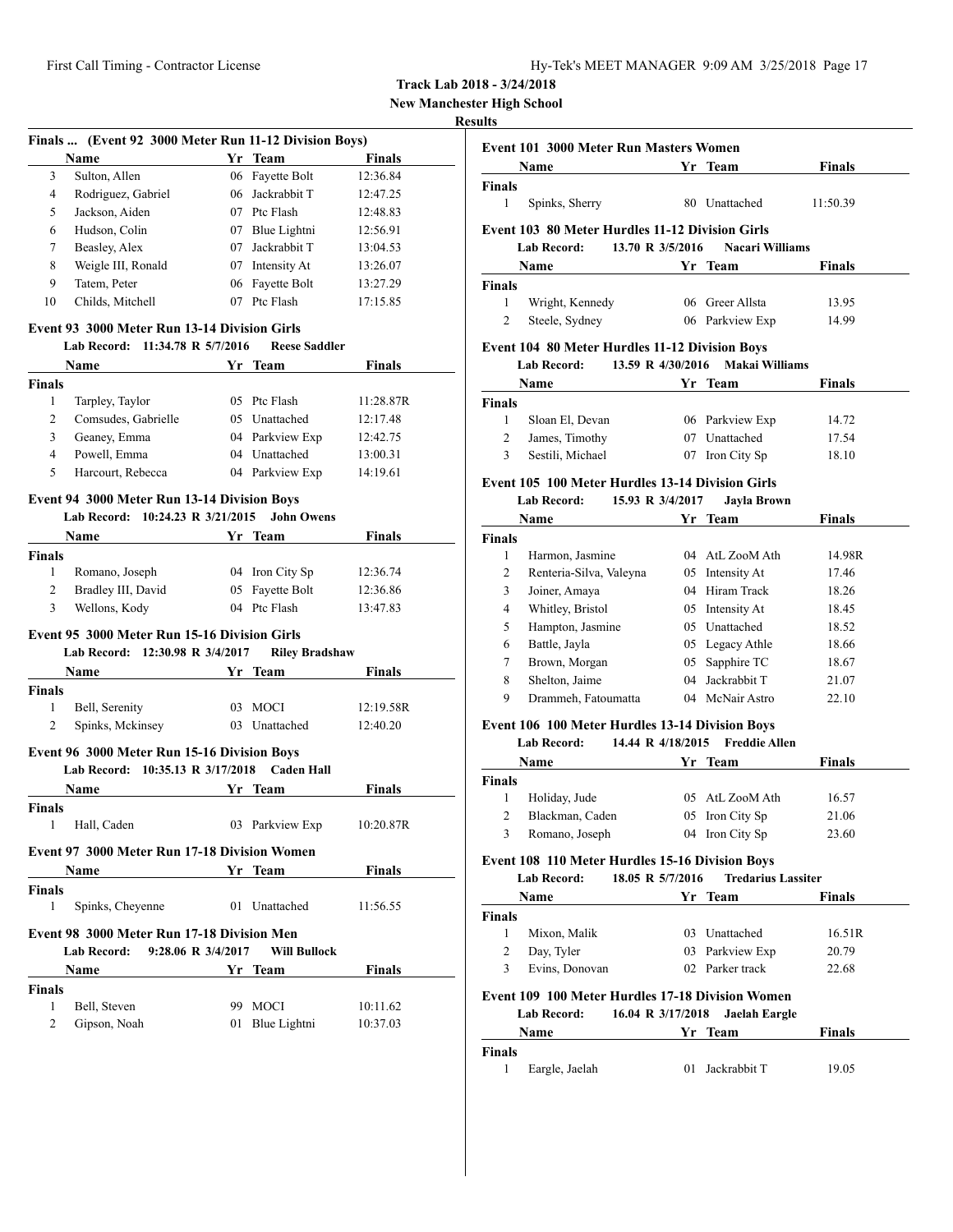| Hy-Tek's MEET MANAGER 9:09 AM 3/25/2018 Page 18 |  |  |  |  |
|-------------------------------------------------|--|--|--|--|
|-------------------------------------------------|--|--|--|--|

**New Manchester High School**

#### **Results**

# **Event 115 4x100 Meter Relay 7-8 Division Girls**

**Lab Record: 2.00 R 3/17/2018 Boys and Girls Track Club C Jones, J Kirby, K Lanier, Z Calloway**

| Team          |                      | Relay | <b>Finals</b> |
|---------------|----------------------|-------|---------------|
| <b>Finals</b> |                      |       |               |
|               | West Georgia Jets    | А     | 1:08.37       |
| 2             | <b>Fayette Bolts</b> | А     | 1:14.84       |
| 3             | Boys and Gir         | А     | 1:18.30       |
| 4             | Fairburn Fire        | А     | 1:19.04       |

#### **Event 116 4x100 Meter Relay 7-8 Division Boys**

| Lab Record:                          | $1:05.37 \text{ R}$ 4/18/2015 | Lightning Spikes Track Club |
|--------------------------------------|-------------------------------|-----------------------------|
| B Walkes, B Green, J Henry, P Glasco |                               |                             |

| Team          |                      | Relay | <b>Finals</b> |
|---------------|----------------------|-------|---------------|
| <b>Finals</b> |                      |       |               |
|               | Atl Spartans         | А     | 1:08.28       |
| 2             | <b>Fayette Bolts</b> | А     | 1:09.69       |
| 2             | Fairburn Fire        |       | 1:11.49       |

#### **Event 117 4x100 Meter Relay 9-10 Division Girls**

#### **Lab Record: 56.25 R 5/7/2016 Drive Phase, Inc.**

#### **B Olive, G Johnson, M Gardner, K Conner**

| Team          |                      | Relay | Finals  |
|---------------|----------------------|-------|---------|
| <b>Finals</b> |                      |       |         |
|               | Fairburn Fire        | А     | 1:04.27 |
| 2             | Atl Spartans         | А     | 1:04.36 |
| 3             | West Georgia Jets    | А     | 1:09.25 |
| 4             | <b>Fayette Bolts</b> | А     | 1:09.32 |

#### **Event 118 4x100 Meter Relay 9-10 Division Boys Lab Record: 54.49 R 5/7/2016 Drive Phase, Inc.**

#### **C Richardson, J Blankenship, T Whatley, Z Green**

| Team   |                      | <b>Relay</b> | <b>Finals</b> |
|--------|----------------------|--------------|---------------|
| Finals |                      |              |               |
| 1      | Atl Spartans         | А            | 56.48         |
| 2      | West Georgia Jets    | А            | 57.38         |
| 3      | <b>Fayette Bolts</b> | А            | 58.98         |
| 4      | West Georgia Jets    | B            | 1:03.91       |
| 5      | <b>Fayette Bolts</b> | B            | 1:05.01       |
| 6      | Fairburn Fire        | B            | 1:08.01       |
| 7      | Iron City Speed      | А            | 1:16.34       |
|        | Fairburn Fire        | А            | DO            |
|        |                      |              |               |

# **Event 119 4x100 Meter Relay 11-12 Division Girls**

**Lab Record: 54.01 R 5/7/2016 Drive Phase, Inc. A Chatham, A Barkley, D Johnson, T Williams**

| Team          |                      | Relay | <b>Finals</b> |  |  |
|---------------|----------------------|-------|---------------|--|--|
| <b>Finals</b> |                      |       |               |  |  |
| 1             | McNair Astros        | А     | 58.18         |  |  |
| 2             | Atl Spartans         | А     | 59.34         |  |  |
| 3             | Fairburn Fire        | А     | 1:02.34       |  |  |
| 4             | West Georgia Jets    | А     | 1:02.93       |  |  |
| 5             | McNair Astros        | B     | 1:03.83       |  |  |
| 6             | <b>Fayette Bolts</b> | в     | 1:04.78       |  |  |
| ---           | <b>Fayette Bolts</b> | А     | DO            |  |  |

# **Event 120 4x100 Meter Relay 11-12 Division Boys**

**Lab Record: 52.32 R 4/16/2016 Boys and Girls Track Club**

**E Floyd, J Arnold, J Afolayan, K Lanier**

| Team   |                      | Relay | <b>Finals</b> |
|--------|----------------------|-------|---------------|
| Finals |                      |       |               |
|        | <b>Fayette Bolts</b> | А     | 52.11R        |
| 2      | Atl Spartans         | А     | 53.60         |
| 3      | West Georgia Jets    | А     | 55.33         |
| 4      | <b>Fayette Bolts</b> | B     | 56.99         |
|        | Fairburn Fire        | А     | 58.62         |
| 6      | Parkview Exp         | А     | 1:01.64       |

### **Event 121 4x100 Meter Relay 13-14 Division Girls**

**Lab Record: 49.43 R 3/5/2016 Star Track TC**

### **J Wilson, K Tolbert, R Jackson, T Flagler**

| <b>Team</b>   |                            | Relay | <b>Finals</b> |
|---------------|----------------------------|-------|---------------|
| <b>Finals</b> |                            |       |               |
|               | Atl Spartans               | А     | 51.80         |
| 2             | Dynamic Spee               | А     | 53.46         |
| 3             | <b>Intensity Athletics</b> | A     | 55.25         |
| 4             | McNair Astros              | А     | 55.49         |
| 5             | Hiram Track Club           | A     | 56.66         |
| 6             | McNair Astros              | B     | 1:00.59       |
|               | Hiram Track Club           | в     | 1:02.95       |

### **Event 122 4x100 Meter Relay 13-14 Division Boys**

**Lab Record: 47.59 R 3/26/2016 Parkview Express Track Club C Brown, K WILLIAMS, M Thompson, R Hamrick**

| Team                 | Relav | Finals |  |
|----------------------|-------|--------|--|
|                      |       |        |  |
| McNair Astros        | А     | 49.32  |  |
| <b>Fayette Bolts</b> | А     | 53.39  |  |
| McNair Astros        | в     | 53.96  |  |
|                      |       |        |  |

## **Event 124 4x100 Meter Relay 15-16 Division Boys**

```
Lab Record: 46.05 R 5/7/2016 Georgia Elite Mustangs Youth
```

| Team          |              | Relay | <b>Finals</b> |  |
|---------------|--------------|-------|---------------|--|
| <b>Finals</b> |              |       |               |  |
|               | Parkview Exp |       | 52.79         |  |

### **Event 126 4x100 Meter Relay 17-18 Division Men**

**Lab Record: 46.26 R 5/7/2016 Gadsden Burners**

# **A Shepard, J Woods, J Curry, J Price Team Relay Finals**

| <b>Finals</b>                                                                                             |                    |               |  |  |  |
|-----------------------------------------------------------------------------------------------------------|--------------------|---------------|--|--|--|
| <b>Intensity Athletics</b>                                                                                | А                  | 44.50R        |  |  |  |
| <b>Event 147 High Jump 9-10 Division Girls</b><br>3-10 R $4/30/2016$<br><b>Lab Record:</b><br>Tori Sadler |                    |               |  |  |  |
| <b>Name</b>                                                                                               | Yr Team            | <b>Finals</b> |  |  |  |
| <b>Finals</b>                                                                                             |                    |               |  |  |  |
| Palmer, Wren                                                                                              | Iron City Sp<br>08 | 2-07.00       |  |  |  |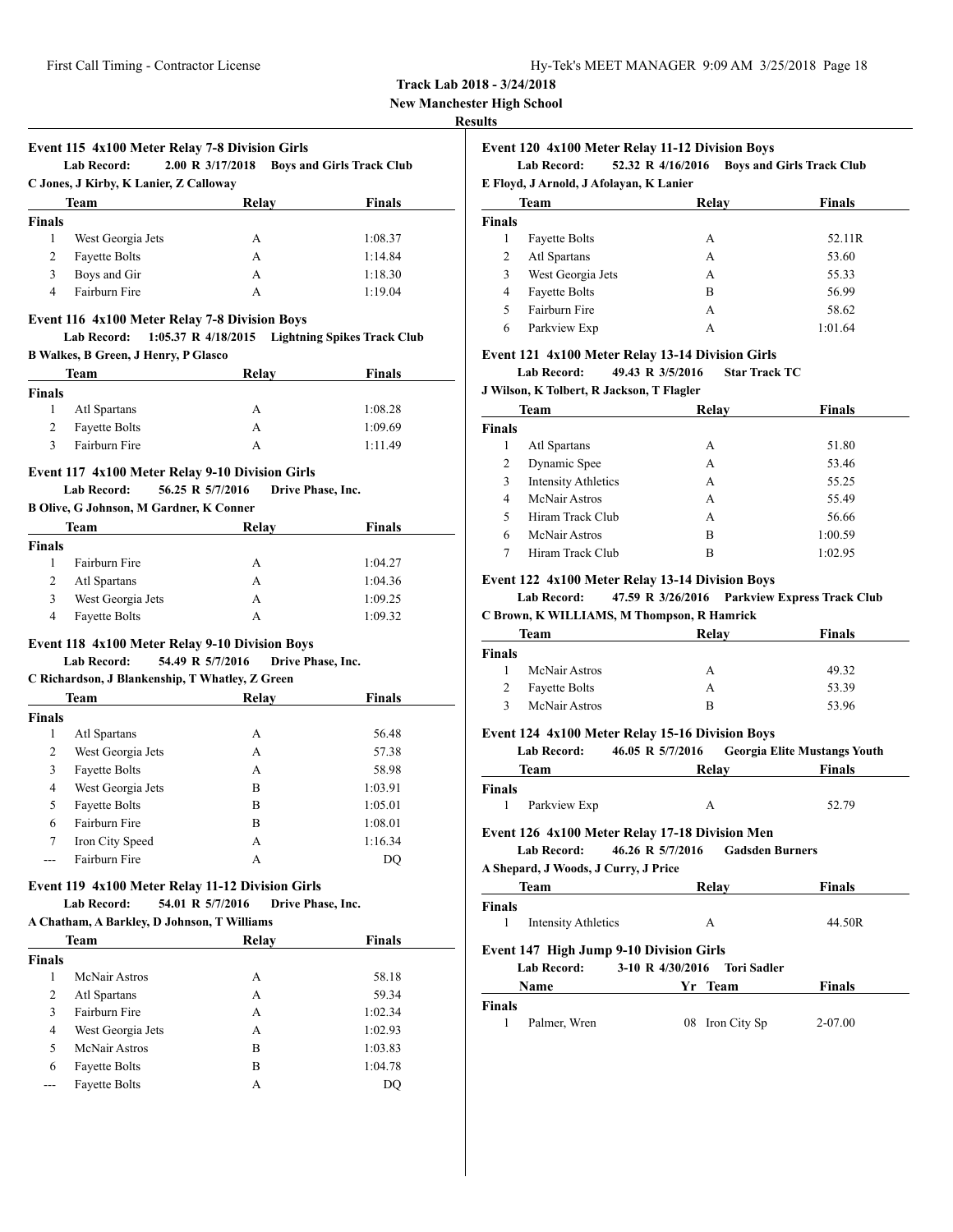**New Manchester High School**

# **Results**

|               | <b>Event 148 High Jump 9-10 Division Boys</b><br><b>Lab Record:</b> | 4-06 R $3/5/2016$ | <b>Kevin Thomas</b> |               |
|---------------|---------------------------------------------------------------------|-------------------|---------------------|---------------|
|               | Name                                                                |                   | Yr Team             | <b>Finals</b> |
| <b>Finals</b> |                                                                     |                   |                     |               |
| 1             | Comsudes, Samuel                                                    | 08                | Unattached          | $3 - 05.25$   |
| 2             | Christian, Miguel                                                   | 09                | West Georgia        | $3 - 01.50$   |
| 3             | Smith, Andrew                                                       | 08                | West Georgia        | $J3-01.50$    |
| 4             | Brown, Mar'Kel                                                      | 08                | West Georgia        | $J3-01.50$    |
| ---           | Schuman, Max                                                        | 09                | Iron City Sp        | <b>NH</b>     |
| ---           | Romano, Clayton                                                     | 09                | Iron City Sp        | NH            |
| ---           | Love, Noah                                                          | 09                | Iron City Sp        | <b>NH</b>     |
|               | Blackman, Merrick                                                   | 09                | Iron City Sp        | NH            |

#### **Event 149 High Jump 11-12 Division Girls**

# **Lab Record: 4-06 R 3/5/2016 Santana Spearman Name Yr Team Finals Finals** 1 Wright, Kennedy 06 Greer Allsta 4-05.00 2 Jones, TaNajah 07 West Georgia 3-07.00 3 Brown, Jabria 07 West Georgia 3-01.00 4 Smith, Taylor 06 West Georgia J3-01.00

# **Event 150 High Jump 11-12 Division Boys**

|               | <b>Lab Record:</b> | 5-00 R 3/5/2016 | <b>Dylan Faulkner</b> |               |  |
|---------------|--------------------|-----------------|-----------------------|---------------|--|
|               | Name               | Yr              | Team                  | <b>Finals</b> |  |
| <b>Finals</b> |                    |                 |                       |               |  |
| 1             | Silva, Khari       |                 | 06 Almighty Spo       | $4 - 05.25$   |  |
| 2             | Brocklebank, Noah  |                 | 06 Unattached         | $3 - 11.25$   |  |
| 3             | Sestili, Michael   | 07              | Iron City Sp          | $3 - 09.25$   |  |
| 3             | Grant, Altaveon    | 07              | Blue Lightni          | $3 - 09.25$   |  |
| 5             | Brown, MarQuale    | 07              | West Georgia          | J3-09.25      |  |
| 6             | James, Timothy     | 07              | Unattached            | J3-09.25      |  |
| 7             | Jakes, Braylon     | 07              | West Georgia          | $J3-03.25$    |  |
| 8             | Kelley, Quindario  | 06              | West Georgia          | $J3-05.25$    |  |
|               | Williams, Paul     | 06              | Jackrabbit T          | NΗ            |  |

### **Event 151 High Jump 13-14 Division Girls**

### **Lab Record: 5-03 R 5/7/2016 Camille Trotman**

| Name                |  | <b>Finals</b>                                                                                       |
|---------------------|--|-----------------------------------------------------------------------------------------------------|
|                     |  |                                                                                                     |
| Hampton, Jasmine    |  | $4 - 05.00$                                                                                         |
| Whitley, Bristol    |  | $J4-05.00$                                                                                          |
| Saint-Louis, Vially |  | $3 - 11.00$                                                                                         |
| Hicks, Tia          |  | $J3-11.00$                                                                                          |
| Hansbrough, Aliyah  |  | $3-09.00$                                                                                           |
|                     |  | Yr Team<br>05 Unattached<br>05 Intensity At<br>04 Hiram Track<br>04 Jackrabbit T<br>05 Jackrabbit T |

# **Event 152 High Jump 13-14 Division Boys**

|               | <b>Lab Record:</b>  | 5-08 R 5/7/2016 | <b>Samontrea Townsend</b> |               |  |
|---------------|---------------------|-----------------|---------------------------|---------------|--|
|               | Name                |                 | Yr Team                   | <b>Finals</b> |  |
| <b>Finals</b> |                     |                 |                           |               |  |
|               | Hodge, Ian          |                 | 05 Dynamic Spee           | $5-01.00$     |  |
| 2             | Blackman, Caden     |                 | 05 Iron City Sp           | $4 - 03.25$   |  |
| 3             | Romano, Joseph      |                 | 04 Iron City Sp           | $3 - 09.00$   |  |
| $--$          | Fonteneaux, Cameron |                 | 04 West Georgia           | NH            |  |
| ---           | Farrow, Zacquon     | 04              | West Georgia              | NH            |  |

| uns                |                                                                       |                   |                                                                                                                       |               |
|--------------------|-----------------------------------------------------------------------|-------------------|-----------------------------------------------------------------------------------------------------------------------|---------------|
|                    | Event 154 High Jump 15-16 Division Boys<br>Lab Record:                |                   | 5-02 R 4/16/2016 Nahil Perkins                                                                                        |               |
|                    | Name Yr Team                                                          |                   |                                                                                                                       | Finals        |
| <b>Finals</b>      |                                                                       |                   |                                                                                                                       |               |
| 1                  | Mixon, Malik                                                          |                   | 03 Unattached                                                                                                         | 5-05.00R      |
|                    | Event 156 High Jump 17-18 Division Men                                |                   |                                                                                                                       |               |
|                    | Lab Record: 5-04 R 5/7/2016                                           |                   | <b>Christopher Williams</b>                                                                                           |               |
|                    | Name                                                                  |                   | <b>Solution</b> Section 2 and Section 2 and 2 and 2 and 2 and 2 and 2 and 2 and 2 and 2 and 2 and 2 and 2 and 2 and 2 | <b>Finals</b> |
| Finals<br>1        | Franklin, Keishon                                                     |                   | 00 Intensity At                                                                                                       | 5-10.75R      |
|                    | <b>Event 158 High Jump Open Division Men</b>                          |                   |                                                                                                                       |               |
|                    | <b>Lab Record:</b>                                                    | 6-00 R $5/7/2016$ | <b>Sean Soveiner</b>                                                                                                  |               |
|                    | Name                                                                  |                   | Yr_Team                                                                                                               | Finals        |
| <b>Finals</b><br>1 | Pressey, Kenneth                                                      |                   | 92 Unattached                                                                                                         | 5-10.75       |
|                    | <b>Event 159 High Jump Masters Women</b>                              |                   |                                                                                                                       |               |
|                    | <b>Lab Record:</b>                                                    |                   | 4-08 R 5/7/2016 Julia Curran-Villarreal                                                                               |               |
|                    | Name Yr Team Finals                                                   |                   |                                                                                                                       |               |
| <b>Finals</b>      |                                                                       |                   |                                                                                                                       |               |
| $\mathbf{1}$       | Clayborn, Romesha 83 West Georgia                                     |                   |                                                                                                                       | 5-10.00R      |
|                    | Event 161 Long Jump 6 & Under Girls<br>Lab Record: 7-09.50 R 5/7/2016 |                   | <b>Sincere McGinty</b>                                                                                                |               |
|                    | Name<br><b>Example 18 Second Street Team</b>                          |                   |                                                                                                                       | <b>Finals</b> |
| Finals             |                                                                       |                   |                                                                                                                       |               |
| 1                  | Clements, Aubrey                                                      |                   | 12 Unattached                                                                                                         | $6 - 11.00$   |
|                    | Event 162 Long Jump 6 & Under Boys                                    |                   |                                                                                                                       |               |
|                    | <b>Lab Record:</b>                                                    |                   | 7-00 R 4/30/2016 Kylen Johnson<br>Yr Team                                                                             | Finals        |
| <b>Finals</b>      |                                                                       |                   |                                                                                                                       |               |
| 1                  | Brown, Brian                                                          |                   | 12 West Georgia                                                                                                       | 5-00.00       |
| 2                  | McKinzie, Jayce                                                       |                   | 13 Unattached                                                                                                         | $4 - 10.00$   |
| 3                  | Jones, Kendrick                                                       |                   | 13 Legacy Athle                                                                                                       | 4-09.00       |
| $\overline{4}$     | Clements, Ashton                                                      |                   | 13 Unattached                                                                                                         | 4-04.00       |
|                    | <b>Event 163 Long Jump 7-8 Division Girls</b>                         |                   |                                                                                                                       |               |
|                    | Lab Record: 11-02.50 R 5/7/2016 Madison Poythress                     |                   |                                                                                                                       |               |
|                    | Name                                                                  |                   | Yr Team                                                                                                               | <b>Finals</b> |
| <b>Finals</b>      |                                                                       |                   |                                                                                                                       |               |
| 1                  | Bell, Princess                                                        | 10                | MOCI                                                                                                                  | 11-02.50R     |
| $\overline{c}$     | Whitehead, Braalyn                                                    | 10                | Jackrabbit T                                                                                                          | 10-09.00      |
| 3                  | McGinty, Sincere                                                      | 10                | West Georgia                                                                                                          | 10-02.00      |
| $\overline{4}$     | Emery, Londynn                                                        | 10                | Atl Spartans                                                                                                          | 9-10.50       |
| 5                  | Williams, Golden                                                      | 11                | Legacy Athle                                                                                                          | 9-03.50       |
| 6                  | Baxtler, Justic                                                       | 10                | Atl Spartans                                                                                                          | 9-03.00       |
| 7                  | Brown, Azariah                                                        | 11                | West Georgia                                                                                                          | 7-08.00       |
| 8                  | Ferrell, Kamryn                                                       | 10                | Fayette Bolt                                                                                                          | 7-06.50       |
| 9                  | Doggett, Melanie                                                      | 11                | Fayette Bolt                                                                                                          | 7-02.00       |
| 10                 | Washington, Kacey                                                     | 11                | Blue Lightni                                                                                                          | 6-09.50       |
| 11                 | Strickland, Emmerson                                                  | 10                | Fayette Bolt                                                                                                          | 6-03.50       |
|                    |                                                                       |                   |                                                                                                                       |               |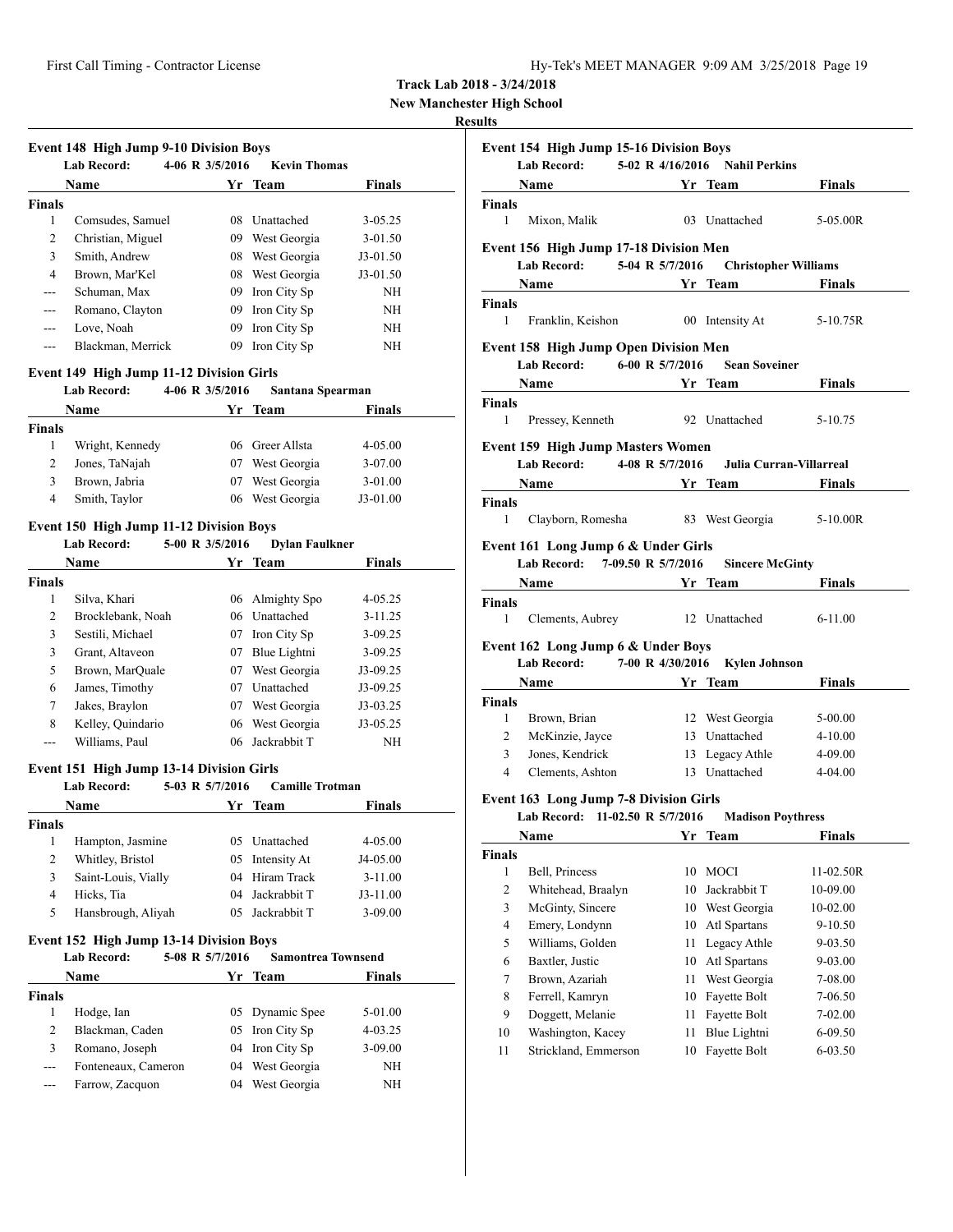**Track Lab 2018 - 3/24/2018**

**New Manchester High School**

# **Results**

| <b>Event 164 Long Jump 7-8 Division Boys</b><br><b>Lab Record:</b><br>11-11 R 5/7/2016<br><b>Kaden Thomas</b> |                      |     |              |               |  |  |
|---------------------------------------------------------------------------------------------------------------|----------------------|-----|--------------|---------------|--|--|
|                                                                                                               | <b>Name</b>          |     | Yr Team      | <b>Finals</b> |  |  |
| <b>Finals</b>                                                                                                 |                      |     |              |               |  |  |
| 1                                                                                                             | Opore, Aiden         | 10  | Jackrabbit T | 11-06.00      |  |  |
| 2                                                                                                             | Williamson, Dominic  | 10  | Lightning Sp | 10-08.00      |  |  |
| 3                                                                                                             | Harris, Tristan      | 10  | Jackrabbit T | 10-06.00      |  |  |
| 4                                                                                                             | Hill III, Daniel     | 11  | West Georgia | 10-05.50      |  |  |
| 5                                                                                                             | Kutob, Stylianos     | 10  | Fayette Bolt | $10-02.50$    |  |  |
| 6                                                                                                             | Mobley, Jake         | 11. | Carroll Coun | 7-09.00       |  |  |
| 7                                                                                                             | Williams, Elijah     | 10  | Blue Lightni | 7-05.00       |  |  |
| 8                                                                                                             | Joyner, Makis        | 10  | Fayette Bolt | $6 - 10.00$   |  |  |
| ---                                                                                                           | Lewandowski, Michael | 10  | West Georgia | <b>FOUL</b>   |  |  |
|                                                                                                               | Pelt, Andrew         | 10  | Fayette Bolt | FOUL          |  |  |

### **Event 165 Long Jump 9-10 Division Girls**

#### **Lab Record: 14-01.25 R 5/7/2016 Ryan McFadden**

|               | Name                | Yr | <b>Team</b>  | <b>Finals</b> |  |
|---------------|---------------------|----|--------------|---------------|--|
| <b>Finals</b> |                     |    |              |               |  |
| 1             | Balfour, Trinity    | 08 | Sapphire TC  | 11-09.50      |  |
| 2             | Newton, T'Yonn      | 08 | Atomic Agili | 11-02.50      |  |
| 3             | Kutob, Raegan       | 08 | Fayette Bolt | 10-10.50      |  |
| 4             | Copeland, Kendal    | 09 | Atl Spartans | 10-10.00      |  |
| 5             | Fairchild, Charyle  | 09 | Fairburn Fir | 10-08.00      |  |
| 6             | Anderson, Shakierra | 08 | Lightning Sp | 10-06.50      |  |
| 7             | Wilber, Katheryn    | 08 | Blue Lightni | 10-06.00      |  |
| 8             | Carter, Sasha       | 09 | AtL ZooM Ath | 10-05.50      |  |
| 9             | Ferrell, Kiahla     | 08 | Fayette Bolt | 9-11.00       |  |
| 10            | Jackson, Karrington | 09 | Fairburn Fir | 9-07.00       |  |
| 11            | Palmer, Wren        | 08 | Iron City Sp | $9 - 02.00$   |  |
| 12            | Burchfield, Ragan   | 08 | Carroll Coun | 9-01.00       |  |
| 13            | Smith, Britain      | 08 | Fairburn Fir | 9-00.00       |  |
| 14            | Maney, Natalie      | 09 | West Georgia | 8-00.00       |  |
| 15            | Owen, Aeva          | 08 | Fayette Bolt | 7-01.00       |  |
| 16            | Thompson, Carmen    | 08 | Fayette Bolt | 6-03.50       |  |

# **Event 166 Long Jump 9-10 Division Boys**

| <b>Lab Record:</b>  |    |              |                                 |                       |
|---------------------|----|--------------|---------------------------------|-----------------------|
| Name                |    |              | Finals                          |                       |
| Finals              |    |              |                                 |                       |
| Long, Kingsley      | 08 | West Georgia | 13-00.00                        |                       |
| Long, Kingston      | 08 | West Georgia | 12-08.00                        |                       |
| Smart, Jerold       | 08 | Parkview Exp | 12-02.00                        |                       |
| Jefferson, Carson   | 08 | Atl Spartans | 11-11.00                        |                       |
| Newton Jr., Patrick | 09 | West Georgia | 11-07.50                        |                       |
| Reshaw, Dyami       | 08 | Fayette Bolt | 11-04.00                        |                       |
| Stroman, Isaiah     | 08 | Sapphire TC  | $11 - 03.50$                    |                       |
| Gardner, Noah       | 09 | Drive Phase. | 10-09.00                        |                       |
| Romano, Clayton     | 09 | Iron City Sp | 10-08.00                        |                       |
| Long, Jarell        | 08 | Carroll Coun | 10-05.00                        |                       |
| Elibert, Elijah     | 09 | Fayette Bolt | 10-05.00                        |                       |
| Blackman, Merrick   | 09 | Iron City Sp | 10-04.00                        |                       |
| Worrell, Elijah     | 09 | Parkview Exp | 10-03.00                        |                       |
| Bell, Thaddeus      | 08 | MOCI         | 9-08.00                         |                       |
| Green, Zalen        | 08 | Fayette Bolt | 9-06.00                         |                       |
|                     |    |              | 14-07.50 R 4/30/2016<br>Yr Team | <b>Devin Williams</b> |

| 16 | Christian, Miguel   | 09 | West Georgia    | 9-04.50     |
|----|---------------------|----|-----------------|-------------|
| 17 | Lewis, Drew         |    | 08 Legacy Athle | $9 - 04.00$ |
| 17 | Mobley, Will        | 09 | Carroll Coun    | $9 - 04.00$ |
| 17 | Jones, Rajan        |    | 09 Lightning Sp | $9 - 04.00$ |
| 20 | Williamson, Mark    | 09 | Fayette Bolt    | $9 - 00.00$ |
| 21 | Perkins, Dorian     | 09 | Legacy Athle    | 8-05.00     |
| 22 | Battle II, Trumaine | 08 | Fayette Bolt    | 7-07.50     |
| 23 | Waldrop, Riley      | 08 | Carroll Coun    | 7-07.00     |
| 24 | Washington, Sire    | 09 | Boys and Gir    | 6-09.00     |
| 25 | Block, Samuel       | 09 | Unattached      | 6-07.00     |
| 26 | Love. Noah          | 09 | Iron City Sp    | 5-06.00     |

# **Event 167 Long Jump 11-12 Division Girls**

**Lab Record: 16-09 R 4/16/2016 Niakoe Burks**

|                | Name                  | Yr | <b>Team</b>  | <b>Finals</b> |  |
|----------------|-----------------------|----|--------------|---------------|--|
| Finals         |                       |    |              |               |  |
| $\mathbf{1}$   | Mcfadden, Ryan        | 06 | Dynamic Spee | 14-06.00      |  |
| 2              | Wright, Kennedy       | 06 | Greer Allsta | 14-05.50      |  |
| 3              | Curtis, Kamoree       | 07 | Jackrabbit T | 14-01.00      |  |
| $\overline{4}$ | Copeland, Kamryn      | 06 | Atl Spartans | 14-00.50      |  |
| 5              | Daly, Cristal         | 07 | Drive Phase. | 14-00.00      |  |
| 6              | Gardner, Madison      | 06 | Drive Phase, | 13-05.00      |  |
| 7              | Steele, Sydney        | 06 | Parkview Exp | 12-08.50      |  |
| 7              | Jefferson, Caylie     | 06 | Atl Spartans | 12-08.50      |  |
| 9              | Wade, Cameron         | 06 | Jackrabbit T | 12-06.50      |  |
| 10             | Webb, Aiya            | 06 | Jackrabbit T | 12-05.00      |  |
| 11             | Gullatte, Taylor      | 07 | Fayette Bolt | 12-04.00      |  |
| 12             | Raymond, Karrington   | 06 | Iron Spikes  | 12-03.50      |  |
| 13             | Johnson, Sateria      | 06 | Jackrabbit T | 11-08.00      |  |
| 14             | Kutob, Nicole         | 06 | Fayette Bolt | 11-04.50      |  |
| 15             | Harrison, Nia         | 07 | AtL ZooM Ath | 11-04.00      |  |
| 16             | Williamson, Gabriel   | 07 | Lightning Sp | 11-00.50      |  |
| 17             | Crump, Alyssa         | 07 | Blue Lightni | 11-00.00      |  |
| 18             | Allen, Arielle        | 07 | Legacy Athle | 10-07.00      |  |
| 19             | Adams-Walker, Kennedy | 07 | Sapphire TC  | 10-06.50      |  |
| 20             | Lewis, Monroe         | 07 | Jackrabbit T | 10-01.00      |  |
| 21             | Ashford, Keturah      | 07 | Fayette Bolt | 10-00.00      |  |
| 22             | Brown, Jabria         | 07 | West Georgia | 9-09.00       |  |
| 23             | Davis, Allencia       | 06 | Iron Spikes  | 9-08.00       |  |
| 24             | Yarbrough, Norah      | 07 | Carroll Coun | 9-07.50       |  |
| 25             | Davis, Madison        | 07 | Blue Lightni | 9-05.50       |  |
| 26             | Ferrell, Kaely        | 07 | Fayette Bolt | 9-05.00       |  |
| 27             | Brown, Naya           | 06 | Sapphire TC  | 9-03.50       |  |
| 27             | Thomas, Bailey        | 07 | Fayette Bolt | 9-03.50       |  |
| 29             | Rhodes, Mallory       | 06 | Iron City Sp | 7-01.00       |  |

# **Event 168 Long Jump 11-12 Division Boys**

### **Lab Record: 16-04.50 R 5/7/2016 Zacquan Farrow**

|               | Name              |    | Yr Team         | <b>Finals</b> |
|---------------|-------------------|----|-----------------|---------------|
| <b>Finals</b> |                   |    |                 |               |
|               | Grant, Altaveon   | 07 | Blue Lightni    | 14-01.50      |
| 2             | Burch, Cadence    | 07 | Atl Spartans    | 14-00.00      |
| 3             | Kelley, Quindario | 06 | West Georgia    | 13-10.00      |
| 4             | Ferguson, Sean    |    | 06 Jackrabbit T | 13-05.00      |
| 5             | Whitaker, Elijah  | 07 | Fayette Bolt    | 13-02.00      |
| 6             | Thompson, Jackson | 07 | Legacy Athle    | 13-01.00      |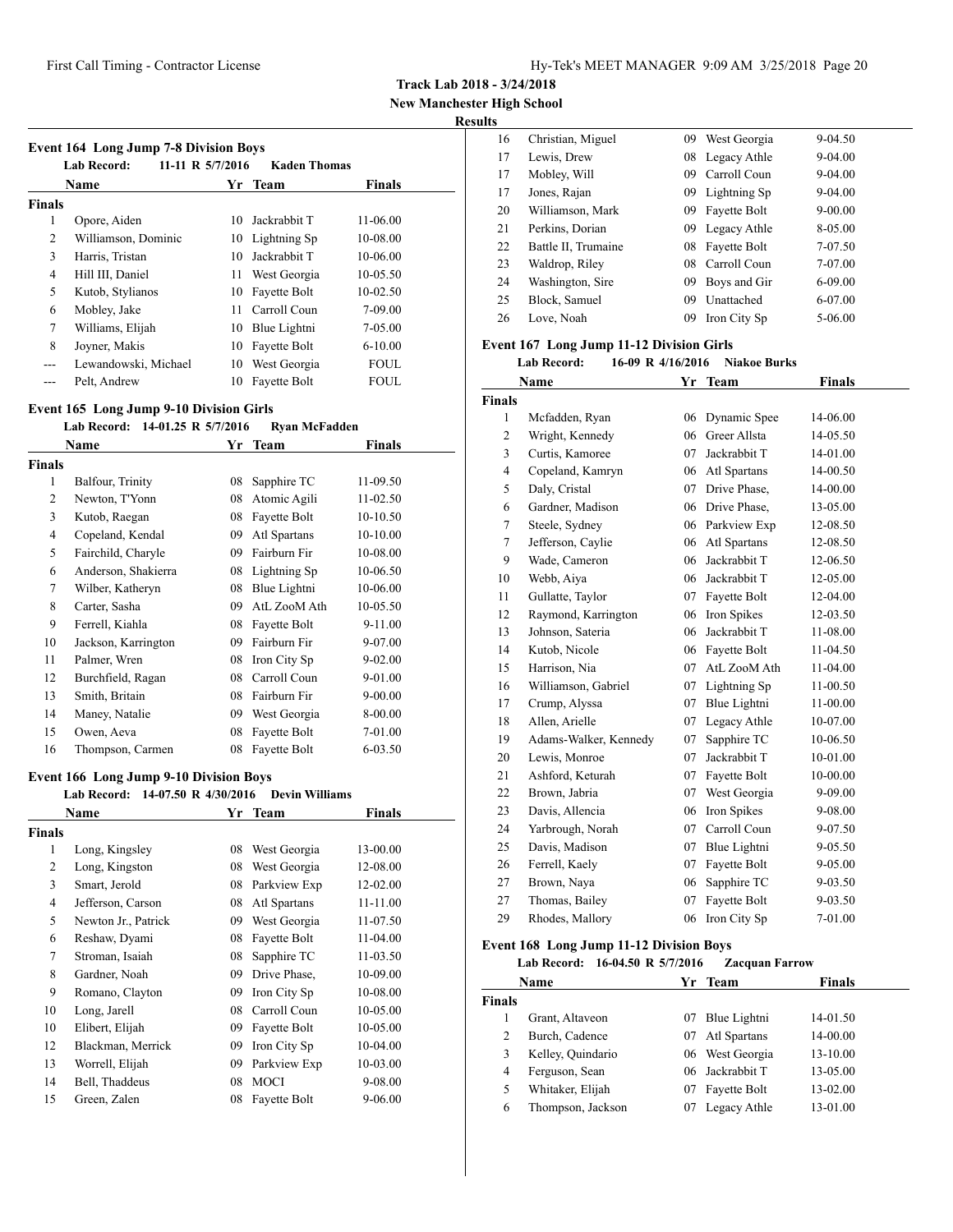| Hy-Tek's MEET MANAGER 9:09 AM 3/25/2018 Page 21 |  |  |  |
|-------------------------------------------------|--|--|--|
|-------------------------------------------------|--|--|--|

**New Manchester High School**

# **Results**

| Finals  (Event 168 Long Jump 11-12 Division Boys) |                       |    |              |               |  |
|---------------------------------------------------|-----------------------|----|--------------|---------------|--|
|                                                   | <b>Name</b>           | Yr | <b>Team</b>  | <b>Finals</b> |  |
| 7                                                 | Brocklebank, Noah     | 06 | Unattached   | 13-00.00      |  |
| 8                                                 | Ridley, Brandan       | 07 | Fairburn Fir | 12-11.00      |  |
| 9                                                 | Strother, Cole        | 07 | Blue Lightni | 12-08.00      |  |
| 10                                                | Whidbee, Jayden       | 07 | Blue Lightni | 12-07.00      |  |
| 10                                                | Njie, Sidi            | 07 | Atl Spartans | 12-07.00      |  |
| 12                                                | Kelly, Tyler          | 06 | Fayette Bolt | 12-05.00      |  |
| 13                                                | Brown, MarQuale       | 07 | West Georgia | 12-04.00      |  |
| 14                                                | Curtis, Chase         | 06 | Legacy Athle | 12-02.00      |  |
| 15                                                | Sestili, Michael      | 07 | Iron City Sp | $11 - 10.50$  |  |
| 16                                                | Andrade Jr., Alcidez  | 06 | Legacy Athle | 11-09.50      |  |
| 17                                                | Sloan El, Devan       | 06 | Parkview Exp | 11-07.00      |  |
| 18                                                | Benson, Cayden        | 07 | Parkview Exp | 11-06.00      |  |
| 19                                                | McGee, Jayden         | 07 | Parkview Exp | $11-02.00$    |  |
| 20                                                | Ragan, Anthony        | 07 | Blue Lightni | 10-03.00      |  |
| 21                                                | Adewusi, Ademola      | 06 | Fayette Bolt | $9 - 10.00$   |  |
| 22                                                | Curlutu, Jr., William | 06 | Parkview Exp | $9 - 06.00$   |  |
| 23                                                | Cantrell, Norris      | 07 | Fayette Bolt | 8-11.00       |  |
| $---$                                             | Frederick, Hughan     | 07 | AtL ZooM Ath | <b>FOUL</b>   |  |
| ---                                               | Jakes, Braylon        | 07 | West Georgia | <b>FOUL</b>   |  |
|                                                   |                       |    |              |               |  |

# **Event 169 Long Jump 13-14 Division Girls**

|               | <b>Lab Record:</b> | 16-01 R 3/26/2016 | <b>Trinity Flagler</b> |               |  |
|---------------|--------------------|-------------------|------------------------|---------------|--|
|               | Name               | Yr.               | Team                   | <b>Finals</b> |  |
| <b>Finals</b> |                    |                   |                        |               |  |
|               | Battle, Jayla      |                   | 05 Legacy Athle        | 16-00.00      |  |
| 2             | Brown, Morgan      |                   | 05 Sapphire TC         | 15-08.00      |  |
| 3             | Hampton, Jasmine   | 05                | Unattached             | 14-03.50      |  |
| 4             | Shelton, Jaime     |                   | 04 Jackrabbit T        | 14-02.50      |  |
| 5             | Jones, Taushay     |                   | 05 Fayette Bolt        | 11-11.00      |  |
| 6             | McFarland, Mia     | 04                | McNair Astro           | 10-00.00      |  |

# **Event 170 Long Jump 13-14 Division Boys**

### **Lab Record: 21-10 R 5/7/2016 Jaden Carter Name Yr Team Finals**

|                | гуание             | 11 | теаш         | г шаіз    |
|----------------|--------------------|----|--------------|-----------|
| Finals         |                    |    |              |           |
| 1              | Farrow, Zacquon    | 04 | West Georgia | 22-02.50R |
| 2              | Holiday, Jude      | 05 | AtL ZooM Ath | 16-10.00  |
| 3              | Kormalos, Georgios | 04 | Unattached   | 15-05.50  |
| $\overline{4}$ | Newton, Trey       | 05 | Atomic Agili | 15-04.00  |
| 5              | Lawler, DeMarko    | 05 | Jackrabbit T | 14-10.00  |
| 6              | Blackman, Caden    | 05 | Iron City Sp | 14-08.00  |
| 7              | Mumford, Micah     | 05 | Fayette Bolt | 14-06.00  |
| 8              | Hill, Dayvon       | 04 | McNair Astro | 14-05.00  |
| 8              | Bienaime, Tyler    | 04 | McNair Astro | 14-05.00  |
| 10             | Prather, Antonio   | 05 | Fairburn Fir | 13-07.50  |
| 11             | Oliver, Klark      | 04 | Parkview Exp | 13-03.00  |
| 12             | Jacques, Marquis   | 04 | Lightning Sp | 13-02.00  |
| 13             | Fagite, Femi       | 05 | Lightning Sp | 13-00.00  |
| 14             | Davis, Tyler       | 04 | McNair Astro | 12-10.00  |
| 15             | Romano, Joseph     | 04 | Iron City Sp | 12-05.00  |
| 16             | Towers, Andrew     | 04 | Fayette Bolt | 12-02.00  |
| 17             | Sharp, Kamarion    | 05 | Fairburn Fir | 10-11.50  |

|                    | <b>Event 171 Long Jump 15-16 Division Girls</b><br><b>Lab Record:</b> | 16-01 R 3/5/2016  | Samaria Allen                   |               |
|--------------------|-----------------------------------------------------------------------|-------------------|---------------------------------|---------------|
|                    | Name                                                                  |                   | Yr Team                         | <b>Finals</b> |
| Finals             |                                                                       |                   |                                 |               |
| 1                  | Leatham, Ellie                                                        |                   | 03 Parkview Exp                 | 12-06.00      |
| 2                  | Anthony, Jasmine                                                      |                   | 03 Parkview Exp                 | 10-08.50      |
| 3                  | Bradford, Tyanna                                                      |                   | 03 Blue Lightni                 | 10-00.00      |
|                    | Event 172 Long Jump 15-16 Division Boys                               |                   |                                 |               |
|                    | <b>Lab Record:</b>                                                    | 21-00 R 5/7/2016  | <b>Freddie Allen</b>            |               |
|                    | Name                                                                  |                   | Yr Team                         | <b>Finals</b> |
| Finals             |                                                                       |                   |                                 |               |
| 1                  | Morozov, Mark                                                         |                   | 03 Unattached                   | 20-02.00      |
| 2                  | Day, Tyler                                                            |                   | 03 Parkview Exp                 | 17-00.00      |
| 3                  | Workman, Rawle                                                        |                   | 03 Unattached                   | 16-04.00      |
| 4                  | Evins, Donovan                                                        |                   | 02 Parker track                 | 16-03.50      |
| 5                  | Raymond, Nykolis                                                      |                   | 02 Iron Spikes                  | 15-11.00      |
| 6                  | Byers, Larry                                                          |                   | 03 Parkview Exp                 | 13-07.50      |
|                    | <b>Event 173 Long Jump 17-18 Division Women</b>                       |                   |                                 |               |
|                    | <b>Lab Record:</b>                                                    | 18-01 R 4/16/2016 | <b>Brittany Floyd</b>           |               |
|                    | Name                                                                  |                   | Yr Team                         | <b>Finals</b> |
| <b>Finals</b>      |                                                                       |                   |                                 |               |
| 1                  | Gray, Jamie                                                           |                   | 00 The Heat Tra                 | 17-00.00      |
| 2                  | Eargle, Jaelah                                                        |                   | 01 Jackrabbit T                 | 14-06.00      |
|                    | <b>Lab Record:</b><br><b>Name</b>                                     | 22-00 R 4/9/2016  | <b>Javon Douglas</b><br>Yr Team | <b>Finals</b> |
| <b>Finals</b>      |                                                                       |                   |                                 |               |
|                    |                                                                       |                   | 00 Unattached                   | 20-06.00      |
| 1                  | McGhee, Wendell                                                       |                   |                                 |               |
| 2                  | McDaniel, Patrick                                                     |                   | 99 Jackrabbit T                 | 17-08.00      |
| 3                  | Reynolds, Elijah                                                      |                   | 01 Intensity At                 | J17-08.00     |
| 4                  | Cook, Dorian                                                          |                   | 01 Jackrabbit T                 | 17-01.00      |
| 5                  | Larrazabal, Nathaniel                                                 |                   | 01 Jackrabbit T                 | 16-02.00      |
| ---                | Freeman, KeAndre                                                      |                   | 01 Blue Lightni                 | FOUL          |
|                    | <b>Event 177 Long Jump Masters Women</b>                              |                   |                                 |               |
|                    | Lab Record: 17-09.25 R 4/18/2015                                      |                   | <b>Tricia Moss</b>              |               |
|                    | <b>Name</b>                                                           | Yr                | <b>Team</b>                     | Finals        |
| Finals             |                                                                       |                   |                                 |               |
| 1                  | Clayborn, Romesha                                                     |                   | 83 West Georgia                 | 11-03.00      |
|                    | Event 179 Discus Throw 1.0 kg 11-12 Division Girls                    |                   |                                 |               |
|                    | <b>Lab Record:</b>                                                    | 74-09 R 3/4/2017  | <b>Kameryn Hannon</b>           |               |
|                    | Name                                                                  |                   | Yr Team                         |               |
| 1                  |                                                                       |                   |                                 | <b>Finals</b> |
|                    | Schreane, Taliyah                                                     |                   | 06 West Georgia                 | 46-07         |
| 2<br>3             | Block, Alexis                                                         |                   | 07 Unattached                   | 44-05         |
|                    | Smith, Taylor                                                         |                   | 06 West Georgia                 | 24-00         |
|                    | Event 180 Discus Throw 1.0 kg 11-12 Division Boys                     |                   |                                 |               |
| <b>Finals</b>      | <b>Lab Record:</b>                                                    | 97-06 R 3/28/2015 | <b>Adam Watkins</b>             |               |
|                    | Name                                                                  |                   | Yr Team                         | Finals        |
| <b>Finals</b><br>1 | Jacobs, Brayden                                                       |                   | 07 Jackrabbit T                 | 47-00         |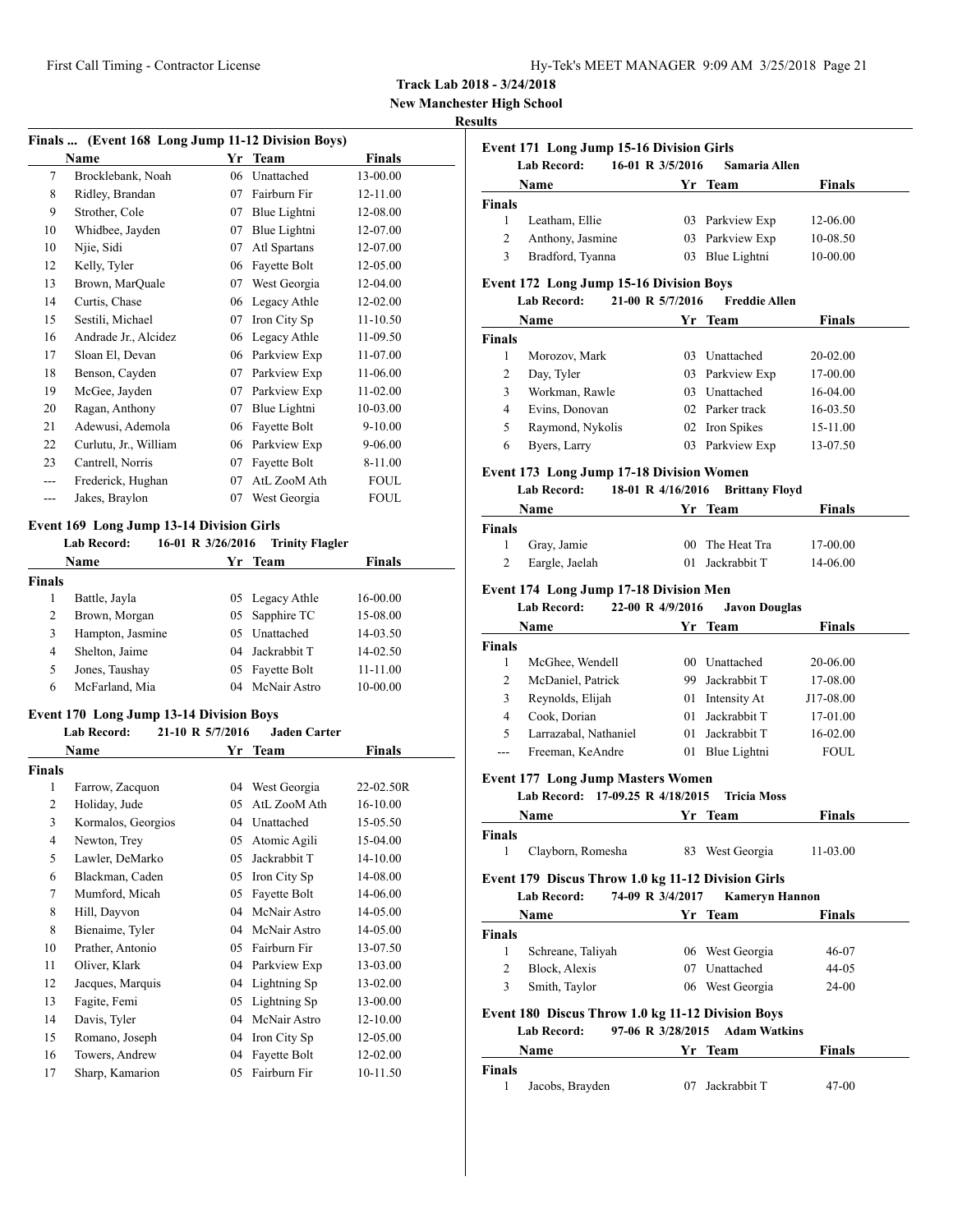**New Manchester High School**

# **Results**

|               | Finals  (Event 180 Discus Throw 1.0 kg 11-12 Division Boys)                            |    |                        |               |
|---------------|----------------------------------------------------------------------------------------|----|------------------------|---------------|
|               | Name                                                                                   |    | Yr Team                | Finals        |
| 2             | Vaughnjr, Ryan                                                                         | 07 | <b>Titans Track</b>    | $45-03$       |
| 3             | Horne, Tommy                                                                           |    | 07 West Georgia        | 33-09         |
|               | Event 181 Discus Throw 1.0 kg 13-14 Division Girls                                     |    |                        |               |
|               | 103-02 R 3/28/2015<br><b>Lab Record:</b>                                               |    | <b>Janae Profit</b>    |               |
|               | Name                                                                                   |    | Yr Team                | Finals        |
| <b>Finals</b> |                                                                                        |    |                        |               |
| 1             | Hannon, Kameryn                                                                        |    | 05 Lightning Sp        | 80-00         |
| 2             | Hampton, Jasmine                                                                       |    | 05 Unattached          | $72 - 02$     |
| 3             | Miller, Leeann                                                                         |    | 04 Kmryouth Tra        | $48 - 05$     |
| 4             | Akintayo, Christianne                                                                  |    | 05 Jackrabbit T        | $46 - 06$     |
|               |                                                                                        |    |                        |               |
|               | Event 182 Discus Throw 1.0 kg 13-14 Division Boys<br>125-05 R 5/7/2016<br>Lab Record:  |    | <b>Adam Watkins</b>    |               |
|               | <b>Name</b>                                                                            |    | Yr Team                | <b>Finals</b> |
| Finals        |                                                                                        |    |                        |               |
| 1             | Jackson, Jayden                                                                        |    | 05 Unattached          | 81-03         |
| 2             | Sitz, Liam                                                                             |    | 04 Atlanta Trac        | 75-06         |
| 3             | Walton, Juliez                                                                         |    | 05 Carroll Coun        | $63 - 05$     |
| 4             | Butler-Paige, Ethan                                                                    |    | 05 Unattached          | 49-06         |
|               |                                                                                        |    |                        |               |
|               | Event 186 Discus Throw 1.6 kg 17-18 Division Men<br>86-02 R 3/17/2018<br>Lab Record:   |    | <b>Kendall Raymond</b> |               |
|               | <b>Name</b>                                                                            |    | Yr Team                | <b>Finals</b> |
| <b>Finals</b> |                                                                                        |    |                        |               |
| 1             | Raymond, Kendall                                                                       |    | 01 Iron Spikes         | 78-11         |
| 2             | Lewis, Edwin                                                                           |    | 00 Lyndon Acade        | 61-00         |
|               |                                                                                        |    |                        |               |
|               | <b>Event 189 Discus Throw 1.6 kg Masters Women</b><br>81-00 R 3/17/2018<br>Lab Record: |    | Carla Hardy            |               |
|               | <b>Name</b>                                                                            |    | Yr Team                | Finals        |
| Finals        |                                                                                        |    |                        |               |
| 1             | Clayborn, Romesha                                                                      |    | 83 West Georgia        | 53-09         |
|               |                                                                                        |    |                        |               |
|               | Event 190 Discus Throw 1.6 kg Masters Men                                              |    |                        |               |
|               | <b>Lab Record:</b><br>91-02 R 4/16/2016                                                |    | <b>Reggie Hill</b>     |               |
|               | Name                                                                                   |    | Yr Team                | Finals        |
| Finals        |                                                                                        |    | 69 Tnt Internat        | 79-09         |
| 1             | Ali, Mohamed                                                                           |    |                        |               |
|               | Event 191 Shot Put 6 & Under Girls                                                     |    |                        |               |
|               | 7-11 R 3/26/2016<br><b>Lab Record:</b>                                                 |    | <b>Lauren Johnson</b>  |               |
|               | <b>Name</b>                                                                            |    | Yr Team                | Finals        |
| <b>Finals</b> |                                                                                        |    |                        |               |
| 1             | Clements, Aubrey                                                                       |    | 12 Unattached          | 8-11.75R      |
|               | Event 192 Shot Put 6 & Under Boys                                                      |    |                        |               |
|               | <b>Lab Record:</b><br>13-06 R 4/9/2016                                                 |    | <b>O'Shad Watson</b>   |               |
|               | <b>Name</b>                                                                            |    | Yr Team                | Finals        |
| <b>Finals</b> |                                                                                        |    |                        |               |
| 1             | Clements, Ashton                                                                       |    | 13 Unattached          | 7-10.75       |
| 2             | Brown, Brian                                                                           | 12 | West Georgia           | $6 - 04.00$   |

|                | Lab Record:                                    | 17-09 R 4/16/2016 | <b>Payton Keeling</b> |               |
|----------------|------------------------------------------------|-------------------|-----------------------|---------------|
|                | Name                                           |                   | Yr Team               | <b>Finals</b> |
| <b>Finals</b>  |                                                |                   |                       |               |
| 1              | Johnson, Lauren                                |                   | 10 Legacy Athle       | 15-05.50      |
| 2              | Jones, BreAnna                                 |                   | 10 West Georgia       | 10-04.75      |
| 3              | Smith, Anjali                                  | 11                | West Georgia          | $6 - 10.25$   |
|                | <b>Event 194 Shot Put 7-8 Division Boys</b>    |                   |                       |               |
|                | Lab Record:                                    | 22-01 R 3/26/2016 | <b>Sean Steele</b>    |               |
|                | Name                                           |                   | Yr Team               | <b>Finals</b> |
| <b>Finals</b>  |                                                |                   |                       |               |
| 1              | Canty, Christopher                             |                   | 10 Fayette Bolt       | 17-07.00      |
| 2              | Johnson, Desmond                               |                   | 10 Fayette Bolt       | 13-05.00      |
| 3              | Mahone, Tyrese                                 | 11                | West Georgia          | 12-08.00      |
| $\overline{4}$ | McMullin, Ronin                                | 11                | Parkview Exp          | 10-08.00      |
| 5              | Stephens, Dyson                                | 11                | Dynamic Spee          | 8-10.00       |
|                | <b>Event 195 Shot Put 9-10 Division Girls</b>  |                   |                       |               |
|                | Lab Record: 21-10.50 R 5/7/2016                |                   | <b>Tashya Johnson</b> |               |
|                | Name                                           |                   | Yr Team               | Finals        |
| Finals         |                                                |                   |                       |               |
| 1              | Brewer, Naysa                                  |                   | 09 Jackrabbit T       | 21-02.00      |
| 2              | Lubin, Jada                                    |                   | 08 Unattached         | 15-10.75      |
| 3              | Boyer, Zara                                    |                   | 08 Parkview Exp       | 15-02.00      |
| 4              | Taylor, Kennedy                                |                   | 09 Fairburn Fir       | 15-00.00      |
| 5              | Ridley, Brianna                                |                   | 09 Fairburn Fir       | 14-05.00      |
| 6              | Mahone, Keyana                                 |                   | 08 West Georgia       | 13-05.50      |
| 7              | Brown, Myles                                   | 09                | Jackrabbit T          | 9-08.50       |
|                | <b>Event 196 Shot Put 9-10 Division Boys</b>   |                   |                       |               |
|                | Lab Record:                                    | 28-10 R 3/19/2016 | <b>Tahir Hines</b>    |               |
|                | Name                                           |                   | Yr Team               | <b>Finals</b> |
| Finals         |                                                |                   |                       |               |
| 1              | Jones Jr., Steven                              | 08                | Legacy Athle          | 24-10.00      |
| 2              | Walton, Jonaz                                  | 08                | Carroll Coun          | 24-03.75      |
| 3              | Smith, Andrew                                  |                   | 08 West Georgia       | 22-06.00      |
| 4              | Steele, Sean                                   | 08                | Parkview Exp          | 22-05.00      |
| 5              | Worrell, Elijah                                |                   | 09 Parkview Exp       | 21-03.00      |
| 6              | Ogwin, Torrie                                  |                   | 08 On Your Mark       | 19-07.25      |
| $\tau$         | Walton, Jace                                   |                   | 09 Carroll Coun       | 18-11.00      |
| 8              | Buchanan, Landyn                               |                   | 09 Legacy Athle       | 17-10.00      |
| 9              | Rainey, Bobby                                  | 09                | Fairburn Fir          | 17-05.50      |
| 10             | Mathis, Aiden                                  | 08                | Fayette Bolt          | 16-02.50      |
| 11             | Gardner, Noah                                  | 09                | Drive Phase,          | 14-03.25      |
| 12             | Rife, Davis                                    | 09                | Fayette Bolt          | 12-05.50      |
| 13             | Cruz, Sixto                                    | 08                | Parkview Exp          | 11-07.50      |
| 14             | Love, Noah                                     | 09                | Iron City Sp          | 9-05.50       |
| 15             | Randle Jr., Walter                             | 08                | Fayette Bolt          | 7-09.00       |
|                |                                                |                   |                       |               |
|                | <b>Event 197 Shot Put 11-12 Division Girls</b> |                   |                       |               |
|                | <b>Lab Record:</b>                             | 30-07 R 3/4/2017  | <b>Kameryn Hannon</b> |               |

|               | <b>Name</b>       | Yr Team         | <b>Finals</b> |  |
|---------------|-------------------|-----------------|---------------|--|
| <b>Finals</b> |                   |                 |               |  |
|               | Schreane, Taliyah | 06 West Georgia | 25-07.00      |  |
| 2             | Neely, Faith      | 06 Fairburn Fir | 25-06.25      |  |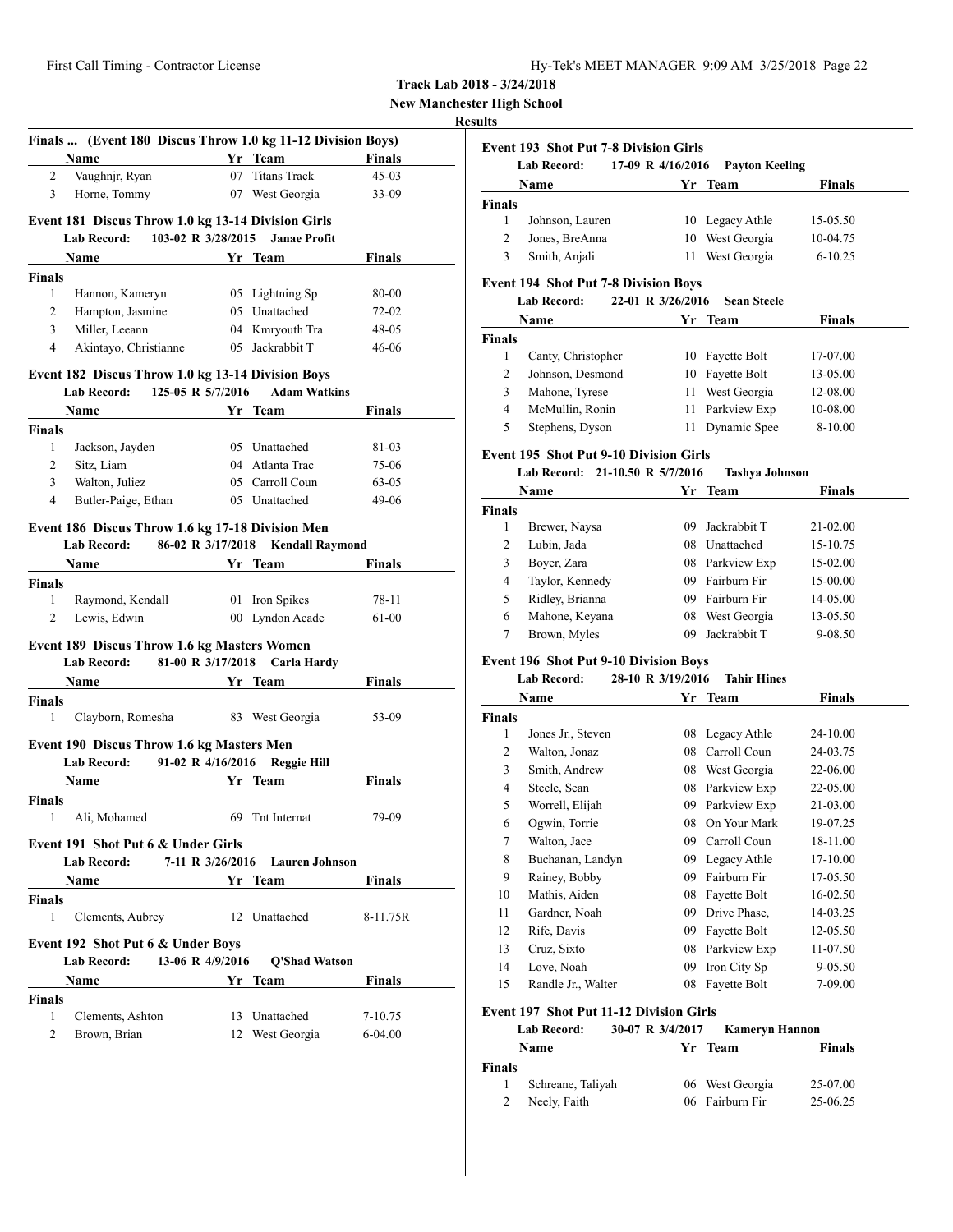**New Manchester High School**

# **Resul**

| Finals  (Event 197 Shot Put 11-12 Division Girls) |                      |    |                 |               |  |
|---------------------------------------------------|----------------------|----|-----------------|---------------|--|
|                                                   | Name                 |    | Yr Team         | <b>Finals</b> |  |
| 3                                                 | Therriault, Madeline | 06 | Fayette Bolt    | 24-01.00      |  |
| 4                                                 | Copeland, Kaliya     | 07 | Lightning Sp    | 23-03.50      |  |
| 5                                                 | Block, Alexis        | 07 | Unattached      | 22-07.00      |  |
| 6                                                 | Gardner, Madison     |    | 06 Drive Phase. | 19-11.75      |  |
| 7                                                 | Washington, Halani   |    | 06 Dynamic Spee | 19-06.75      |  |
| 8                                                 | Smith, Taylor        | 06 | West Georgia    | 18-00.00      |  |
| 9                                                 | Yarbrough, Norah     | 07 | Carroll Coun    | 17-09.00      |  |
| 10                                                | Davis, Madison       | 07 | Blue Lightni    | 11-09.00      |  |

# **Event 198 Shot Put 11-12 Division Boys**

**Lab Record: 37-01 R 3/5/2016 Dylan Faulkner**

| <b>Name</b>   |                     |    | Yr Team         | <b>Finals</b> |  |
|---------------|---------------------|----|-----------------|---------------|--|
| <b>Finals</b> |                     |    |                 |               |  |
| 1             | Aiken, Brandon      | 07 | Jackrabbit T    | 28-03.50      |  |
| 2             | Jacobs, Brayden     | 07 | Jackrabbit T    | 27-04.00      |  |
| 3             | Vaughnjr, Ryan      | 07 | Titans Track    | 26-02.50      |  |
| 4             | Silva, Khari        |    | 06 Almighty Spo | $26 - 00.50$  |  |
| 5             | Horne, Tommy        | 07 | West Georgia    | 24-07.50      |  |
| 6             | Shivers Jr, Desmick | 07 | Fayette Bolt    | 21-01.00      |  |
| 7             | Owen, Asa           | 07 | Fayette Bolt    | 19-08.00      |  |
| 8             | Johnson, Benjamin   | 07 | Fayette Bolt    | 14-11.50      |  |
| 9             | Cannon, Yanni       | 07 | Fayette Bolt    | $11 - 02.50$  |  |

### **Event 199 Shot Put 13-14 Division Girls**

|        | Lab Record: 36-05.50 R 5/7/2016 |    | <b>Kavce Dorsey</b> |           |  |
|--------|---------------------------------|----|---------------------|-----------|--|
|        | Name                            |    | Yr Team             | Finals    |  |
| Finals |                                 |    |                     |           |  |
| 1      | Hannon, Kameryn                 | 05 | Lightning Sp        | 37-01.25R |  |
| 2      | Hampton, Jasmine                | 05 | Unattached          | 32-09.25  |  |
| 3      | Akintayo, Christianne           | 05 | Jackrabbit T        | 31-06.50  |  |
| 4      | Chatham, Ajanae                 | 05 | Fayette Bolt        | 28-07.50  |  |
| 5      | Shelton, Jaime                  | 04 | Jackrabbit T        | 26-10.50  |  |
| 6      | Miller, Leeann                  | 04 | Kmryouth Tra        | 26-04.00  |  |
| 7      | Gier, Kera                      | 05 | Fairburn Fir        | 23-00.00  |  |
| 8      | Harrington, Hillary             | 04 | Hiram Track         | 22-06.25  |  |
| 9      | Hall, Tarlyn                    | 05 | Hiram Track         | 18-11.75  |  |
| 10     | Morgan, Hailee                  | 05 | Jackrabbit T        | 18-04.00  |  |
| 11     | Taylor, Jordyn                  | 05 | Lane 4 Track        | 15-08.50  |  |
| 12     | Lloyd, Kintoris                 | 04 | McNair Astro        | 13-10.00  |  |
| 12     | Farmer, Sheridan                |    | 05 Legacy Athle     | 13-10.00  |  |
|        |                                 |    |                     |           |  |

# **Event 200 Shot Put 13-14 Division Boys**

| 42-06 R 3/21/2015<br><b>Lab Record:</b><br><b>Andre Dennard</b> |
|-----------------------------------------------------------------|
|-----------------------------------------------------------------|

|               | Name                |     | Yr Team         | <b>Finals</b> |  |
|---------------|---------------------|-----|-----------------|---------------|--|
| <b>Finals</b> |                     |     |                 |               |  |
|               | Jackson, Jayden     | 05. | Unattached      | 33-09.50      |  |
| 2             | Gaines, Derrick     |     | 04 McNair Astro | 26-09.50      |  |
| 3             | Walton, Juliez      |     | 05 Carroll Coun | 25-08.50      |  |
| 4             | Needham, Alexander  |     | 04 Boys and Gir | 24-03.50      |  |
| 5             | Butler-Paige, Ethan |     | 05 Unattached   | 22-08.50      |  |
| 6             | Mims, Isaac         | 05  | Fayette Bolt    | 18-06.50      |  |
| 7             | Mathis, Yeshua      | 04  | Fayette Bolt    | 18-02.00      |  |

| <b>Event 201 Shot Put 15-16 Division Girls</b>                                                                                                                                                                                                                                                               |                  |                            |                  |
|--------------------------------------------------------------------------------------------------------------------------------------------------------------------------------------------------------------------------------------------------------------------------------------------------------------|------------------|----------------------------|------------------|
| Lab Record: 35-01 R 4/16/2016 Tiondra Grant                                                                                                                                                                                                                                                                  |                  |                            |                  |
| <b>Solution School Section 2 and School School Section 2 and School School School School School School School School School School School School School School School School School School School School School School School Sc</b>                                                                         |                  |                            | Finals           |
| Finals                                                                                                                                                                                                                                                                                                       |                  |                            |                  |
| 1 Hall, Abby                                                                                                                                                                                                                                                                                                 |                  | 03 Parkview Exp 13-10.00   |                  |
| <b>Event 202 Shot Put 15-16 Division Boys</b>                                                                                                                                                                                                                                                                |                  |                            |                  |
| Lab Record: 40-02.50 R 3/26/2016 Kendall Raymond                                                                                                                                                                                                                                                             |                  |                            |                  |
| Name Yr Team Finals                                                                                                                                                                                                                                                                                          |                  |                            |                  |
| Finals                                                                                                                                                                                                                                                                                                       |                  |                            |                  |
| 1 Jones, terrion                                                                                                                                                                                                                                                                                             |                  | 03 McNair Astro 33-09.50   |                  |
| Raymond, Nykolis 02 Iron Spikes 28-04.25<br>2                                                                                                                                                                                                                                                                |                  |                            |                  |
| <b>Event 204 Shot Put 17-18 Division Men</b>                                                                                                                                                                                                                                                                 |                  |                            |                  |
| Lab Record: 43-11 R 5/7/2016 Carson Brown                                                                                                                                                                                                                                                                    |                  |                            |                  |
| Name Yr Team Finals                                                                                                                                                                                                                                                                                          |                  |                            |                  |
| Finals                                                                                                                                                                                                                                                                                                       |                  |                            |                  |
| Raymond, Kendall 01 Iron Spikes 41-03.00<br>1                                                                                                                                                                                                                                                                |                  |                            |                  |
| <b>Event 207 Shot Put Masters Women</b>                                                                                                                                                                                                                                                                      |                  |                            |                  |
| Lab Record: 23-06 R 5/7/2016 Tasheena Williams                                                                                                                                                                                                                                                               |                  |                            |                  |
| Name Yr Team Finals                                                                                                                                                                                                                                                                                          |                  |                            |                  |
| <b>Finals</b><br>Clayborn, Romesha 83 West Georgia 23-02.25                                                                                                                                                                                                                                                  |                  |                            |                  |
| $1 \quad$                                                                                                                                                                                                                                                                                                    |                  |                            |                  |
| Lab Record: 34-10 R 4/16/2016 Reggie Hill                                                                                                                                                                                                                                                                    |                  |                            |                  |
|                                                                                                                                                                                                                                                                                                              |                  |                            |                  |
|                                                                                                                                                                                                                                                                                                              |                  |                            |                  |
| 1 Ali, Mohamed                                                                                                                                                                                                                                                                                               |                  | 69 Tnt Internat 29-03.00   |                  |
|                                                                                                                                                                                                                                                                                                              |                  |                            |                  |
| Lab Record: 24-01 R 4/9/2016 Morgan Colquitt                                                                                                                                                                                                                                                                 |                  |                            |                  |
| Name Yr Team Finals                                                                                                                                                                                                                                                                                          |                  |                            |                  |
|                                                                                                                                                                                                                                                                                                              |                  |                            |                  |
| Clements, Aubrey 12 Unattached 18-08<br>1                                                                                                                                                                                                                                                                    |                  |                            |                  |
|                                                                                                                                                                                                                                                                                                              |                  |                            |                  |
| Lab Record: 30-00 R 3/21/2015 Jamal Williams                                                                                                                                                                                                                                                                 |                  |                            |                  |
| Name Yr Team                                                                                                                                                                                                                                                                                                 |                  |                            | <b>Finals</b>    |
|                                                                                                                                                                                                                                                                                                              |                  |                            |                  |
| 1<br>Clements, Ashton                                                                                                                                                                                                                                                                                        |                  | 13 Unattached              | 21-05            |
| $\overline{2}$<br>Brown, Brian                                                                                                                                                                                                                                                                               | 12               | West Georgia               | $5-09$           |
|                                                                                                                                                                                                                                                                                                              |                  |                            |                  |
| <b>Lab Record:</b>                                                                                                                                                                                                                                                                                           | 52-05 R 5/7/2016 | <b>Payton Keeling</b>      |                  |
| Name                                                                                                                                                                                                                                                                                                         |                  | Yr Team                    | <b>Finals</b>    |
| <b>Event 208 Shot Put Masters Men</b><br>Name <b>Solution Strategy</b> Pinals <b>School Strategy</b> Pinals<br>Finals<br>Event 209 Javelin Throw 300g 6 & Under Girls<br>Finals<br>Event 210 Javelin Throw 300g 6 & Under Boys<br>Finals<br>Event 211 Javelin Throw 300g 7-8 Division Girls<br><b>Finals</b> |                  |                            |                  |
| $\mathbf{1}$<br>Bell, Princess<br>$\overline{2}$<br>Petitiean, Amanda                                                                                                                                                                                                                                        |                  | 10 MOCI<br>10 Jackrabbit T | 28-07<br>$26-10$ |

| 3 | Johnson, Lauren      | 10 Legacy Athle | 25-01     |
|---|----------------------|-----------------|-----------|
| 4 | Smith, Anjali        | 11 West Georgia | $23 - 05$ |
|   | Baker, Taylor        | 10 West Georgia | 22-01.50  |
| 6 | Richardson, Makenzie | 10 Jackrabbit T | 19-08     |
|   | Brown, Mariah        | 11 West Georgia | 18-02     |
| 8 | Reiss, Abby          | 10 Jackrabbit T | 15-01     |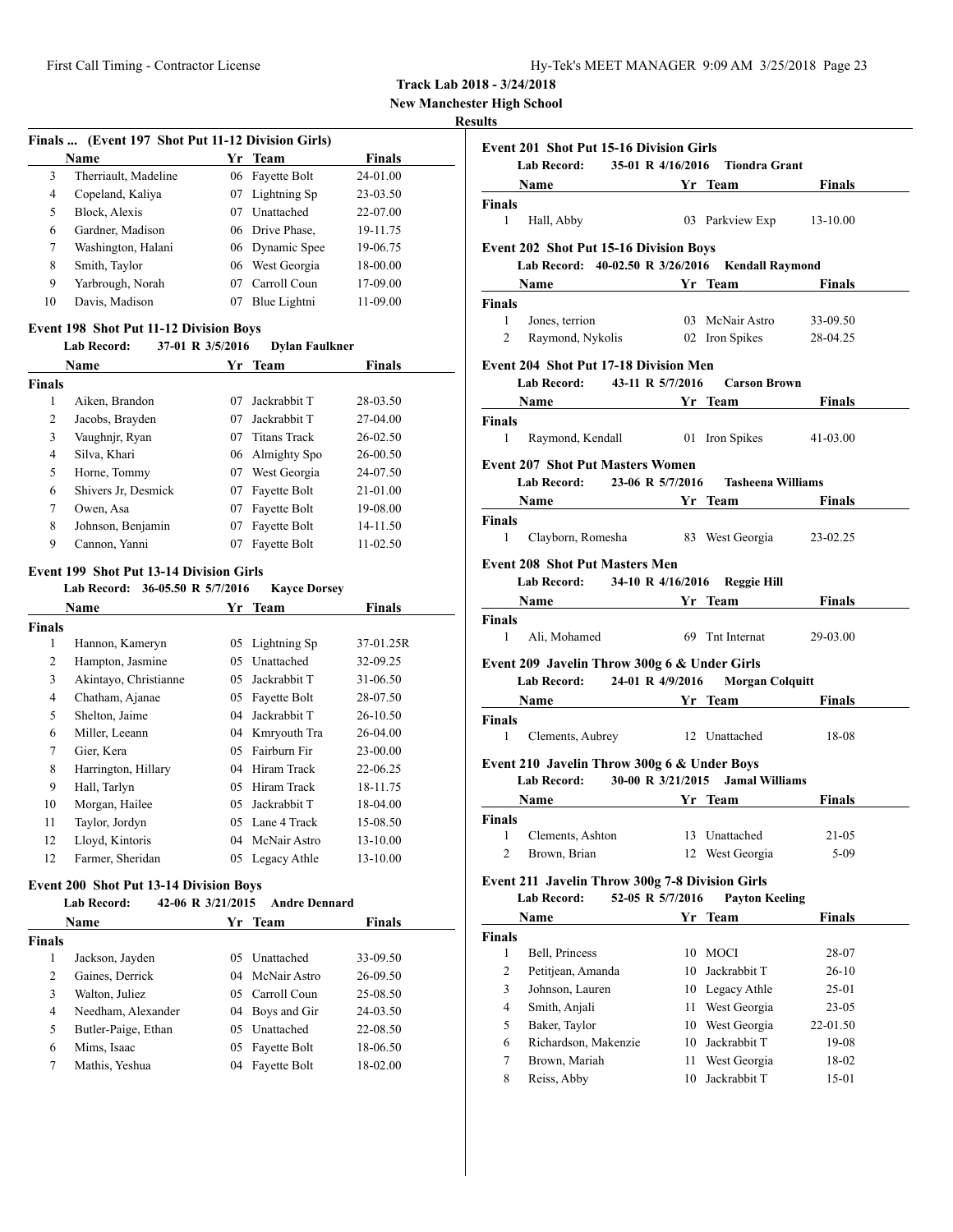**New Manchester High School**

#### **Results**

|                | Finals  (Event 211 Javelin Throw 300g 7-8 Division Girls)<br>Name                                |    | Yr Team                            | <b>Finals</b>      |  |
|----------------|--------------------------------------------------------------------------------------------------|----|------------------------------------|--------------------|--|
| 9              | Stephens, Simone                                                                                 | 11 | Dynamic Spee                       | $14-03$            |  |
| 10             | Jones, BreAnna                                                                                   |    | 10 West Georgia                    | $11-04$            |  |
|                |                                                                                                  |    |                                    |                    |  |
|                | <b>Event 212 Javelin Throw 300g 7-8 Division Boys</b><br><b>Lab Record:</b><br>50-06 R 4/18/2015 |    | <b>Jaden Henry</b>                 |                    |  |
|                | Name                                                                                             |    | Yr Team                            | Finals             |  |
| <b>Finals</b>  |                                                                                                  |    |                                    |                    |  |
| 1              | Jacobs, Quinn                                                                                    | 10 | Jackrabbit T                       | 49-10              |  |
| 2              | Harrison, Nicholas                                                                               | 11 | Jackrabbit T                       | 38-04              |  |
| 3              | Niles, Daniel                                                                                    | 11 | Jackrabbit T                       | 27-09              |  |
| $\overline{4}$ | Mahone, Tyrese                                                                                   | 11 | West Georgia                       | $25 - 10$          |  |
| 5              | Lewandowski, Michael                                                                             |    | 10 West Georgia                    | $20 - 00$          |  |
| 6              | Stephens, Dyson                                                                                  | 11 | Dynamic Spee                       | $19-03$            |  |
|                | Event 213 Javelin Throw 300g 9-10 Division Girls                                                 |    |                                    |                    |  |
|                | 88-00 R 3/17/2018<br>Lab Record:                                                                 |    | jada lubin                         |                    |  |
|                | <b>Name</b>                                                                                      |    | Yr Team                            | <b>Finals</b>      |  |
| <b>Finals</b>  |                                                                                                  |    |                                    |                    |  |
| 1<br>2         | Lubin, Jada                                                                                      |    | 08 Unattached                      | 86-07              |  |
| 3              | Wilber, Katheryn                                                                                 |    | 08 Blue Lightni<br>09 West Georgia | 67-01<br>$36 - 01$ |  |
| $\overline{4}$ | McCalpine-Ingram, Zuri                                                                           | 09 | Jackrabbit T                       |                    |  |
| 5              | Brewer, Naysa<br>Lawler, Serenity                                                                |    | 08 Jackrabbit T                    | $33-10$<br>19-06   |  |
| 6              | Palmer, Wren                                                                                     |    | 08 Iron City Sp                    | 18-09              |  |
| 7              |                                                                                                  |    | 09 Jackrabbit T                    | 15-04              |  |
|                | Brown, Myles                                                                                     |    |                                    |                    |  |
|                | Event 214 Javelin Throw 300g 9-10 Division Boys                                                  |    |                                    |                    |  |
|                | 88-10 R 3/5/2016<br>Lab Record:                                                                  |    | <b>Jared Lockhart</b>              |                    |  |
| <b>Finals</b>  | Name                                                                                             |    | Yr Team                            | Finals             |  |
| 1              | Haffner, Joseph                                                                                  |    | 09 Blue Lightni                    | $63 - 11$          |  |
| 2              | Smith, Andrew                                                                                    |    | 08 West Georgia                    | 54-06              |  |
| 3              | Brown, Mar'Kel                                                                                   | 08 | West Georgia                       | 49-09              |  |
| $\overline{4}$ | Block, Samuel                                                                                    |    | 09 Unattached                      | 49-04              |  |
| 5              | Bell, Thaddeus                                                                                   | 08 | MOCI                               | $45 - 08$          |  |
| 6              | Romano, Clayton                                                                                  |    | 09 Iron City Sp                    | $42 - 02$          |  |
| 7              | Ogwin, Torrie                                                                                    |    | 08 On Your Mark                    | 41-05              |  |
| 8              | Gardner, Noah                                                                                    |    | 09 Drive Phase,                    | 37-01              |  |
| 9              | Schuman, Max                                                                                     |    | 09 Iron City Sp                    | 36-04              |  |
| 10             | Christian, Miguel                                                                                | 09 | West Georgia                       | 32-02              |  |
| 11             | Love, Noah                                                                                       | 09 | Iron City Sp                       | $16 - 00$          |  |
|                | Event 215 Javelin Throw 300g 11-12 Division Girls                                                |    |                                    |                    |  |
|                | <b>Lab Record:</b><br>129-06 R 3/4/2017                                                          |    | <b>Jasmine Hampton</b>             |                    |  |
|                | <b>Name</b>                                                                                      |    | Yr Team                            | <b>Finals</b>      |  |
| <b>Finals</b>  |                                                                                                  |    |                                    |                    |  |
| 1              | Block, Alexis                                                                                    | 07 | Unattached                         | 43-10              |  |
| 2              | Blacknall, Chloe                                                                                 | 06 | Legacy Athle                       | $40 - 03$          |  |
| 3              | Gasper, Harmony                                                                                  | 06 | Iron Spikes                        | 39-08              |  |
| 4              | Schreane, Taliyah                                                                                | 06 | West Georgia                       | 36-08              |  |
| 5              | Nelson, Ca'leia                                                                                  | 06 | Jackrabbit T                       | 28-04              |  |
| 6              | Arana, Samantha                                                                                  | 07 | Jackrabbit T<br>06 West Georgia    | 24-08              |  |
| 7              | Smith, Taylor                                                                                    |    |                                    | 21-04              |  |

|        | <b>Event 216 Javelin Throw 300g 11-12 Division Boys</b><br>117-09 R 4/30/2016<br><b>Ezekiel Durham-Campbel</b><br><b>Lab Record:</b> |     |                     |           |  |  |  |
|--------|--------------------------------------------------------------------------------------------------------------------------------------|-----|---------------------|-----------|--|--|--|
|        | Name<br>Finals<br>Yr Team                                                                                                            |     |                     |           |  |  |  |
| Finals |                                                                                                                                      |     |                     |           |  |  |  |
| 1      | Vaughnjr, Ryan                                                                                                                       | 07  | <b>Titans Track</b> | 78-11     |  |  |  |
| 2      | Curtis, Chase                                                                                                                        |     | 06 Legacy Athle     | 66-03     |  |  |  |
| 3      | Lamprea, Sebastian                                                                                                                   | 07  | Lyndon Acade        | 61-01     |  |  |  |
| 4      | Frederick, Hughan                                                                                                                    | 07  | AtL ZooM Ath        | 57-03     |  |  |  |
| 5      | Jacobs, Brayden                                                                                                                      | 07  | Jackrabbit T        | 44-04     |  |  |  |
| 6      | Burns, Gavin                                                                                                                         | 06. | Jackrabbit T        | $42 - 06$ |  |  |  |
| 7      | Lawler, Jaiden                                                                                                                       | 07  | Jackrabbit T        | $40-03$   |  |  |  |
| 8      | Aiken, Brandon                                                                                                                       | 07  | Jackrabbit T        | $37-02$   |  |  |  |
| 8      | Horne, Tommy                                                                                                                         | 07  | West Georgia        | $37-02$   |  |  |  |
| 10     | Andrade Jr., Alcidez                                                                                                                 |     | 06 Legacy Athle     | $31 - 02$ |  |  |  |

# **Event 217 Javelin Throw 600g 13-14 Division Girls**

### **Lab Record: 65-08.50 R 4/16/2016 Kayce Dorsey**

|                | Name                  | Yr Team         | <b>Finals</b> |  |
|----------------|-----------------------|-----------------|---------------|--|
| Finals         |                       |                 |               |  |
|                | Hampton, Jasmine      | 05 Unattached   | $100 - 06R$   |  |
| 2              | Battle, Jayla         | 05 Legacy Athle | 91-05R        |  |
|                | Hicks, Tia            | 04 Jackrabbit T | 89-03R        |  |
| $\overline{4}$ | Akintayo, Christianne | 05 Jackrabbit T | $50 - 05$     |  |
|                | Farmer, Sheridan      | 05 Legacy Athle | $37-05$       |  |
| 6              | Morgan, Hailee        | 05 Jackrabbit T | $36 - 05$     |  |

# **Event 218 Javelin Throw 600g 13-14 Division Boys**

**Lab Record: 121-09 R 3/7/2015 Andre Dennard**

| Name               | Yr. | Team | <b>Finals</b>                                                            |  |
|--------------------|-----|------|--------------------------------------------------------------------------|--|
|                    |     |      |                                                                          |  |
| Needham, Alexander |     |      | 63-06                                                                    |  |
| McKinzie, Jeremiah |     |      | 59-01                                                                    |  |
| Walton, Juliez     |     |      | 58-02                                                                    |  |
| Soleyn, Brandon    |     |      | 36-04                                                                    |  |
|                    |     |      | 04 Boys and Gir<br>05 Jackrabbit T<br>05 Carroll Coun<br>05 Legacy Athle |  |

### **Event 220 Javelin Throw 800g 15-16 Division Boys**

**Lab Record: 142-09 R 3/21/2015 Mark Smith**

|        | Name             | Yr Team         | <b>Finals</b> |  |
|--------|------------------|-----------------|---------------|--|
| Finals |                  |                 |               |  |
|        | Shears, Quann    | 02 Unattached   | 168-05R       |  |
|        | Raymond, Nykolis | 02 Iron Spikes  | 72-01         |  |
|        | Lamprea, Daniel  | 03 Lyndon Acade | 48-00         |  |

### **Event 221 Javelin Throw 600g 17-18 Division Women**

**Lab Record: 89-06 R 5/7/2016 Daisha Singletary**

|        | Name                                                                                 |         | Yr Team                | Finals |
|--------|--------------------------------------------------------------------------------------|---------|------------------------|--------|
| Finals |                                                                                      |         |                        |        |
| 1      | Gray, Jamie                                                                          |         | 00 The Heat Tra        | 99-04R |
|        | Event 222 Javelin Throw 800g 17-18 Division Men<br>Lab Record: 183-02.50 R 4/16/2016 |         | <b>Will Kingsfield</b> |        |
|        | Name                                                                                 |         | Yr Team                | Finals |
| Finals |                                                                                      |         |                        |        |
| 1      | Goin, Joshua                                                                         | $^{01}$ | Unattached             | 138-01 |
| 2      | Raymond, Kendall                                                                     | 01      | Iron Spikes            | 108-09 |
| 3      | Lewis, Edwin                                                                         |         | 00 Lyndon Acade        | 82-04  |